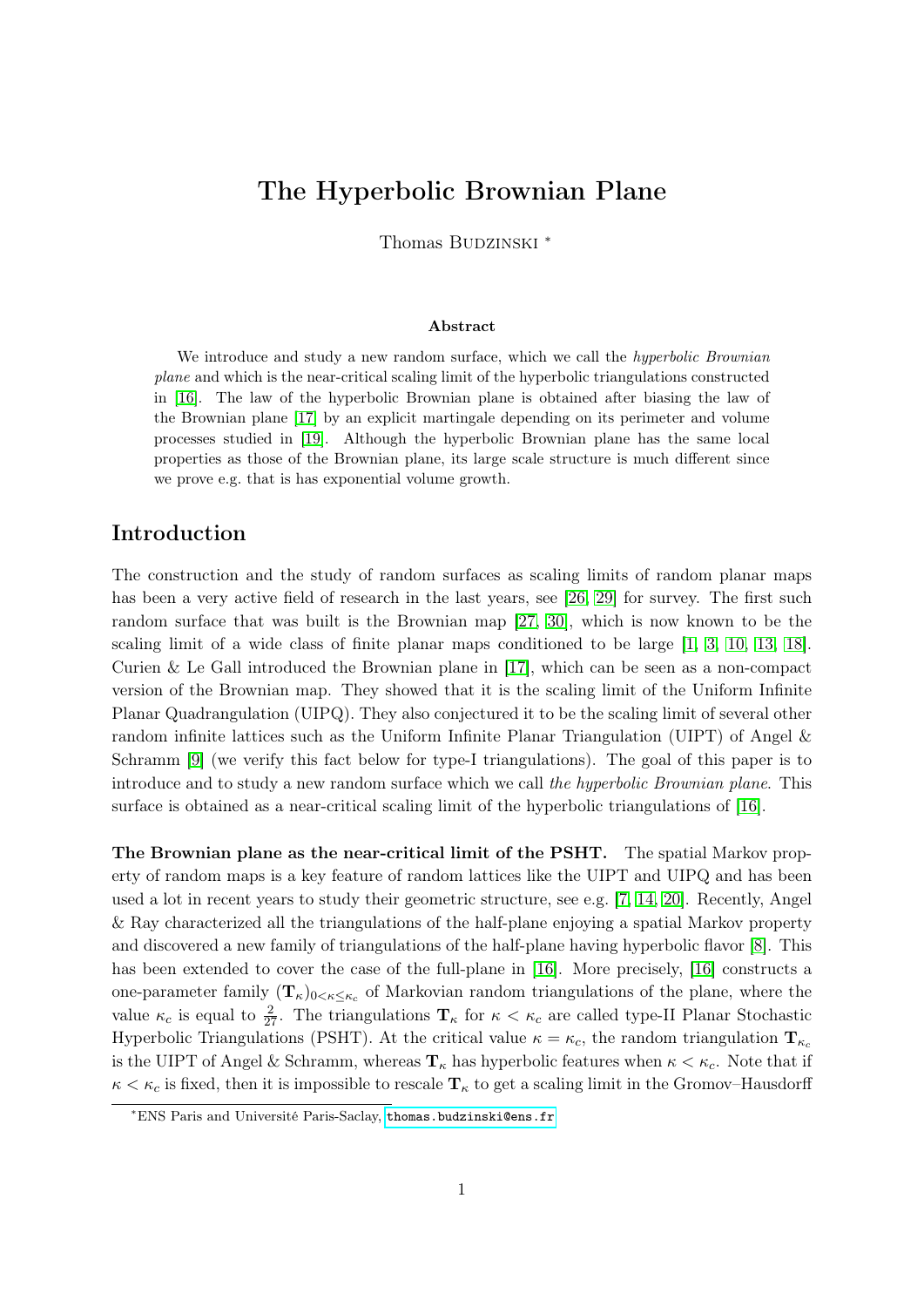sense<sup>[1](#page-1-0)</sup>. Hence, in order to get a proper scaling limit, it is necessary to let the parameter  $\kappa \to \kappa_c$ at the right speed as we renormalize the distances. If we let  $\kappa \to \kappa_c$  too slow, then there is no scaling limit as above and if  $\kappa \to \kappa_c$  too fast, then the scaling limit is just the Brownian plane: our approach is near-critical.

Our main tool for proving such a convergence will be the absolute continuity relations between the hyperbolic triangulations and the UIPT. These relations allow us to deduce convergence results for hyperbolic maps from the analogous results for the UIPT. The above works [\[9,](#page-32-5) [16\]](#page-32-0) deal with type-II triangulations where loops are forbidden. Unfortunately, as of today, no scaling limit result is available in the literature for type-II triangulations. This forces us to work with type-I triangulations (i.e. where loops are allowed), for which the convergence to the Brownian map has been established [\[27\]](#page-33-4). Our first (easy) task is then to generalize the results of [\[16\]](#page-32-0) and to introduce the type-I PSHT, which we denote by

$$
(\mathbb{T}_{\lambda})_{0<\lambda\leq\lambda_{c}}, \text{ where } \lambda_{c}=\frac{1}{12\sqrt{3}}.
$$

As above, in the critical case  $\lambda = \lambda_c$ , the random lattice  $\mathbb{T}_{\lambda_c}$  is just the type-I UIPT [\[18,](#page-33-6) [33\]](#page-33-8).

We denote by  $\mathcal P$  the Brownian plane of [\[17\]](#page-33-0). We recall that it is equipped with a volume measure  $\mu_{\mathcal{P}}$ . For  $r \geq 0$ , we write  $B_r(\mathcal{P})$  for the closed ball of radius r centered at the origin point of P. We also write  $\overline{B_r}(\mathcal{P})$  for the hull of radius r, that is, the union of  $B_r(\mathcal{P})$  together with all the bounded connected components of its complementary. We equip  $\overline{B_r}(\mathcal{P})$  with the induced metric (i.e. the restriction of the metric on  $\mathcal{P}$ ), and the restriction of  $\mu_{\mathcal{P}}$ . We will therefore consider  $\overline{B_r(\mathcal{P})}$  as a measured metric space. The last ingredients we need before stating our main theorem are the perimeter and volume processes of  $\mathcal P$  introduced by Curien & Le Gall [\[19\]](#page-33-1). If  $A \subset \mathcal{P}$ , we will write  $|A| = \mu_{\mathcal{P}}(A)$  for the measure of A. For  $r > 0$ , the volume of the hull of radius r of  $\mathcal P$  is  $|\overline{B_r}(\mathcal P)|$ . Moreover, Proposition 1.1 of [\[19\]](#page-33-1) states that the limit

<span id="page-1-4"></span>
$$
\lim_{\varepsilon \to 0} \frac{1}{\varepsilon^2} \left| B_{r+\varepsilon}(\mathcal{P}) \backslash \overline{B_r}(\mathcal{P}) \right| \tag{1}
$$

is a.s well-defined and positive. We call it the *perimeter* of  $\overline{B_r}(\mathcal{P})$  and denote it by  $|\partial \overline{B_r}(\mathcal{P})|$ . Our main theorem is the following.

<span id="page-1-3"></span>**Theorem 1** ( $\mathcal{P}^h$  as a near-critical scaling limit of the PSHT). For  $n \geq 0$ , consider  $\mathbb{T}_{\lambda_n}$  the type-I planar stochastic hyperbolic triangulation of parameter  $\lambda_n \to \lambda_c$  in such a way that

<span id="page-1-1"></span>
$$
\lambda_n = \lambda_c \left( 1 - \frac{2}{3n^4} \right) + o\left(\frac{1}{n^4}\right). \tag{2}
$$

Then we have the following convergence for the local Gromov–Hausdorff–Prokhorov distance:

$$
\frac{1}{n}\mathbb{T}_{\lambda_n} \xrightarrow[n \to \infty]{(d)} \mathcal{P}^h,
$$

where  $\mathcal{P}^h$  is a random locally compact metric space that we call the *hyperbolic Brownian plane*. Its distribution is characterized by the fact that for every  $r \geq 0$ , the random measured metric space  $\overline{B_r}(\mathcal{P}^h)$  has density

<span id="page-1-2"></span>
$$
e^{-2|\overline{B_{2r}}(\mathcal{P})|}e^{|\partial\overline{B_{2r}}(\mathcal{P})|}\int_0^1 e^{-3|\partial\overline{B_{2r}}(\mathcal{P})|x^2}\mathrm{d}x\tag{3}
$$

with respect to  $\overline{B_r}(\mathcal{P})$ .

<span id="page-1-0"></span><sup>&</sup>lt;sup>1</sup>we can find in the ball of radius r of  $\mathbf{T}_{\kappa}$  a number of points at distance at least  $\frac{r}{10}$  from each other that goes to  $+\infty$  as  $r \to +\infty$ , so the sequence  $\left(\frac{1}{r}B_r(\mathbf{T}_{\kappa})\right)_{r\geq 1}$  is not tight for the Gromov–Hausdorff topology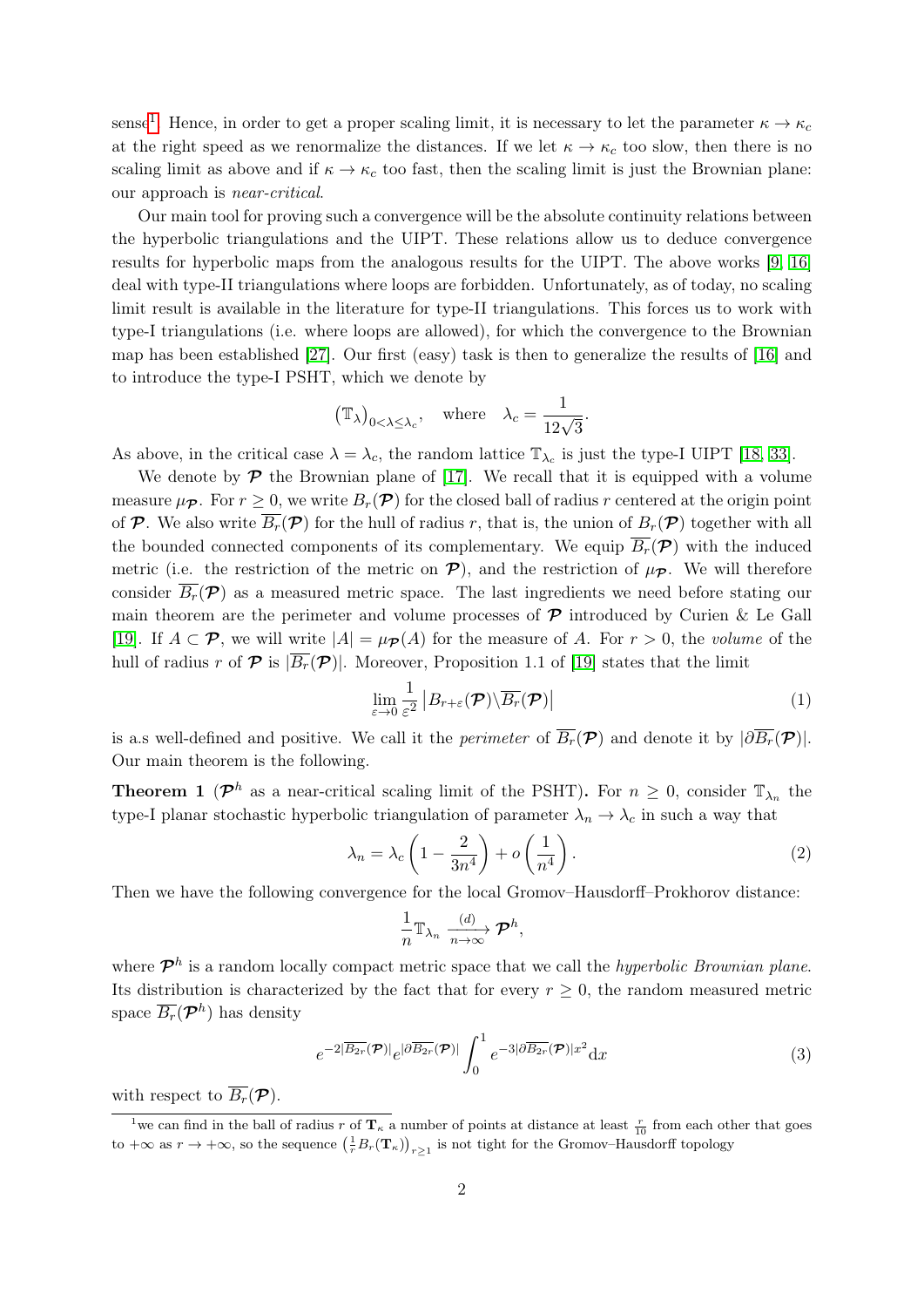The choice of the constant  $\frac{2}{3}$  in [\(2\)](#page-1-1) was made so that the expression [\(3\)](#page-1-2) looks as simple as possible. Of course another choice woud have resulted in a scaling limit just obtained by dilating  $\mathcal{P}^h$ . The fact that we need to bias  $\overline{B_r}(\mathcal{P})$  by a function of the perimeter and volume of the hull of radius 2r instead of r may seem surprising. It is due to the fact that we equip  $\overline{B_r}(\mathcal{P})$  with the *induced* distance. Hence, the distance between two points in the hull of radius  $r$  of a map may depend on the part of the map that lies outside of this hull (but not outside of the hull of radius 2r). In order to obtain a similar result with  $|\partial \overline{B_r}(\mathcal{P})|$  and  $|\overline{B_r}(\mathcal{P})|$ , we would need to equip  $\overline{B_r(\mathcal{P})}$  with its *intrinsic* distance instead of the *induced* one (see Section 2.1 for more details about this distinction). We would also need to prove an analog of Proposition [10](#page-9-0) for the intrinsic distance, which we have not been able to do.

In the study of a one-parameter family of models exhibiting a critical behavior, it has become quite usual to study *near-critical* (scaling) limits. By near-critical, we mean that the parameter converges to its critical value at the right speed as the distances in the graph or the mesh of the lattice are going to zero. Understanding the near-critical limit usually sheds some light on the critical model because of the existence of scaling relations between near-critical and critical exponents. See for example the works on near-critical percolation [\[23,](#page-33-9) [24,](#page-33-10) [32\]](#page-33-11), on the Ising model [\[22\]](#page-33-12) or on the Erdös-Rényi random graph [\[4,](#page-32-9) [5\]](#page-32-10).

Techniques. As said above, the idea of the proof of Theorem [1](#page-1-3) is to use the absolute continuity relations between the hulls of the type-I UIPT and of the hyperbolic triangulations  $\mathbb{T}_{\lambda}$ . Our main technical tool is a reinforcement of the convergence of the UIPT towards the Brownian plane. In the result below,  $|\overline{B}_r(\mathbb{T}_{\lambda_c})|$  and  $|\partial \overline{B}_r(\mathbb{T}_{\lambda_c})|$  respectively stand for the volume (number of vertices) and perimeter of the hull of radius  $r$  in the UIPT.

<span id="page-2-0"></span>Theorem 2 (Extended convergence towards the Brownian plane). We have the joint convergences

$$
\left(\frac{1}{n}\mathbb{T}_{\lambda_c},\left(\frac{1}{n^4}|\overline{B_{rn}}(\mathbb{T}_{\lambda_c})|\right)_{r\geq 0},\left(\frac{1}{n^2}|\partial \overline{B_{rn}}(\mathbb{T}_{\lambda_c})|\right)_{r\geq 0}\right)\xrightarrow[n\to\infty]{(d)}\left(\mathcal{P},\left(3|\overline{B_{r}}(\mathcal{P})|\right)_{r\geq 0},\left(\frac{3}{2}|\partial \overline{B_{r}}(\mathcal{P})|\right)_{r\geq 0}\right)
$$

in the local Gromov–Hausdorff–Prokhorov sense for the first marginal and in the Skorokhod sense for the last two.

The convergence of the first marginal has been established in the case of quadrangulations in [\[17\]](#page-33-0) and we extend the proof to cover our case. On the other hand, the joint convergence of the last two marginals follows from the work [\[20\]](#page-33-7) (both in the case of quadrangulations and type-I triangulations). But it is important in our Theorem [2](#page-2-0) that those convergences hold jointly, which requires some additional work. The convergence of near-critical PSHT towards the hyperbolic Brownian plane then follows from Theorem [2](#page-2-0) and a couple of asymptotic enumeration results gathered in Section 1.

**Properties of**  $\mathcal{P}^h$ **.** We also establish some properties of the hyperbolic Brownian plane. Since the density [\(3\)](#page-1-2) goes to 1 as  $r$  goes to 0, the hyperbolic Brownian plane is "locally isometric" to the Brownian plane (and hence also to the Brownian map). More precisely, for all  $\varepsilon > 0$ , there is a  $\delta > 0$  and a coupling between  $\mathcal P$  and  $\mathcal P^h$  such that, with probability at least  $1-\varepsilon$ , they have the same ball of radius  $\delta$  around the origin. We also prove that  $\mathcal{P}^h$  almost surely has Hausdorff dimension 4 and is homeomorphic to the plane.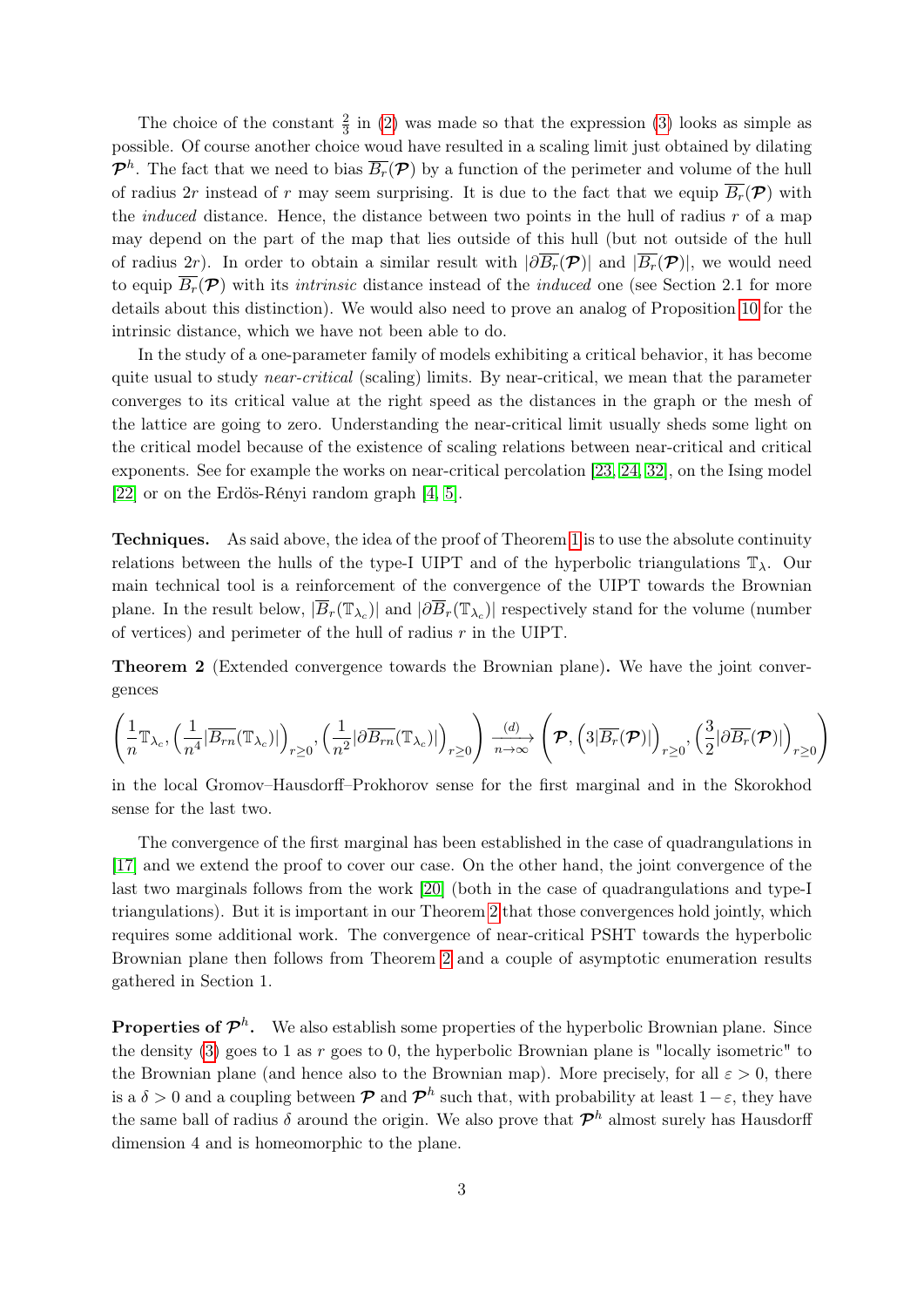The Brownian map is known to be invariant under uniform re-rooting. This means that, if we resample its root uniformly according to its volume measure, the rooted metric space we obtain has the same distribution as the Brownian map. This property has played an important role in the proof of universality results in [\[1,](#page-32-1) [3,](#page-32-2) [10,](#page-32-3) [13,](#page-32-4) [27\]](#page-33-4), and in the axiomatic characterization of the Brownian map given by [\[31\]](#page-33-13). Unfortunately, it makes no sense anymore when the volume measure is infinite. However, we prove the following property of  $\mathcal{P}^h$ : for every measurable, nonnegative function  $f$  we have

$$
\mathbb{E}\Big[\int_{\mathcal{P}^h}f(\mathcal{P}^h,\rho,y)\mu_{\mathcal{P}^h}(\mathrm{d}y)\Big]=\mathbb{E}\Big[\int_{\mathcal{P}^h}f(\mathcal{P}^h,y,\rho)\mu_{\mathcal{P}^h}(\mathrm{d}y)\Big],
$$

where  $\rho$  is the origin of  $\mathcal{P}^h$  and  $\mu_{\mathcal{P}^h}$  its volume measure. This property is a continuous analog of the discrete property of unimodularity, which is a natural substitute for infinite random graphs to invariance under uniform rerooting (see for example [\[6\]](#page-32-11) for the discrete case). More precisely, the two properties are equivalent for finite random graphs. Our result shows that the hyperbolic Brownian plane is a natural surface to look at even from the purely continuum point of view.

Also, since the hyperbolic Brownian plane is a biased version of the Brownian plane, it is possible to define the perimeter  $P_r^h$  and the volume  $V_r^h$  of its hull of radius r as Curien and Le Gall did for the Brownian plane in [\[19\]](#page-33-1). We identify the joint distribution of these two processes in a similar way as in [\[19\]](#page-33-1). Let  $Z<sup>h</sup>$  be the subcritical continuous-state branching process with branching mechanism

$$
\psi(\lambda) = \sqrt{\frac{8}{3}}\lambda\sqrt{\lambda + 3}, \qquad \lambda > 0.
$$

Moreover, for all  $\delta > 0$ , let  $\nu_{\delta}$  be the following measure on  $\mathbb{R}^+$ :

$$
\nu_{\delta}(\mathrm{d}x) = \frac{\delta^3 e^{2\delta}}{1 + 2\delta} \frac{e^{-\frac{\delta^2}{2x} - 2x}}{\sqrt{2\pi x^5}} 1\!\!1_{x > 0} \,\mathrm{d}x.
$$

<span id="page-3-0"></span>**Theorem 3** (Perimeter and volume processes of  $\mathcal{P}^h$ ).

- 1) The perimeter process  $P<sup>h</sup>$  of the hyperbolic Brownian plane has the same distribution as the time-reversal of  $Z<sup>h</sup>$ , started from  $+\infty$  at time  $-\infty$ , and conditioned to die at time 0.
- 2) Conditionally on  $P<sup>h</sup>$ , the process  $V<sup>h</sup>$  has the same distribution as the process

$$
\Big(\sum_{s_i\leq r}\xi_i^h\Big)_{r\geq 0},
$$

where  $(s_i)$  is a measurable enumeration of the jumps of  $P^h$ , the random variables  $\xi_i^h$  are independent and  $\xi_i^h$  has distribution  $\nu_{|\Delta P_{s_i}^h|}$  for all *i*.

<span id="page-3-1"></span>This allows us to compute the asymptotics of these processes as in the discrete case in [\[16\]](#page-32-0). Corollary 1 (Exponential growth). We have the convergences

$$
\frac{P_r^h}{e^{2\sqrt{2}r}} \xrightarrow[r \to +\infty]{a.s.} \mathcal{E} \quad \text{and} \quad \frac{V_r^h}{P_r^h} \xrightarrow[r \to +\infty]{a.s.} \frac{1}{4},
$$

where  $\mathcal E$  is an exponential variable of parameter 12.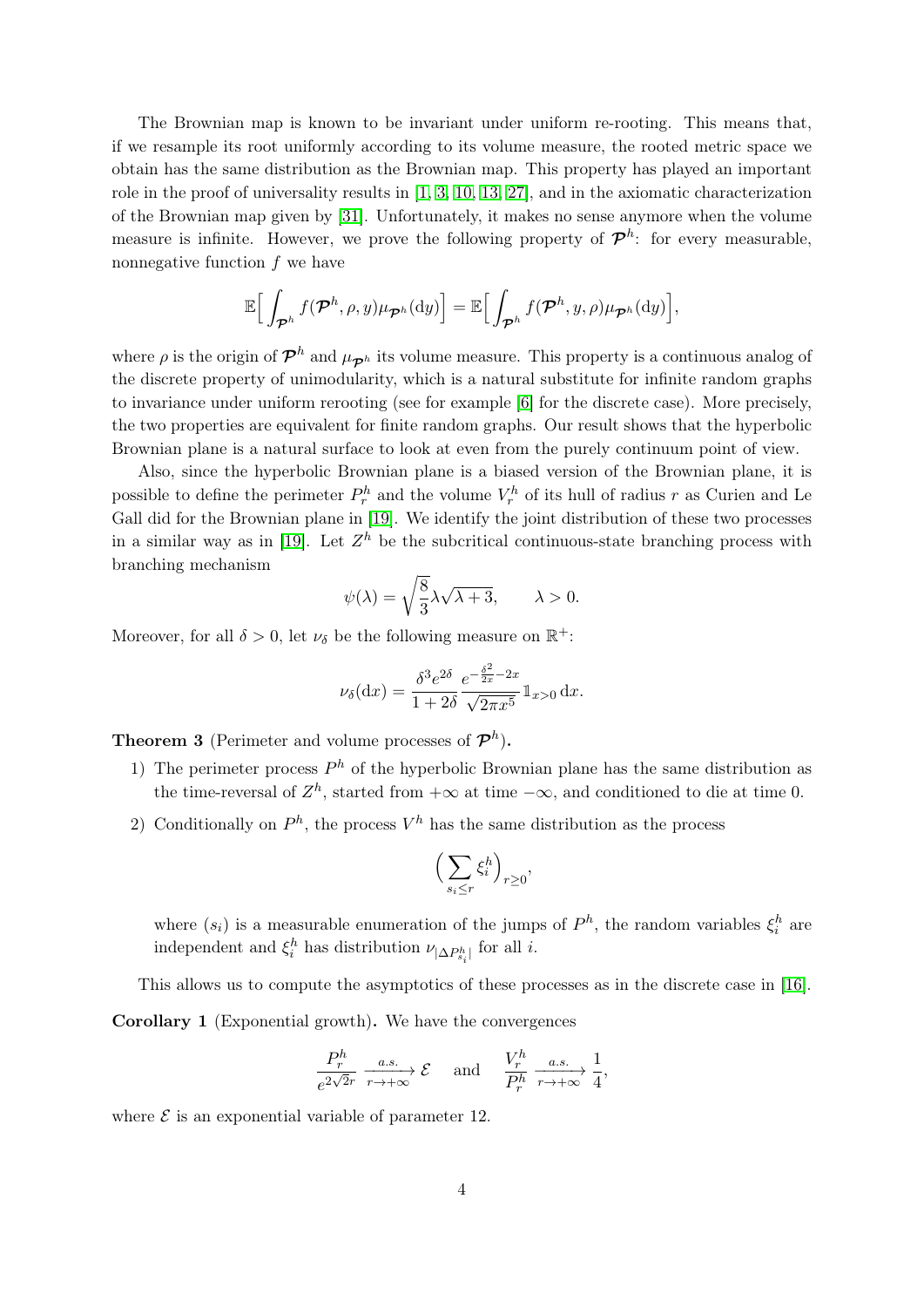The structure of the paper is as follows. In Section 1 we introduce the type-I analog of the PSHT, and show they are the only type-I triangulations enjoying a similar domain Markov property as that defined by Curien in [\[16\]](#page-32-0). We also gather a few enumeration results. Section 2 is devoted to the proof of Theorem [1](#page-1-3) and [2](#page-2-0) and Section 3 to the study of the perimeter and volume processes. Appendix A contains a technical result about the Gromov–Hausdorff– Prokhorov convergence. It shows that under some technical assumptions, if a sequence  $(X_n)$  of metric spaces converges to X, then the hulls  $\overline{B_r}(X_n)$  converge to  $\overline{B_r}(X)$ .

Acknowledgments: I thank Nicolas Curien for suggesting me to study this object, and for carefully reading many earlier versions of this manuscript. I also thank the anonymous referee for his useful comments. I acknowledge the support of ANR Liouville (ANR-15-CE40-0013) and ANR GRAAL (ANR-14-CE25-0014).

# Contents

|             | 1 Prerequisites: enumeration and type-I PSHT                                                            | $\overline{5}$ |
|-------------|---------------------------------------------------------------------------------------------------------|----------------|
|             | 1.1                                                                                                     |                |
|             | 1.2                                                                                                     |                |
| $2^{\circ}$ | Convergence to the hyperbolic Brownian plane                                                            | 9              |
|             | About the Gromov-Hausdorff-Prokhorov convergence 9<br>2.1                                               |                |
|             | Convergence of the type-I UIPT to the Brownian plane $\dots \dots \dots \dots \dots \dots \dots$<br>2.2 |                |
|             | 2.3                                                                                                     |                |
|             | 2.4                                                                                                     |                |
| 3           | Properties of the hyperbolic Brownian plane                                                             | 17             |
|             | Local properties of the hyperbolic Brownian plane 17<br>3.1                                             |                |
|             | 3.2                                                                                                     |                |
|             | 3.3                                                                                                     |                |
|             | 3.4                                                                                                     |                |
|             | A Proof of Proposition 10                                                                               | 30             |

# <span id="page-4-0"></span>1 Prerequisites: enumeration and type-I PSHT

### <span id="page-4-1"></span>1.1 Combinatorial preliminaries

A type-I triangulation of a p-gon is a planar map equipped with a distinguished oriented edge called the root, in which the face to the right of the root has a simple boundary of length  $p$ and every other face has degree 3. It may contain multiple edges and self-loops. In this whole work we will make repeated use of the results of Krikun [\[25\]](#page-33-14) about the enumeration of type-I triangulations. For  $p \ge 1$  and  $n \ge 0$ , we write  $\mathcal{T}_{n,p}$  for the set of type-I triangulations of a p-gon with *n* inner vertices, and  $\#\mathscr{T}_{n,p}$  for its cardinal. By Euler's formula, a triangulation of a *p*-gon with n inner vertices has  $3n + 2p - 3$  edges. Hence, the main theorem of [\[25\]](#page-33-14) in the case  $r = 0$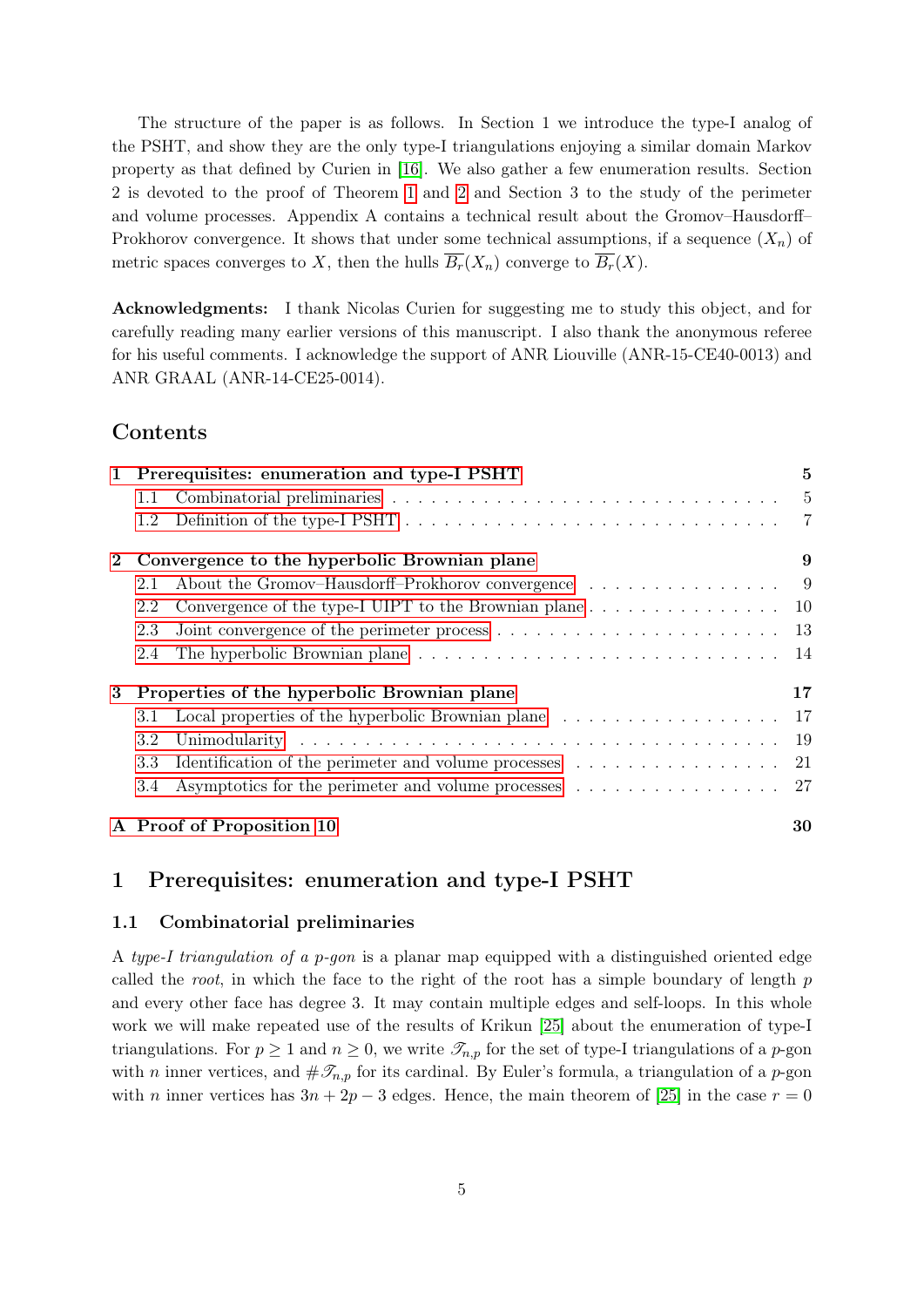(that is, triangulations with only one hole) can be rewritten

<span id="page-5-0"></span>
$$
\#\mathcal{T}_{n,p} = \frac{p(2p)!}{(p!)^2} \frac{4^{n-1}(2p+3n-5)!!}{n!(2p+n-1)!!} \underset{n \to +\infty}{\sim} C(p)\lambda_c^{-n}n^{-5/2},\tag{4}
$$

where we recall that  $\lambda_c = \frac{1}{12\sqrt{3}}$ , and where

$$
C(p) = \frac{3^{p-2}p(2p)!}{4\sqrt{2\pi}(p!)^2} \underset{p \to +\infty}{\sim} \frac{1}{36\pi\sqrt{2}} 12^p \sqrt{p}.
$$
 (5)

A triangulation of the sphere with  $n$  vertices can be seen after a root transformation as a triangulation of a 1-gon with  $n-1$  inner vertices (see Figure 2 in [\[18\]](#page-33-6)). Hence, the number of triangulations of the sphere with  $n$  vertices is

$$
\#\mathcal{I}_{n-1,1} \underset{n \to +\infty}{\sim} \frac{1}{72\sqrt{6\pi}} \lambda_c^{-n} n^{-5/2}.
$$
 (6)

We also write  $Z_p(\lambda) = \sum_{n\geq 0} \#\mathscr{T}_{n,p}\lambda^n$ . Note that, by the asymptotics [\(4\)](#page-5-0), we have  $Z_p(\lambda) < +\infty$ iff  $\lambda \leq \lambda_c$ . We finally write  $G_{\lambda}(x) = \sum_{p\geq 1} Z_p(\lambda) x^p$ . Formula (4) of [\[25\]](#page-33-14) computes  $G_{\lambda}$  after a simple change of variables:

<span id="page-5-1"></span>
$$
G_{\lambda}(x) = \frac{\lambda}{2} \left( \left( 1 - \frac{1+8h}{h} x \right) \sqrt{1 - 4(1+8h)x} - 1 + \frac{x}{\lambda} \right),\tag{7}
$$

where  $h \in \left(0, \frac{1}{4}\right)$  $\frac{1}{4}$  is such that

<span id="page-5-2"></span>
$$
\lambda = \frac{h}{(1+8h)^{3/2}}.\tag{8}
$$

Note that our h corresponds to the  $h^3$  of [\[25\]](#page-33-14). From [\(7\)](#page-5-1) we easily get

$$
Z_1(\lambda) = \frac{1}{2} - \frac{1 + 2h}{2\sqrt{1 + 8h}}\tag{9}
$$

and, for  $p \geq 2$ ,

$$
Z_p(\lambda) = (2 + 16h)^p \frac{(2p - 5)!!}{p!} \frac{(1 - 4h)p + 6h}{4(1 + 8h)^{3/2}}.
$$
\n(10)

We now prove a combinatorial estimate that we will use later in the proof of the convergence of the type-I UIPT to the Brownian plane.

<span id="page-5-3"></span>**Lemma 2.** When  $n, p \to +\infty$  with  $p = O(\sqrt{n})$ , we have

$$
\#\mathscr{T}_{n,p} \sim \frac{1}{36\pi\sqrt{2}}\lambda_c^{-n}n^{-5/2}12^p\sqrt{p}\,\exp\Big(-\frac{2p^2}{3n}\Big).
$$

Proof. This follows from developping [\(4\)](#page-5-0) asymptotically using the Stirling formula. The same estimate for type-II triangulations can be found in the proof of Proposition 8 of [\[20\]](#page-33-7). Only some constants differ, and these constants for type-I triangulations are given in Section 6.1 of [\[20\]](#page-33-7). We omit the details here.  $\Box$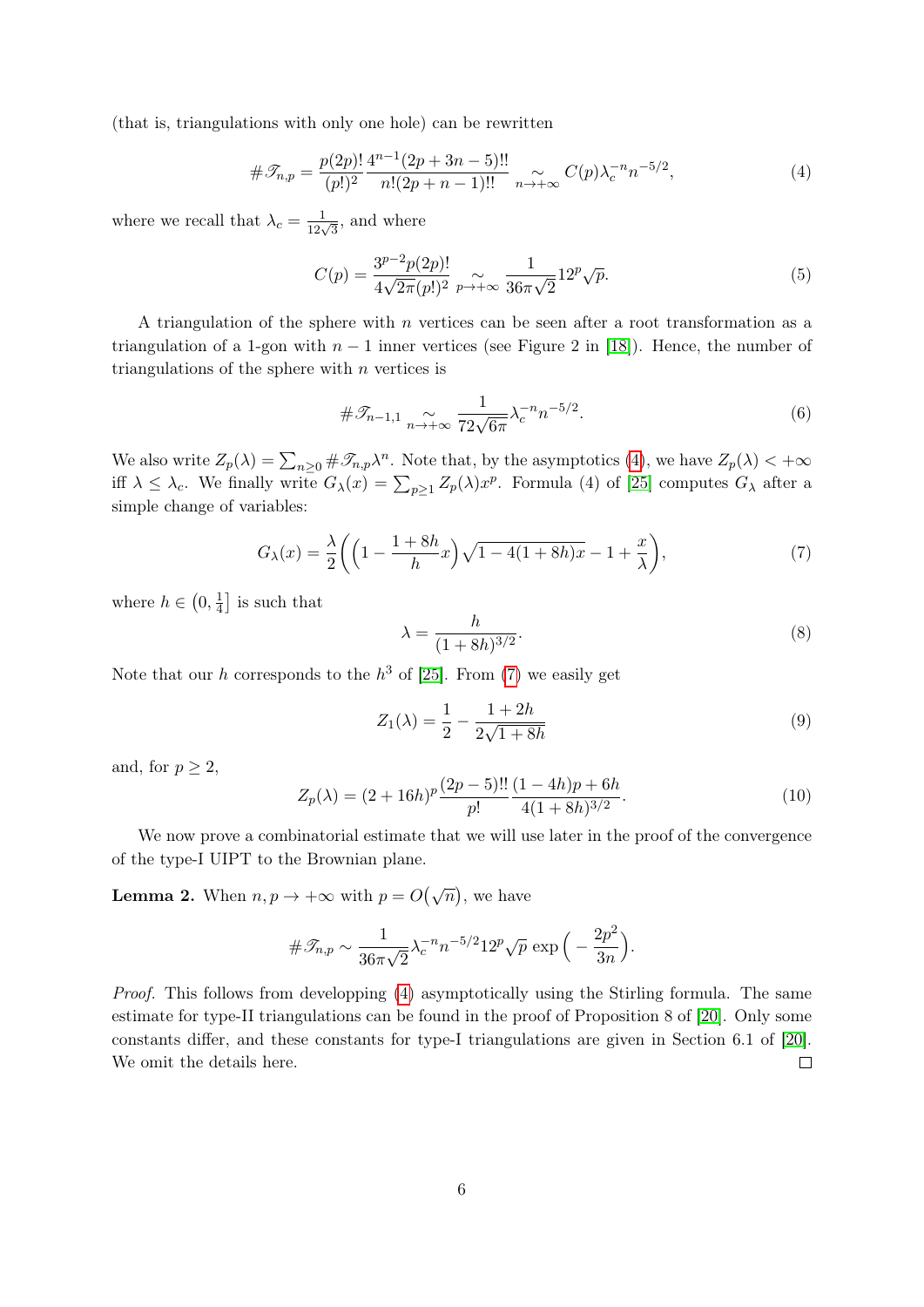#### <span id="page-6-0"></span>1.2 Definition of the type-I PSHT

The goal of this section is to construct the analog of the hyperbolic triangulations of [\[16\]](#page-32-0) in the case of type-I triangulations. Since the construction is roughly the same, we only stress the differences. If t is a finite, rooted triangulation with a simple hole of perimeter p, we write  $|t|$ for its number of vertices. By  $t \subset T$ , we mean that T may be obtained by filling the hole of t with an infinite triangulation of perimeter p.

<span id="page-6-4"></span>**Definition 3.** Let  $\lambda > 0$ . A random (rooted) infinite type-I triangulation of the plane T is  $\lambda$ -*Markovian* if there are constants  $(C_p(\lambda))_{p\geq 1}$  such that, for all finite rooted triangulations to with a hole of perimeter  $p$ , we have

$$
\mathbb{P}(t \subset T) = C_p(\lambda)\lambda^{|t|}.
$$

Remark 4. Like Curien [\[16\]](#page-32-0), we choose a stronger definition of the Markov property than that of Angel & Ray [\[8\]](#page-32-8). Although these two definitions should coincide for type-II triangulations, this is important in the context of type-I triangulations. Indeed, a weaker definition would allow a much larger class of Markovian triangulations (see [\[8\]](#page-32-8), Section 3.4 for a precise discussion in the half-planar case).

**Proposition 5.** If  $\lambda > \lambda_c$ , there is no  $\lambda$ -Markovian type-I triangulation. If  $\lambda \leq \lambda_c$ , there is a unique one (in distribution). Besides we have

<span id="page-6-3"></span>
$$
C_p(\lambda) = \frac{1}{\lambda} \left( 8 + \frac{1}{h} \right)^{p-1} \sum_{q=0}^{p-1} {2q \choose q} h^q,
$$
\n(11)

where h is like in [\(8\)](#page-5-2). We will write  $\mathbb{T}_{\lambda}$  for this triangulation and  $\mathbb{T} = \mathbb{T}_{\lambda_c}$ , which coincides with the type-I UIPT [\[18,](#page-33-6) [33\]](#page-33-8).

Proof. The uniqueness can be proved along the same lines as in Section 1 of [\[16\]](#page-32-0). The analog of relation (5) in [\[16\]](#page-32-0) is, for all  $p > 1$ ,

<span id="page-6-1"></span>
$$
C_p(\lambda) = \lambda C_{p+1}(\lambda) + 2 \sum_{i=0}^{p-1} C_{p-i}(\lambda) Z_{i+1}(\lambda).
$$
 (12)

Note that in our case, the sum starts at 0 and ends at  $p-1$  (instead of 1 and  $p-2$  in [\[16\]](#page-32-0)) because of the possible presence of loops. Hence, the  $\lambda \leq \lambda_c$  condition comes from the fact that the radius of convergence of  $Z_p$  is  $\lambda_c$  by [\(4\)](#page-5-0). If we write  $F_\lambda(x) = \sum_{p\geq 0} C_p(\lambda) x^p$ , then [\(12\)](#page-6-1) becomes

$$
F_{\lambda}(x) = \frac{\lambda}{x} \Big( F_{\lambda}(x) - C_1(\lambda)x \Big) + \frac{2}{x} G_{\lambda}(x) F_{\lambda}(x),
$$

$$
\lambda C_1(\lambda)x
$$

so

<span id="page-6-2"></span>
$$
F_{\lambda}(x) = \frac{\lambda C_1(\lambda)x}{\lambda - x + 2G_{\lambda}(x)}.\tag{13}
$$

By combining [\(13\)](#page-6-2) and [\(7\)](#page-5-1) we get

$$
F_{\lambda}(x) = \frac{C_1(\lambda)x}{\left(1 - \frac{1 + 8h}{h}x\right)\sqrt{1 - 4(1 + 8h)x}}.\tag{14}
$$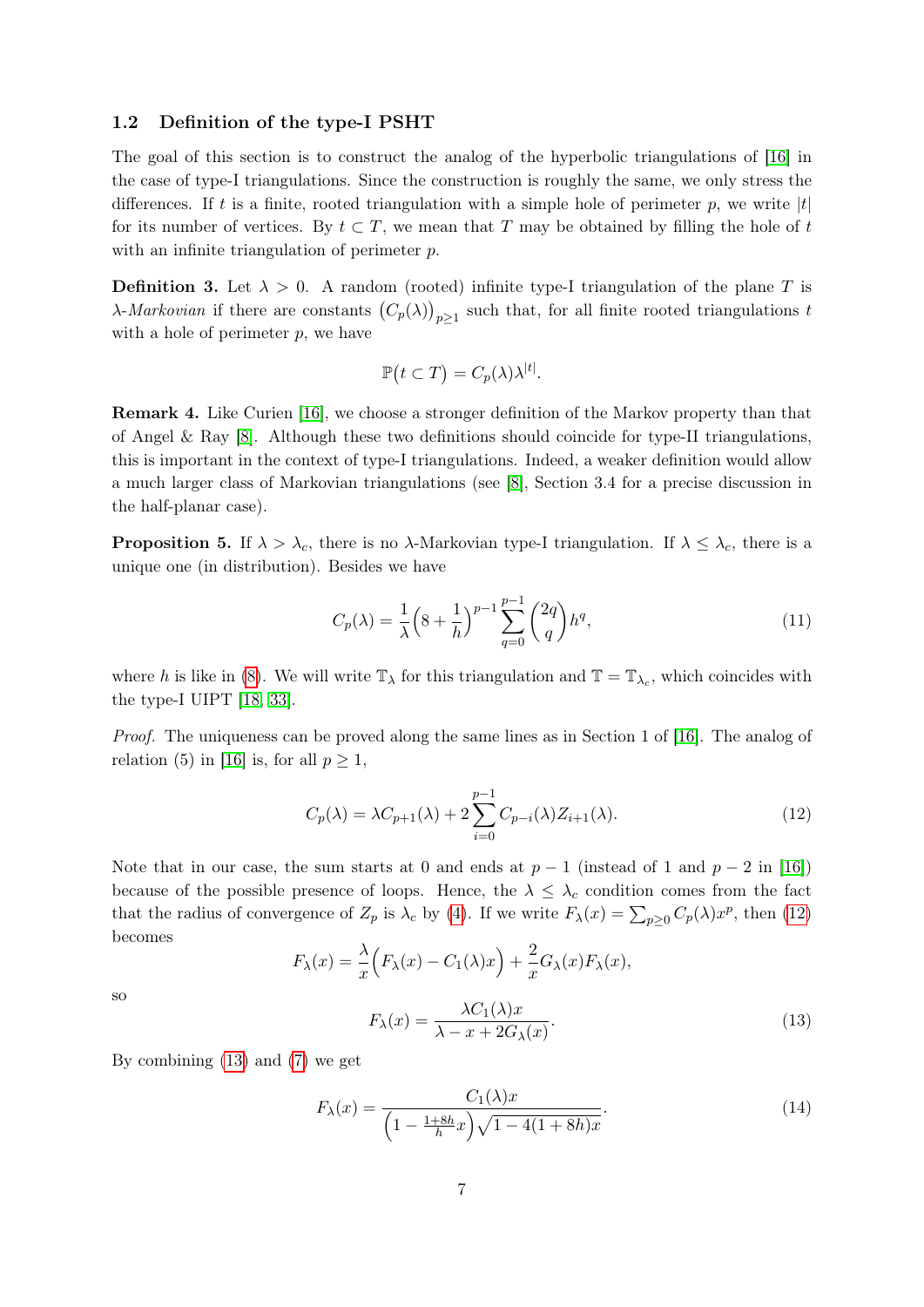Finally, for all  $p \geq 1$ ,

$$
C_p(\lambda) = C_1(\lambda) \sum_{q+r+1=p} \left(\frac{1+8h}{h}\right)^r \binom{-1/2}{q} (-4)^q (1+8h)^q
$$
  
=  $C_1(\lambda) \sum_{q=0}^{p-1} \left(\frac{1+8h}{h}\right)^{p-1-q} \frac{(-1)^q}{4^q} {2q \choose q} (-4)^q (1+8h)^q$   
=  $C_1(\lambda) \left(8+\frac{1}{h}\right)^{p-1} \sum_{q=0}^{p-1} {2q \choose q} h^q.$ 

To prove the uniqueness and obtain the desired formula, it only remains to prove that we must have  $C_1(\lambda) = \frac{1}{\lambda}$ . Let  $t_0$  be the map consisting of a single loop. Since any triangulation of the sphere can be seen as a triangulation of a 1-gon (see Figure 2 in [\[18\]](#page-33-6)), we must have  $t_0 \,\subset T_\lambda$ with probability 1. Hence,  $C_1(\lambda) = \frac{1}{\lambda}$ .

The proof of the existence is essentially the same as in [\[16\]](#page-32-0): consider the sequence  $(C_p(\lambda))_{p\geq 1}$ given by [\(11\)](#page-6-3) with  $C_p(\lambda) > 0$  for all p. It verifies [\(12\)](#page-6-1), so for all  $p \ge 1$ , we have

$$
\lambda \frac{C_{p+1}(\lambda)}{C_p(\lambda)} + 2 \sum_{i=0}^{p-1} Z_{i+1}(\lambda) \frac{C_{p-i}(\lambda)}{C_p(\lambda)} = 1.
$$

The last display can be interpreted as transition probabilities for the peeling process of  $\mathbb{T}_{\lambda}$ . This allows us to construct a random triangulation by peeling like in [\[16\]](#page-32-0). The same arguments as in [\[16\]](#page-32-0) prove that we get a triangulation  $\mathbb{T}_{\lambda}$  of the plane, that the distribution of  $\mathbb{T}_{\lambda}$  is independent of the peeling algorithm used for the construction, and that  $\mathbb{T}_{\lambda}$  is  $\lambda$ -Markovian.  $\Box$ 

We note that in the critical case, we have a more explicit expression of  $C_p(\lambda)$ : we have  $h = \frac{1}{4}$  $\frac{1}{4}$ , so

<span id="page-7-0"></span>
$$
C_p(\lambda_c) = \lambda_c^{-1} \times 12^{p-1} \sum_{q=0}^{p-1} \frac{1}{4^q} \binom{2q}{q} = 2\sqrt{3} \times 3^p \frac{p(2p)!}{p!^2},\tag{15}
$$

as easily proved by induction.

We will later need precise asymptotics of the numbers  $C_p(\lambda)$ . For that purpose, we already state the following estimate.

<span id="page-7-1"></span>**Lemma 6.** Let  $(p_n)_{n\geq 0}$  be a sequence of positive integers such that  $\frac{p_n}{n^2} \to \frac{3}{2}p$  where  $p \geq 0$ . Let also  $(h_n)_{n\geq 0}$  be a sequence of numbers in  $(0, \frac{1}{4})$  $\frac{1}{4}$  such that

$$
h_n = \frac{1}{4} - \frac{1}{2n^2} + o\left(\frac{1}{n^2}\right).
$$

Then we have

$$
\frac{1}{\sqrt{p_n}} \sum_{q=0}^{p_n-1} {2q \choose q} h_n^q \xrightarrow[n \to +\infty]{} \frac{2}{\sqrt{\pi}} \int_0^1 e^{-3px^2} dx.
$$

*Proof.* Note that if  $q = |xn^2|$  with  $x \in (0, \frac{3}{2})$  $(\frac{3}{2}p)$ , then

$$
\frac{1}{\sqrt{p_n}} \binom{2q}{q} h_n^q \underset{n \to +\infty}{\sim} \frac{1}{n^2} \frac{1}{\sqrt{\pi x}} \sqrt{\frac{3}{2p}} e^{-2x}.
$$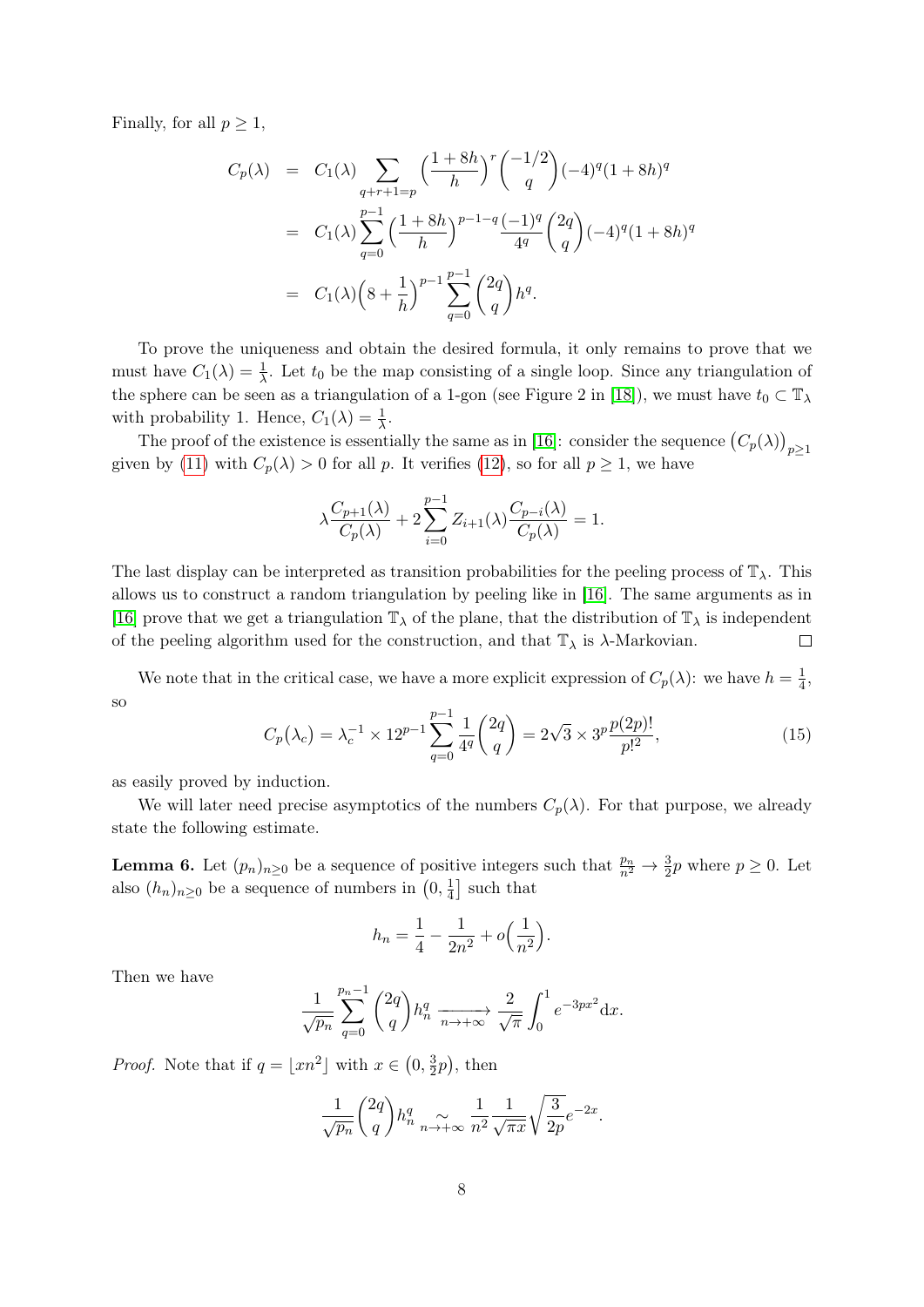The Riemann sums are easily seen to converge to

$$
\sqrt{\frac{2}{3p}} \int_0^{3p/2} \frac{1}{\sqrt{\pi y}} e^{-2y} dy,
$$

which is equal to the desired integral after the change of variables  $y = \frac{3p}{2}$  $\frac{3p}{2}x^2$ . The details are left to the reader.  $\Box$ 

## <span id="page-8-0"></span>2 Convergence to the hyperbolic Brownian plane

#### <span id="page-8-1"></span>2.1 About the Gromov–Hausdorff–Prokhorov convergence

We first recall from [\[2\]](#page-32-12) the definition of the (bipointed) Gromov–Hausdorff–Prokhorov distance.

**Definition 7.** Let  $((X_1, d_1), x_1, y_1, \mu_1)$  and  $((X_2, d_2), x_2, y_2, \mu_2)$  be two compact bipointed measured metric spaces. We assume the measures  $\mu_1$  and  $\mu_2$  are finite (but they do not have to be probability measures). The *Gromov–Hausdorff–Prokhorov distance* (we will sometimes write GHP distance and denote it by  $d_{GHP}$  between  $X_1$  and  $X_2$  is the infimum of all  $\varepsilon > 0$  for which there are isometrical embeddings  $\Psi_1$  and  $\Psi_2$  of  $X_1$  and  $X_2$  in the same metric space  $(Z, d)$  such that:

- a)  $\Psi_1(x_1) = \Psi_2(x_2)$ ,
- b)  $d(\Psi_1(y_1), \Psi_2(y_2)) \leq \varepsilon$ ,
- c) the Hausdorff distance between  $\Psi_1(X_1)$  and  $\Psi_2(X_2)$  is not greater than  $\varepsilon$ ,
- d) the Lévy–Prokhorov distance between  $\mu_1 \circ \Psi_1^{-1}$  and  $\mu_2 \circ \Psi_2^{-1}$  is not greater than  $\varepsilon$ .

The same definition holds for pointed measured compact metric spaces. We just need to withdraw condition b).

If  $((X, d), x, \mu)$  is a pointed measured metric space and  $r \geq 0$ , we write  $B_r(X)$  for the closed ball of radius r centered at  $x$  in  $X$ , equipped with the restrictions of the distance  $d$  and of the measure  $\mu$ .

**Definition 8.** Let  $((X_1, d_1), x_1, \mu_1)$  and  $((X_2, d_2), x_2, \mu_2)$  be two locally compact pointed measured metric spaces. The local Gromov–Hausdorff–Prokhorov distance between  $X_1$  and  $X_2$ , which we will denote by  $d_{LGHP}(X_1, X_2)$ , is the sum

$$
\sum_{r\geq 1}\frac{1}{2^r}\max\Big(1,d_{GHP}\big(B_r(X_1),B_r(X_2)\big)\Big).
$$

**Definition 9.** Let  $((X, d), x, y, \mu)$  be a locally compact bi-pointed measured metric space. The hull of center x and radius r with respect to y is the union of the closed ball of radius r centered at x and all the connected components of its complementary that do not contain  $y$ . It is denoted by  $\overline{B_r}(X, x, y)$ . We will write  $\overline{B_r}(X)$  when there is no ambiguity. Equipped with the restrictions of d and  $\mu$ , it is a compact measured metric space.

If  $((X, d), x)$  is unbounded and one-ended we will omit the second distinguished point: the hull will be the union of the ball of radius  $r$  centered at  $x$  and all the bounded connected components of its complementary. It means that y is at infinity.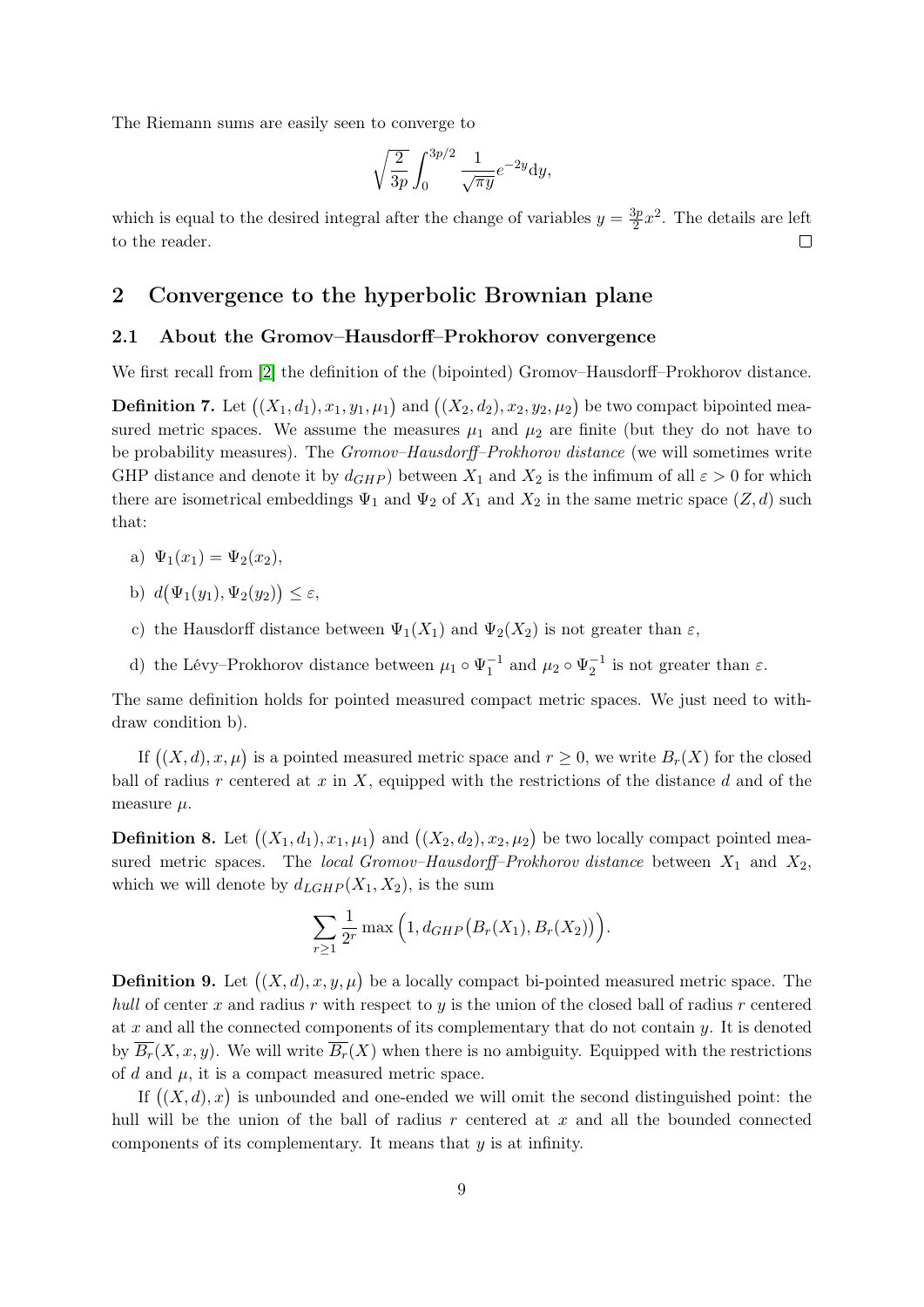Recall that there are two natural ways to equip a part A of  $(X, d)$  with a metric: the *induced* metric, i.e. the restriction of  $d$  to  $A$ , and the *intrisic* one, which makes  $A$  a geodesic space when it is well-defined (see [\[15\]](#page-32-13), Chapter 2.3). In order to avoid further confusions, we insist that  $\overline{B_r}(X)$  is equipped with the induced distance. If m is a map, we will also write  $B_r(m)$  for the map consisting of all the faces of m having at least one vertex at distance at most  $r - 1$  from the root vertex, along with all their vertices and edges. We write  $B_r^{\bullet}(m)$  for the map that is the union of  $B_r(m)$  and all the bounded connected components of its complement. When m is seen as a metric space, the hull  $\overline{B_r}(m)$  has the same set of vertices as  $B_r^{\bullet}(m)$ . However, the distances inherited from m are not the same as those in  $B_r^{\bullet}(m)$ . We will always see  $\overline{B_r}(m)$  as a metric space and  $B_r^{\bullet}(m)$  as a map.

We will need several times to deduce properties of one of these distances from properties of the other. To this end, we point out that if m is a map, then  $\overline{B_r}(m)$  is a measurable function of  $B_{2r}^{\bullet}(m)$  for all  $r \geq 0$ . Indeed, any geodesic in m between two vertices x and y of  $\overline{B_r}(m)$  must stay in  $B_{2r}^{\bullet}(m)$ , so the distances between x and y in m and in  $B_{2r}^{\bullet}(m)$  coincide.

We will also need the following technical result that is proved in Appendix A.

<span id="page-9-0"></span>**Proposition 10.** Let  $((X_n, d_n), x_n, \mu_n)$  be a sequence of unbounded, locally compact, pointed measured metric spaces. Assume that  $((X_n, d_n), x_n, \mu_n)$  converges for the local GHP distance to a measured metric space  $((X, d), x, \mu)$ . Let  $r \geq 0$ . We assume that:

- (i)  $X$  and the  $X_n$  are one-ended length spaces,
- (ii) every non-empty open subset of  $X$  has positive measure,
- (iii) the function  $V: s \to \mu(\overline{B_s}(X))$  is continuous at r.

Then:

- 1)  $\overline{B_r}(X_n)$  converge for the GHP distance to  $\overline{B_r}(X)$ ,
- 2) in particular, we have the convergence

$$
\mu_n(\overline{B_r}(X_n)) \longrightarrow \mu(\overline{B_r}(X)).
$$

Moreover, the proposition also holds for bipointed, compact spaces  $((X_n, d_n), x_n, y_n, \mu_n)$  and  $((X,d),x,y,\mu).$ 

### <span id="page-9-1"></span>2.2 Convergence of the type-I UIPT to the Brownian plane

If  $(X, d)$  is a metric space and  $\alpha > 0$ , we will write  $\alpha X$  for the metric space  $(X, \alpha d)$ . We recall that  $\mathbb{T} = \mathbb{T}_{\lambda_c}$  is the type-I UIPT. If t is a (possibly infinite) triangulation, recall that  $B_r(t)$ denotes its ball of radius r around the origin of its root edge and  $B_r(t)$  its hull, endowed with the induced metric. We denote by  $\mathcal P$  the Brownian plane defined in [\[17\]](#page-33-0). Our goal in this section is to prove Theorem [2.](#page-2-0) We start with the first two marginals, whereas the convergence of the third one will be the content of Section 2.3.

<span id="page-9-2"></span>**Proposition 11.** Let  $\mu_{\mathbb{T}}$  be the measure on  $\mathbb{T}$  giving mass 1 to each vertex, and let  $\mu_{\mathcal{P}}$  be the volume measure on  $\mathcal{P}$  [\[17,](#page-33-0) [19\]](#page-33-1). We have the convergence

$$
\left(\frac{1}{n^{1/4}}\mathbb{T},\frac{1}{3n}\mu_{\mathbb{T}}\right)\xrightarrow[n\to+\infty]{(d)}\left(\mathcal{P},\mu_{\mathcal{P}}\right)
$$

for the local GHP distance.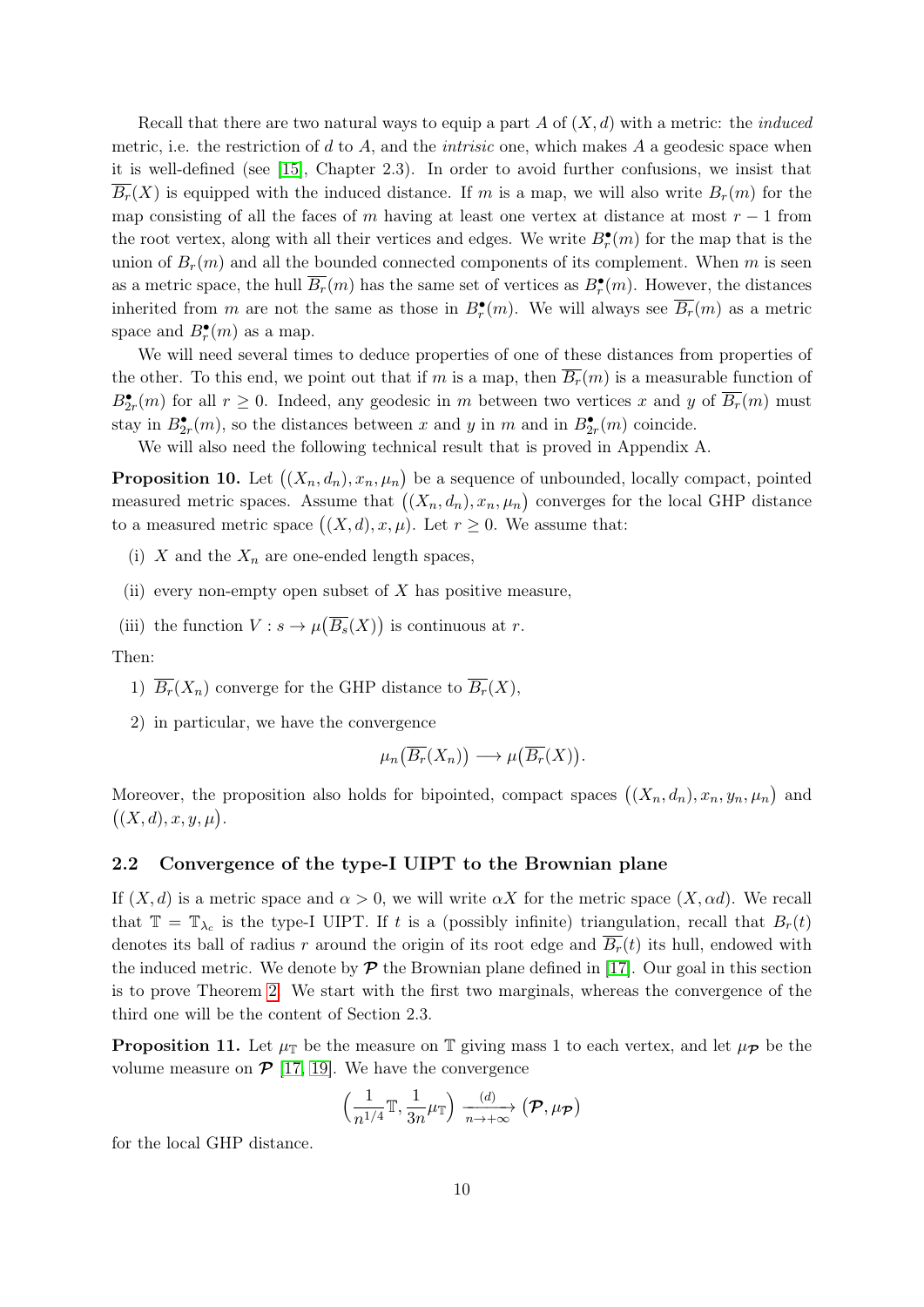We note that this result has been proved for quadrangulations in [\[17\]](#page-33-0) for the Gromov– Hausdorff distance and in [\[34\]](#page-33-15) for the (stronger) GHP convergence. Our main tool will be the following theorem by Curien and Le Gall. It is a refinement of the convergence of uniform type-I triangulations proved by Le Gall in [\[27\]](#page-33-4).

<span id="page-10-1"></span>**Theorem 4** ([\[18\]](#page-33-6), Appendix A1, Theorem 6). Let  $T_n$  be a uniform type-I triangulation of the sphere with *n* vertices and  $\mu_{T_n}$  the counting measure on the set of its vertices. Let also  $\mathbf{m}_{\infty}$  be the Brownian map and  $\mu_{\mathbf{m}_{\infty}}$  its volume measure ([\[27\]](#page-33-4)). The following convergence holds for the GHP distance:

$$
\left(\frac{1}{n^{1/4}}T_n, \frac{1}{n}\mu_{T_n}\right) \xrightarrow[n \to +\infty]{} \left(\frac{1}{3^{1/4}}\mathbf{m}_{\infty}, \mu_{\mathbf{m}_{\infty}}\right).
$$

To prove Proposition [11](#page-9-2) we need to invert the local and the scaling limit. Hence, we need the local convergence  $T_n \to \mathbb{T}$  to be "uniform in the scale", which is the point of the next lemma. It parallels Proposition 1 of [\[17\]](#page-33-0) in the case of type-I triangulations.

<span id="page-10-0"></span>**Proposition 12.** Let  $n \geq 1$ . Let also  $T_n^* = (T_n, y)$  be a uniform type-I triangulation of the sphere with *n* vertices, equipped with a uniform distinguished vertex *y*. We write  $B_r^{\bullet}(T_n^*)$  for the hull of radius r of  $T_n$ , centered at the root, with respect to y. Then, for all  $\varepsilon > 0$ , there is a constant  $A > 0$  such that if  $n > Ar^4$ , there is a coupling between  $T_n^*$  and  $\mathbb T$  in which

$$
\mathbb{P}\big(B_r^\bullet(T_n^*)=B_r^\bullet(\mathbb{T})\big)\geq 1-\varepsilon.
$$

Proof. The proof of Proposition 1 in [\[17\]](#page-33-0) uses the Schaeffer bijection between maps and trees. Although a similar bijection exists for triangulations, it is more complicated. Hence, we do the computations directly on maps instead of trees as in Section 6 of [\[18\]](#page-33-6).

Let  $\delta > 0$ . We know from Section 6.1 of [\[20\]](#page-33-7) that  $\frac{1}{r^4} |B_r^{\bullet}(\mathbb{T})|$  and  $\frac{1}{r^2} |\partial B_r^{\bullet}(\mathbb{T})|$  converge in distribution to a.s. positive random variables. Hence, there are positive constants  $c_{\delta}$  and  $C_{\delta}$ such that, for  $r$  large enough, we have

$$
\mathbb{P}\left(c_{\delta} r^2 \leq |\partial B^{\bullet}_{r}(\mathbb{T})| \leq C_{\delta} r^2 \text{ and } c_{\delta} r^4 \leq |B^{\bullet}_{r}(\mathbb{T})| \leq C_{\delta} r^4\right) \geq 1-\delta.
$$

Now take m and p such that  $c_{\delta} r^2 \le p \le C_{\delta} r^2$  and  $c_{\delta} r^4 \le m \le C_{\delta} r^4$ . Let t be a triangulation of a p-gon with m vertices (including the boundary) such that t is a possible value of  $B_r^{\bullet}(\mathbb{T})$ . On the one hand, we have

$$
\mathbb{P}\big(B_r^{\bullet}(\mathbb{T})=t\big) \underset{\text{Def 3}}{=} C_p(\lambda_c) \lambda_c^m = 2\sqrt{3} \times 3^p \frac{p(2p)!}{p!^2} \cdot \lambda_c^m \underset{p \to +\infty}{\sim} \frac{2\sqrt{3}}{\sqrt{\pi}} \lambda_c^m \times 12^p \sqrt{p}.
$$

On the other hand, we fix  $A > C_{\delta}$  and we take  $n \geq Ar^4$ . There are  $n \# \mathscr{T}_{n-1,1}$  pointed triangulations of the sphere with *n* vertices. Moreover, if  $B_r^{\bullet}(T_n^*) = t$ , there are  $\#\mathscr{T}_{n-m,p}$  ways to fill the p-gon to complete  $T_n^*$  and  $n - m$  ways to choose the distinguished vertex in it (the distinguished vertex cannot lie in  $B_r(T_n^*)$ , since then  $B_r^{\bullet}(T_n^*)$  would be the full  $T_n^*$ ). Hence, we have  $\mathbb{P}(B_r^{\bullet}(T_n^*)=t) = \frac{(n-m)\# \mathcal{I}_{n-m,p}}{n\# \mathcal{I}_{n-1,1}}$  $\frac{-m}{n\# \mathcal{I}_{n-1,1}}$ . When we let  $r \to +\infty$ , we have  $n-m, p \to +\infty$  with  $p = O(\sqrt{n-m})$ . By Lemma [2,](#page-5-3) when r goes to  $+\infty$ , the probability  $\mathbb{P}(B_r^{\bullet}(T_n^*) = t)$  is equivalent to √

$$
\frac{2\sqrt{3}}{\sqrt{\pi}}\lambda_c^m \times 12^p \sqrt{p} \exp\left(-\frac{2p^2}{3(n-m)}\right) \underset{r \to +\infty}{\sim} \exp\left(-\frac{2p^2}{3(n-m)}\right) \mathbb{P}\left(B_r^{\bullet}(\mathbb{T})=t\right).
$$

Hence, if we have chosen  $A$  large enough, the following holds:

$$
(1 - \delta)\mathbb{P}\big(B_r^{\bullet}(\mathbb{T}) = t\big) \le \mathbb{P}\big(B_r^{\bullet}(T_n^*) = t\big) \le (1 + \delta)\mathbb{P}\big(B_r^{\bullet}(T) = t\big),
$$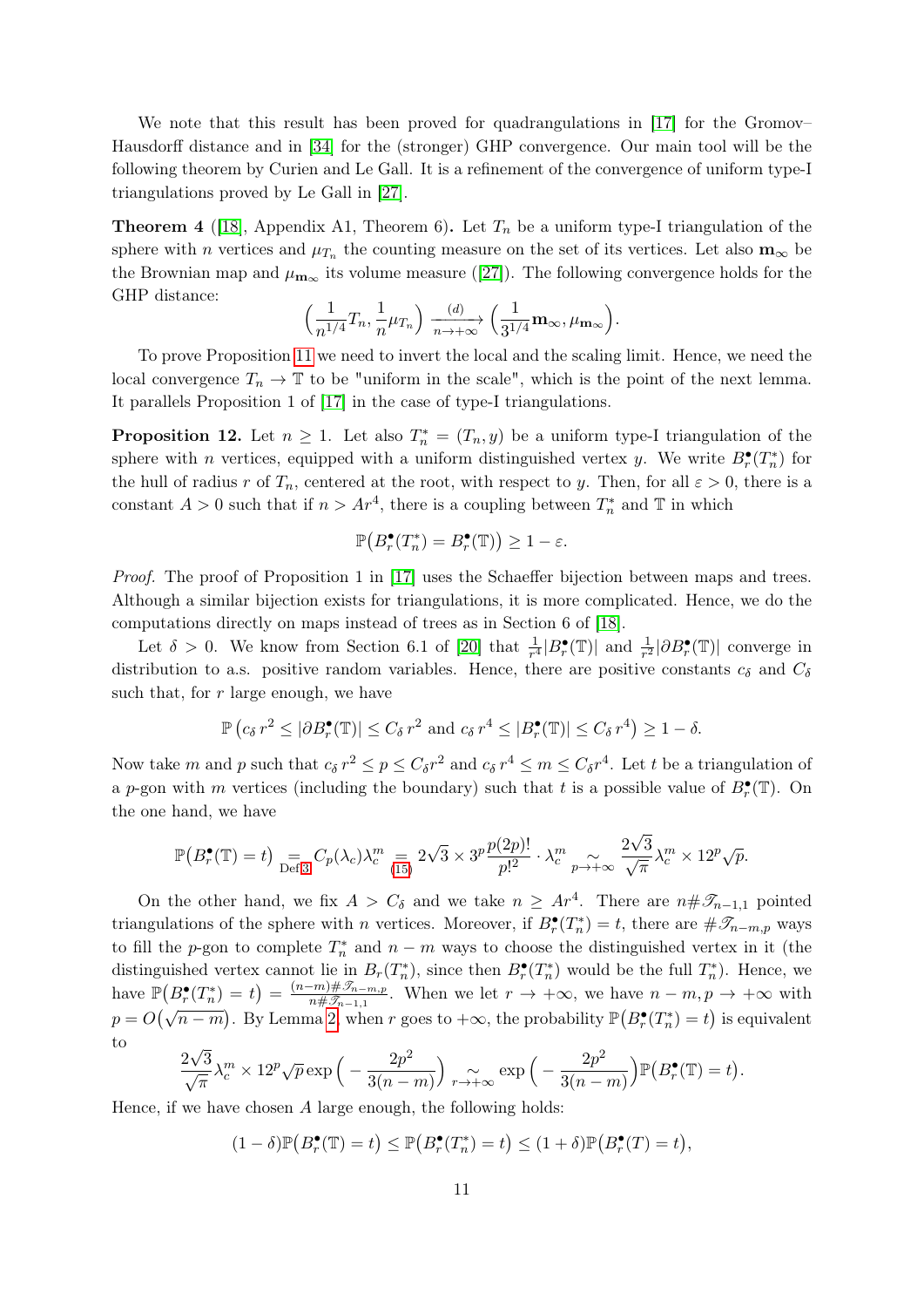as soon as  $c_{\delta}r^2 \leq |\partial t| \leq C_{\delta}r^2$  and  $c_{\delta}r^4 \leq |t| \leq C_{\delta}r^4$ . But we know that  $B_r^{\bullet}(\mathbb{T})$  satisfies these assumptions with probability at least  $1 - \delta$ . Hence, we can easily prove that, for  $n \geq Ar^4$  and any set  $B$  of finite maps, we have

$$
\left| \mathbb{P}\big(B_r^{\bullet}(\mathbb{T}) \in B\big) - \mathbb{P}\big(B_r^{\bullet}(T_n^*) \in B\big) \right| \leq 4\delta.
$$

This shows that, for r large enough and  $n \geq Ar^4$ , the total variation distance between the distributions of  $B_r^{\bullet}(\mathbb{T})$  and  $B_r^{\bullet}(T_n^*)$  is less than 4 $\delta$ , which proves the proposition.  $\Box$ 

*Proof of Proposition [11.](#page-9-2)* We use Proposition [12](#page-10-0) with 2r instead of r. The metric spaces  $B_r(T_n^*)$ and  $B_r(\mathbb{T})$  (equipped with the induced distance) are measurable functions of respectively  $B_{2r}^{\bullet}(T_n^*)$ and  $B_{2r}^{\bullet}(\mathbb{T})$ . Hence, Proposition [12](#page-10-0) still holds if we replace the maps  $B_r^{\bullet}$  by the metric spaces  $B_r$ . The proof is now the same as the proof of Theorem 2 in [\[17\]](#page-33-0), with two small modifications:

- we deal with Gromov–Hausdorff–Prokhorov convergence and not only Gromov–Hausdorff, but this does not change anything in the details of the proof, see [\[34\]](#page-33-15) for details,
- the constant factors are not the same: because of the factor  $\frac{1}{3^{1/4}}$  in Theorem [4,](#page-10-1) the measured spaces  $\left(\frac{1}{n^{1/4}}\mathbb{T},\frac{1}{n}\right)$  $\frac{1}{n}\mu_{\mathbb{T}}\Big)$  converge to  $\left(\frac{1}{3^{1/2}}\right)$  $\frac{1}{3^{1/4}}$  $\mathcal{P}, \mu_{\mathcal{P}}$ ). This has the same distribution as  $(\mathcal{P}, 3\mu_{\mathcal{P}})$  by the scaling property of the Brownian plane.

 $\Box$ 

We can now prove the joint convergence of the first two marginals in Theorem [2.](#page-2-0)

<span id="page-11-0"></span>Proposition 13. We have the joint convergence

$$
\left(\frac{1}{n}\mathbb T,\left(\frac{1}{n^4}|\overline{B_{rn}}(\mathbb T)|\right)_{r\geq 0}\right)\xrightarrow[n\to+\infty]{(d)}\left(\mathcal P,\left(3|\overline{B_{r}}(\mathcal P)|\right)_{r\geq 0}\right),
$$

where the convergence of the first marginal is for the local GHP distance, and the second one for the Skorokhod topology.

We will deduce Proposition [13](#page-11-0) from Proposition [11](#page-9-2) thanks to the second point of Proposition [10.](#page-9-0) Let us check this carefully.

Proof of Proposition [13.](#page-11-0) By the Skorokhod representation theorem, we may assume the conver-gence in Proposition [11](#page-9-2) is almost sure. Theorem 1.4 of [\[19\]](#page-33-1) computes  $\mathbb{E}\left[e^{-|\overline{B_r}(\mathcal{P})|}\right]$ . In particular, it is a continuous function of r. Since the process  $(|\overline{B_r}(\mathcal{P})|)_{r\geq 0}$  has only positive jumps, it means that for all  $r \geq 0$ , it is almost surely continuous at r. Finally, the Brownian plane is defined in [\[17\]](#page-33-0) as a quotient of R. This means that there is a continuous surjection from R to  $\mathcal{P}$ , and the volume measure on  $\mathcal P$  is the push-forward of the Lebesgue measure under this surjection. The inverse-image of a non-empty open subset of  $\mathcal P$  is a non-empty open subset of R. Hence, it has positive measure, which means that any non-empty open subset of  $\mathcal{P}$  has positive measure.

Instead of  $\mathbb{T}$ , we can consider the metric space  $\mathbb{T}^e$ , which is the union of all the vertices and edges of T. It is equipped with the metric that makes it a geodesic space in which all edges have length 1. We also equip this space with the counting measure  $\mu_{\mathbb{T}}$  on the set of vertices. We have  $d_{GHP}(B_r(\mathbb{T}), B_r(\mathbb{T}^e)) \leq 1$  for all r, so  $d_{LGHP}\left(\left(\frac{1}{n^{1/4}}\mathbb{T}, \frac{1}{3n^{1/4}}\right)\right)$  $\left(\frac{1}{n^{1/4}}\mathbb{T}^e,\frac{1}{3n}\right)$  $\left(\frac{1}{3n}\mu_{\mathbb{T}}\right)\right)\leq \frac{2}{n^1}$  $\frac{2}{n^{1/4}}$ .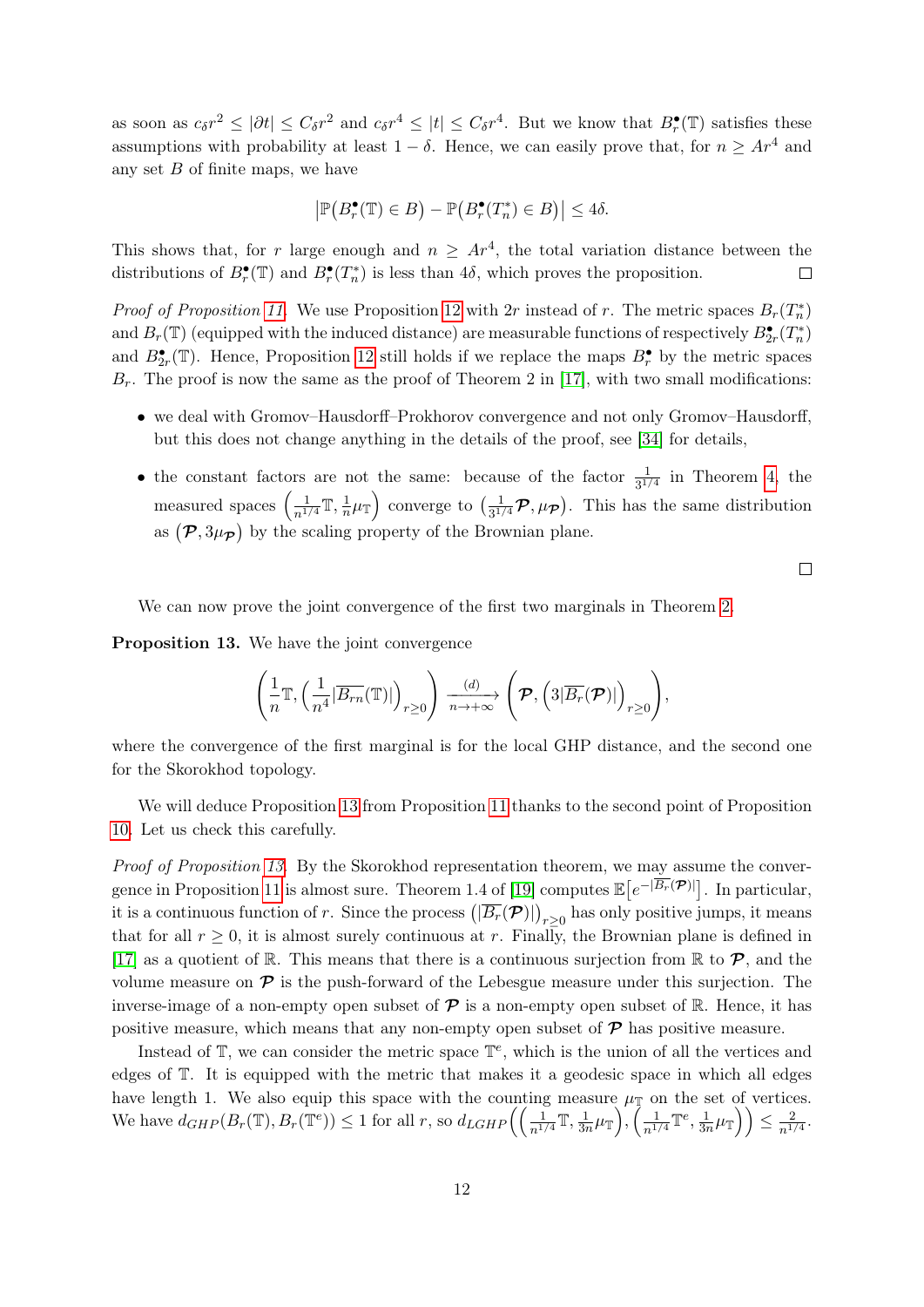Hence, Proposition [11](#page-9-2) still holds if we replace  $\mathbb{T}$  by  $\mathbb{T}^e$ . The sequence  $\left(\frac{1}{n}\right)$  $\frac{1}{n} \mathbb{T}^e, \frac{1}{n^4} \mu_{\mathbb{T}}$ satisfies<br> $n\geq 0$ the assumptions of Proposition [10,](#page-9-0) so for all  $(r_1, \ldots, r_k) \in (\mathbb{R}^+)^k$  we have

$$
\forall i \in [\![1, k]\!], \frac{1}{3n^4} \mu_{\mathbb{T}}(\overline{B_{r_i n}}(\mathbb{T})) \xrightarrow[n \to +\infty]{a.s.} \mu_{\mathcal{P}}(\overline{B_{r_i}}(\mathcal{P})).
$$

This gives the joint convergence of  $\frac{1}{n}\mathbb{T}$  and of the finite-dimensional marginals of the process of volumes.

Hence, to complete the proof of Proposition [13,](#page-11-0) we only need tightness. The tightness of the first marginal is given by Proposition [11.](#page-9-2) On the other hand, Theorem 2 of [\[20\]](#page-33-7) shows that the volume process converges. In particular, it is tight. This concludes the proof.  $\Box$ 

#### <span id="page-12-0"></span>2.3 Joint convergence of the perimeter process

The goal of this subsection is to prove the joint convergence of the last marginal in Theorem [2.](#page-2-0)

Proof of Theorem [2.](#page-2-0) By Proposition [13,](#page-11-0) the first two marginal converge in distribution to  $(\mathcal{P}, (3V_r)_{r\geq 0})$ , where  $V_r = |\overline{B_r}(\mathcal{P})|$ . We also know by Theorem 2 of [\[20\]](#page-33-7) that  $\left( \left( \frac{1}{n^2} |\partial \overline{B_{rn}}(\mathbb{T})| \right) \right)$  $r \geq 0$  $\setminus$  $n \geq 0$  converges, so it is tight, so the triplet is tight. Hence, it is enough to prove uniqueness of the limit. Let  $(n_k)$  be a subsequence along which it converges in distribution to a triplet

$$
\left(\boldsymbol{\mathcal{P}},\left(3V_r\right)_{r\geq0},\left(\frac{3}{2}\widetilde{P}_r\right)_{r\geq0}\right),\right
$$

where  $\overline{P} = (P_r)_{r \geq 0}$  is a càdlàg process. We also write  $P_r = |\partial \overline{B_r}(\mathcal{P})|$ , and we want to show  $\widetilde{P}=P.$ 

On the one hand, Theorem 1.3 of [\[19\]](#page-33-1) describes the joint distribution of  $P$  and  $V$ . There is a measurable enumeration  $(s_i)$  of the jumps of P and an i.i.d. sequence  $(\xi_i)$  of variables with distribution  $\nu(\mathrm{d}x) = \frac{e^{-1/2x}}{\sqrt{2\pi x^5}} \mathbb{1}_{x>0} \, \mathrm{d}x$  such that, for all  $r \geq 0$ , we have

$$
V_r = \sum_{s_i \le r} (\Delta P_{s_i})^2 \xi_i.
$$

On the other hand, Theorem 2 of [\[20\]](#page-33-7) shows that the second and third marginals of Theorem [2](#page-2-0) converge, and identifies the limit. Hence, it gives the distribution of the couple  $(\widetilde{P}_r, V_r)_{r>0}$  (see Section 6.1 of [\[20\]](#page-33-7) for the computation of the constants for type-I triangulations). We get

$$
(\widetilde{P}_r, V_r)_{r \geq 0} \stackrel{(d)}{=} (P_r, V_r)_{r \geq 0}.
$$

To prove that  $\widetilde{P}_r = P_r$ , we show that it is possible to "track back"  $P_r$  from the process  $(V<sub>r</sub>)<sub>r>0</sub>$ , which is done in the following lemma. We will need the following notation: for a nondecreasing function f and  $a, b, h \in \mathbb{R}^+$  with  $a \leq b$ , we write  $N_a^b(f, h)$  for the number of jumps of f in  $[a, b]$  of height at least h.

<span id="page-12-1"></span>**Lemma 14.** For all  $r \geq 0$ , we have

$$
\lim_{\delta \to 0} \delta^{-1} \lim_{\varepsilon \to 0} \varepsilon^{3/4} N_r^{r+\delta}(V, \varepsilon) = c P_r
$$

almost surely, where  $c = \frac{2^{1/4}}{10^{6}}$  $\frac{2^{1/4}}{\pi\sqrt{3}}\Gamma\left(\frac{3}{4}\right)$  $\frac{3}{4}$ .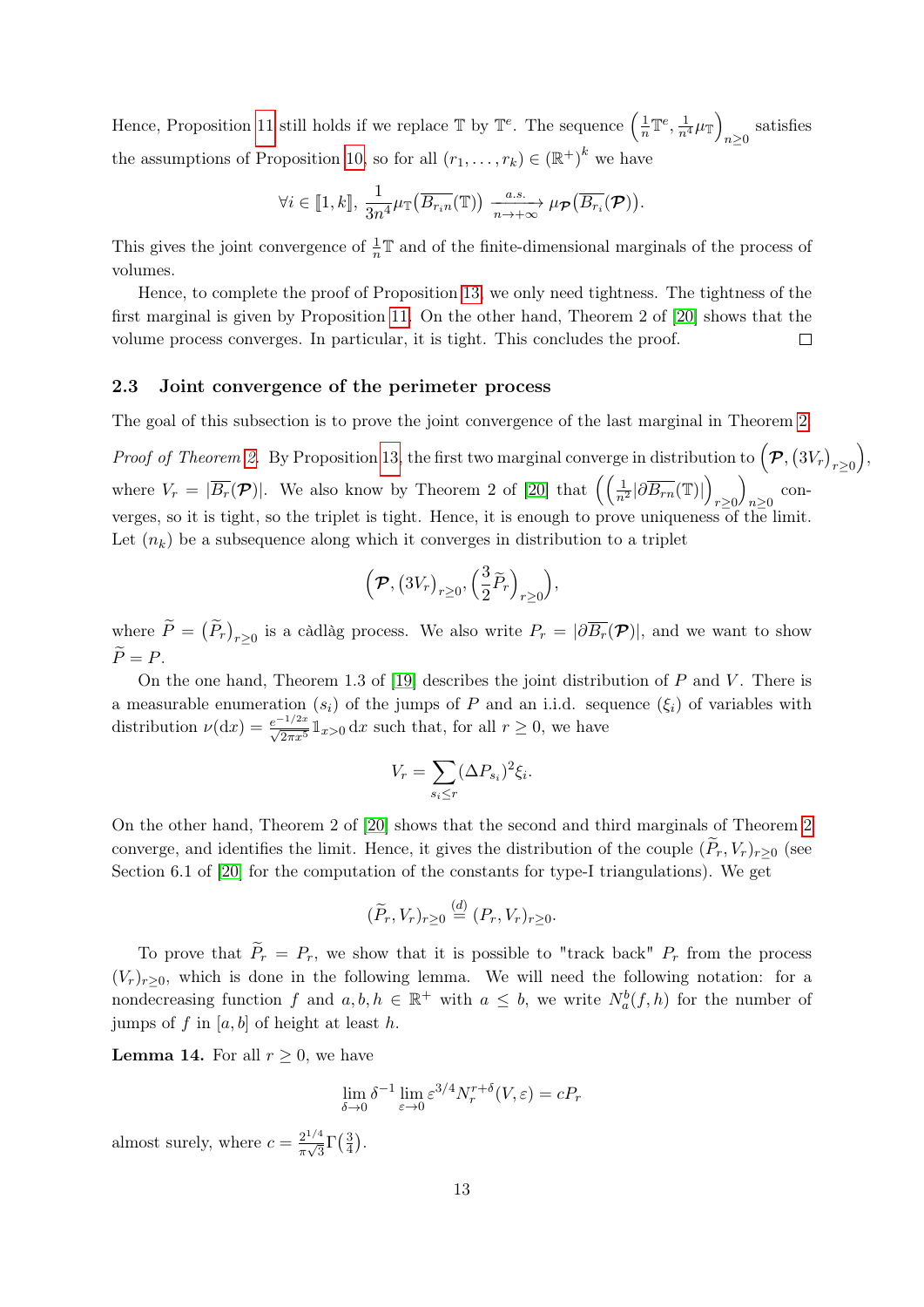Once this lemma is proved, Theorem [2](#page-2-0) follows easily. Indeed, since  $(\widetilde{P}, V) \stackrel{(d)}{=} (P, V)$ , for any  $r \geq 0$  the variables  $\widetilde{P}_r$  and  $P_r$  are both the a.s. limits of the same quantity. Hence, almost surely,  $\widetilde{P}_r = P_r$  for every  $r \in \mathbb{Q}^+$ . Since  $\widetilde{P}$  and P are càdlàg we have  $\widetilde{P} = P$  a.s. Hence, the sequence of triplets has only one subsequential limit, which proves the theorem. sequence of triplets has only one subsequential limit, which proves the theorem.

**Remark 15.** Note that Proposition 1.1 of [\[19\]](#page-33-1) provides another way to "read" P on the measured metric space  $\mathcal P$ . However, it involves the volumes of the balls  $B_{r+\varepsilon}$ , which are not given by the process  $V$ . Our lemma is also quite similar to the main theorem of [\[28\]](#page-33-16), although much easier to prove.

*Proof of Lemma [14.](#page-12-1)* Let  $S^+$  be the stable spectrally negative Lévy process of index  $\frac{3}{2}$  conditioned to stay positive. We normalize it in such a way that its characteristic exponent is  $\psi(\lambda)$  $\sqrt{8/3} \lambda^{3/2}$ . Let also  $(t_i)$  be a measurable enumeration of the jumps of  $S^+$ , and let  $(\xi_i')$  be a sequence of i.i.d. random variables with distribution  $\nu$ . We write

$$
Q_r^+ = \sum_{t_i \le r} \xi_i' (\Delta S_{t_i}^+)^2.
$$

We first show that almost surely, for any  $0 < a < b$ , we have

<span id="page-13-1"></span>
$$
\lim_{\varepsilon \to 0} \varepsilon^{3/4} N_a^b(Q^+, \varepsilon) = c(b - a). \tag{16}
$$

By monotonicity, it is enough to prove it for  $a, b \in \mathbb{Q}_{+}^{*}$ . Hence, it is enough to prove it for fixed a and b. Let Q be the same process as  $Q^+$  but constructed from a non-conditioned stable Lévy process S instead of  $S^+$ . Then Q is a subordinator whose Lévy measure  $\sigma$  is the image of  $\mu \otimes \nu$  under  $(x, y) \to x^2y$ , where  $\mu$  is the Lévy measure of S. An easy computation shows that  $\sigma([\varepsilon, +\infty]) = c\varepsilon^{-3/4}$  for all  $\varepsilon$ . Hence, equation [\(16\)](#page-13-1) for Q instead of  $Q^+$  follows from a law of large numbers. But since  $S^+$  is absolutely continuous with respect to S on [a, b], equation [\(16\)](#page-13-1) also holds for  $Q^+$ .

We now recall the law of  $(P, V)$  as described in Section 4.4 of [\[20\]](#page-33-7). It has the same distribution as  $(S_{\tau_r}^+, Q_{\tau_r}^+)_{{r \geq 0}}$ , where  $\tau_r = \inf\{s \geq 0 | \int_0^s$ du  $\frac{du}{S_u^+} \geq r$  for every  $r \geq 0$ . Hence, we have  $N_r^{r+\delta}(V, \varepsilon) =$  $N_{\tau_r}^{\tau_{r+\delta}}(Q^+, \varepsilon)$ . By [\(16\)](#page-13-1), for any r and  $\delta$  we have (since a.s. (16) holds for any  $0 < a < b$ , we can take a and b random)

$$
\lim_{\varepsilon \to 0} \varepsilon^{3/4} N_{\tau_r}^{\tau_{r+\delta}}(Q^+, \varepsilon) = c(\tau_{r+\delta} - \tau_r).
$$

Now, it is easy to see, by the right-continuity of  $S^+$  at  $\tau_r$ , that  $\delta^{-1}(\tau_{r+\delta}-\tau_r) \xrightarrow[\delta \to 0]{a.s.} S^+_{\tau_r} = P_r$ . This finishes the proof.

### <span id="page-13-0"></span>2.4 The hyperbolic Brownian plane

The goal of this section is to prove Theorem [1.](#page-1-3) We will write

$$
\varphi(p,v) = e^{-2v} e^p \int_0^1 e^{-3px^2} dx
$$

in the whole proof of the theorem. Moreover, if  $t$  is a triangulation with a simple hole of perimeter  $p'$  and with  $v'$  vertices in total and  $\lambda \in (0, \lambda_c]$ , we write

<span id="page-13-2"></span>
$$
\varphi_{\lambda}(p',v') = \frac{\mathbb{P}\left(t \subset \mathbb{T}_{\lambda_n}\right)}{\mathbb{P}\left(t \subset \mathbb{T}\right)}.\tag{17}
$$

Since  $\mathbb{T}_{\lambda_n}$  and  $\mathbb{T}$  are Markovian, this only depends on  $p'$  and  $v'$  and not on t.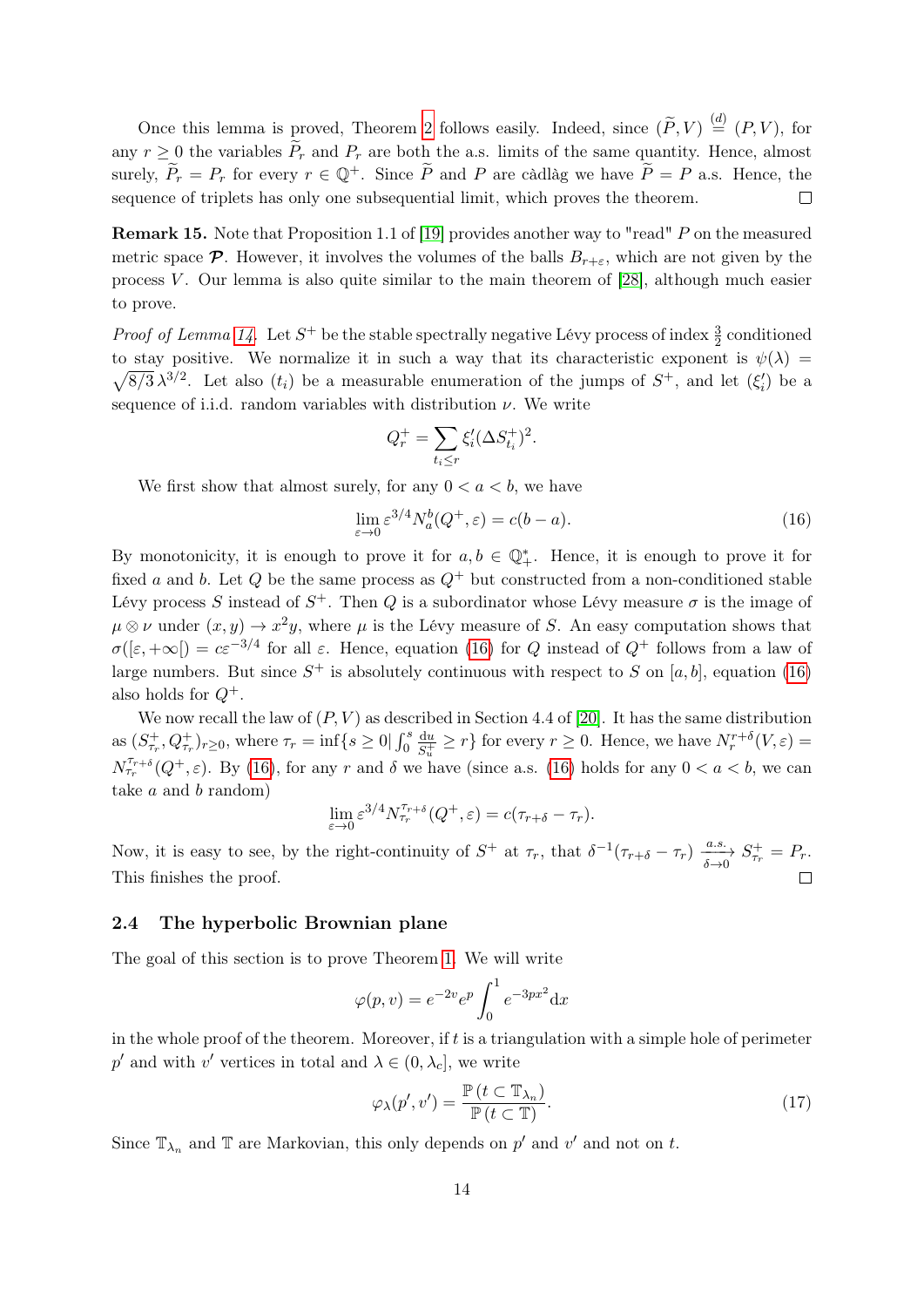<span id="page-14-0"></span>**Proposition 16.** Let  $(\lambda_n)$  be a sequence of numbers in  $(0, \lambda_c]$  that satisfies [\(2\)](#page-1-1). Let  $r > 0$  and let  $(p'_n)$  and  $(v'_n)$  be two sequences of positive integers such that  $\frac{p'_n}{n^2} \to \frac{3}{2}p$  and  $\frac{v'_n}{n^4} \to 3v$ . Then

$$
\varphi_{\lambda_n}(p'_n, v'_n) \xrightarrow[n \to +\infty]{} \varphi(p, v).
$$

Proof. This is just a matter of gathering our estimates in Section 1.1 and 1.2 together. Let us proceed: for every n, let  $h_n \in (0, \frac{1}{4})$  $\frac{1}{4}$  be such that  $\lambda_n = \frac{h_n}{(1+8h_n)}$  $\frac{h_n}{(1+8h_n)^{3/2}}$ . It is easy to check that

$$
h_n = \frac{1}{4} - \frac{1}{2n^2} + o\left(\frac{1}{n^2}\right).
$$
\n(18)

We know from [\(11\)](#page-6-3) that

$$
\varphi_{\lambda_n}(p'_n, v'_n) = \frac{\lambda_n^{v_n} C_{p_n}(\lambda_n)}{\lambda_c^{v_n} C_{p_n}(\lambda_c)}
$$
  
\n
$$
= \left(\frac{\lambda_n}{\lambda_c}\right)^{v_n} \frac{p_n!^2}{2\sqrt{3} \times 3^{p_n} p_n(2p_n)!} \frac{1}{\lambda_n} \left(8 + \frac{1}{h_n}\right)^{p_n - 1} \sum_{q=0}^{p_n - 1} {2q \choose q} h_n^q
$$
  
\n
$$
= \left(\frac{\lambda_n}{\lambda_c}\right)^{3vn^4 + o(n^4)} \left(\frac{2}{3} + \frac{1}{12h_n}\right)^{p_n - 1} \frac{\lambda_c}{\lambda_n} \frac{4^{p_n} p_n!^2}{2p_n(2p_n)!} \sum_{q=0}^{p_n - 1} {2q \choose q} h_n^q.
$$

The first factor converges to  $e^{-2v}$  because  $\frac{\lambda_n}{\lambda_c} = 1 - \frac{2}{3n^4} + o\left(\frac{1}{n^4}\right)$ . The second factor is also easy to estimate:

$$
\left(\frac{2}{3} + \frac{1}{12h_n}\right)^{p_n - 1} = \left(1 + \frac{2}{3n^2} + o\left(\frac{1}{n^2}\right)\right)^{\frac{3p}{2}n^2 + o(n^2)} \xrightarrow[n \to +\infty]{} e^p.
$$

 $\sqrt{\pi}$ The third one converges to one. By the Stirling formula, we have  $\frac{4^{p_n} p_n!^2}{2^{p_n}(2p_n)!} \sim$  $\frac{\sqrt{\pi}}{2\sqrt{p_n}}$ . Finally, Lemma [6](#page-7-1) gives an asymptotic equivalent of the last factor and we are done.  $\Box$ 

The last proposition is more or less equivalent to vague convergence. We now need to show that no mass "escapes" at infinity, i.e. that the total mass of the limit measure is 1.

<span id="page-14-1"></span>**Lemma 17.** Recall that  $P_r = |\partial \overline{B_r}(\mathcal{P})|$  and  $V_r = |\overline{B_r}(\mathcal{P})|$ . For every  $r \geq 0$ , we have  $\mathbb{E}[\varphi(V_r, P_r)] = 1.$ 

*Proof.* We use the expression of the Laplace transform of  $(P_r, V_r)$  that is computed in [\[19\]](#page-33-1). First, Theorem 1.4 of [\[19\]](#page-33-1) computes  $\mathbb{E}\left[e^{-\mu V_r}|P_r=\ell\right]$  for  $\mu,\ell\geq 0$ . We apply it with  $\mu=2$ :

$$
\mathbb{E}\Big[\exp(-2V_r)\Big|P_r=\ell\Big]=2\sqrt{2}r^3\frac{\cosh(\sqrt{2}r)}{\sinh^3(\sqrt{2}r)}\exp\Big(-\ell\Big(3\coth^2(\sqrt{2}r)-2-\frac{3}{2r^2}\Big)\Big).
$$

We now apply Fubini's theorem, and use the Laplace transform of  $P_r$  given by Theorem 1.2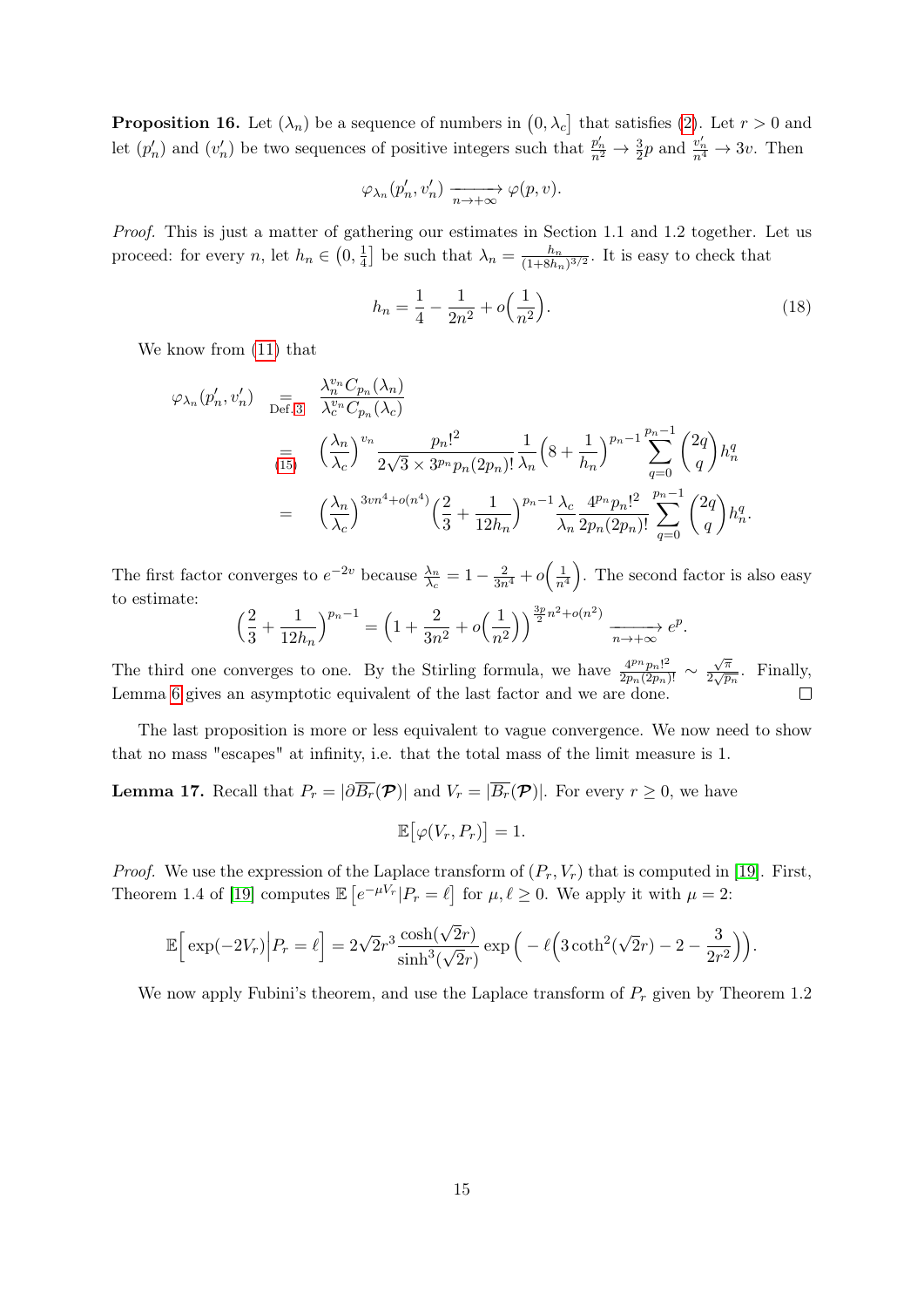of [\[19\]](#page-33-1):

$$
\mathbb{E}[\varphi(V_r, P_r)] = \mathbb{E}[\mathbb{E}[\exp(-2V_r)|P_r] \exp(P_r) \int_0^1 \exp(-3P_r x^2) dx]
$$
  
\n
$$
= 2\sqrt{2}r^3 \frac{\cosh(\sqrt{2}r)}{\sinh^3(\sqrt{2}r)} \int_0^1 \mathbb{E}[\exp(-P_r (3 \coth^2(\sqrt{2}r) - 2 - \frac{3}{2r^2})) \exp((1 - 3x^2)P_r)] dx
$$
  
\n
$$
= 2\sqrt{2}r^3 \frac{\cosh(\sqrt{2}r)}{\sinh^3(\sqrt{2}r)} \int_0^1 \left(1 + \frac{2r^2}{3} (3 \coth^2(\sqrt{2}r) - 2 - \frac{3}{2r^2} - 1 + 3x^2)\right)^{-3/2} dx
$$
  
\n
$$
= 2\sqrt{2}r^3 \frac{\cosh(\sqrt{2}r)}{\sinh^3(\sqrt{2}r)} \int_0^1 \left(2r^2 \coth^2(\sqrt{2}r) - 2r^2 + 2r^2 x^2\right)^{-3/2} dx
$$
  
\n
$$
= \frac{\cosh(\sqrt{2}r)}{\sinh^3(\sqrt{2}r)} \int_0^1 \left(\frac{1}{\sinh^2(\sqrt{2}r)} + x^2\right)^{-3/2} dx
$$
  
\n
$$
= \cosh(\sqrt{2}r) \int_0^1 (1 + \sinh^2(\sqrt{2}r) x^2)^{-3/2} dx
$$
  
\n
$$
= \cosh(\sqrt{2}r) \int_0^1 (1 + \sinh^2(\sqrt{2}r) x^2)^{-3/2} dx
$$
  
\n
$$
= \cosh(\sqrt{2}r) \frac{1}{\sqrt{1 + \sinh^2(\sqrt{2}r)}}
$$
  
\n
$$
= 1,
$$

where at the end we used the fact that  $(1 + ax^2)^{-3/2}$  is the derivative of  $\frac{x}{\sqrt{1 + ax^2}}$ .  $\Box$ 

Our main theorem is now easy to prove.

*Proof of Theorem [1.](#page-1-3)* In this proof, if X is a measured metric space, we will write  $\frac{1}{n}X$  for the metric space obtained from X by multiplying all distances by  $\frac{1}{n}$  and the measure by  $\frac{1}{3n^4}$ .

Let  $r > 0$  and let  $\mathbb T$  be a type-I UIPT. Almost surely, the processes P and V have no jump at r and at  $2r$ , so we have convergence of the one-dimensional marginal at  $2r$  in Theorem [2.](#page-2-0) For all  $n \geq 1$ , let  $P'_n = |\partial B_{2rn}^{\bullet}(\mathbb{T})|$  and  $V'_n = |B_{2rn}^{\bullet}(\mathbb{T})|$ . By the Skorokhod representation theorem, we may assume, as  $n \to +\infty$ , the convergences

<span id="page-15-0"></span>
$$
\begin{cases}\n\frac{1}{n}\mathbb{T} & \xrightarrow{a.s.} \mathcal{P} \\
\frac{1}{n^2}P'_n & \xrightarrow{a.s.} \frac{3}{2}P_{2r} \\
\frac{1}{n^4}V'_n & \xrightarrow{a.s.} 3V_{2r}.\n\end{cases}
$$
\n(19)

We have already verified in the proof of Theorem [13](#page-11-0) that the assumptions of Proposition [10](#page-9-0) are satisfied. By the first point of Proposition [10,](#page-9-0) the convergence of  $\frac{1}{n}\mathbb{T}$  to  $\mathcal{P}$  implies

<span id="page-15-1"></span>
$$
\frac{1}{n}\overline{B_{rn}}(\mathbb{T}) \xrightarrow[GHP]{} \overline{B_r}(\mathcal{P}).
$$
\n(20)

Let  $\mathscr G$  denote the GHP space and let f be a bounded, continuous function from  $\mathscr G$  to  $\mathbb{R}^+$ . We recall that the space  $\overline{B_{rn}}(\mathbb{T})$  is a measurable function of the map  $B_{2rn}^{\bullet}(\mathbb{T})$ . Hence, there is a function  $\widetilde{f}$  (that depends on n) from the set of finite triangulations to  $\mathbb{R}^+$  such that  $f\left(\frac{1}{n}\overline{B_{rn}}(t)\right) = \widetilde{f}(B_{2rn}(\tau))$  for any one-ended, infinite triangulation t. Hence, by the definition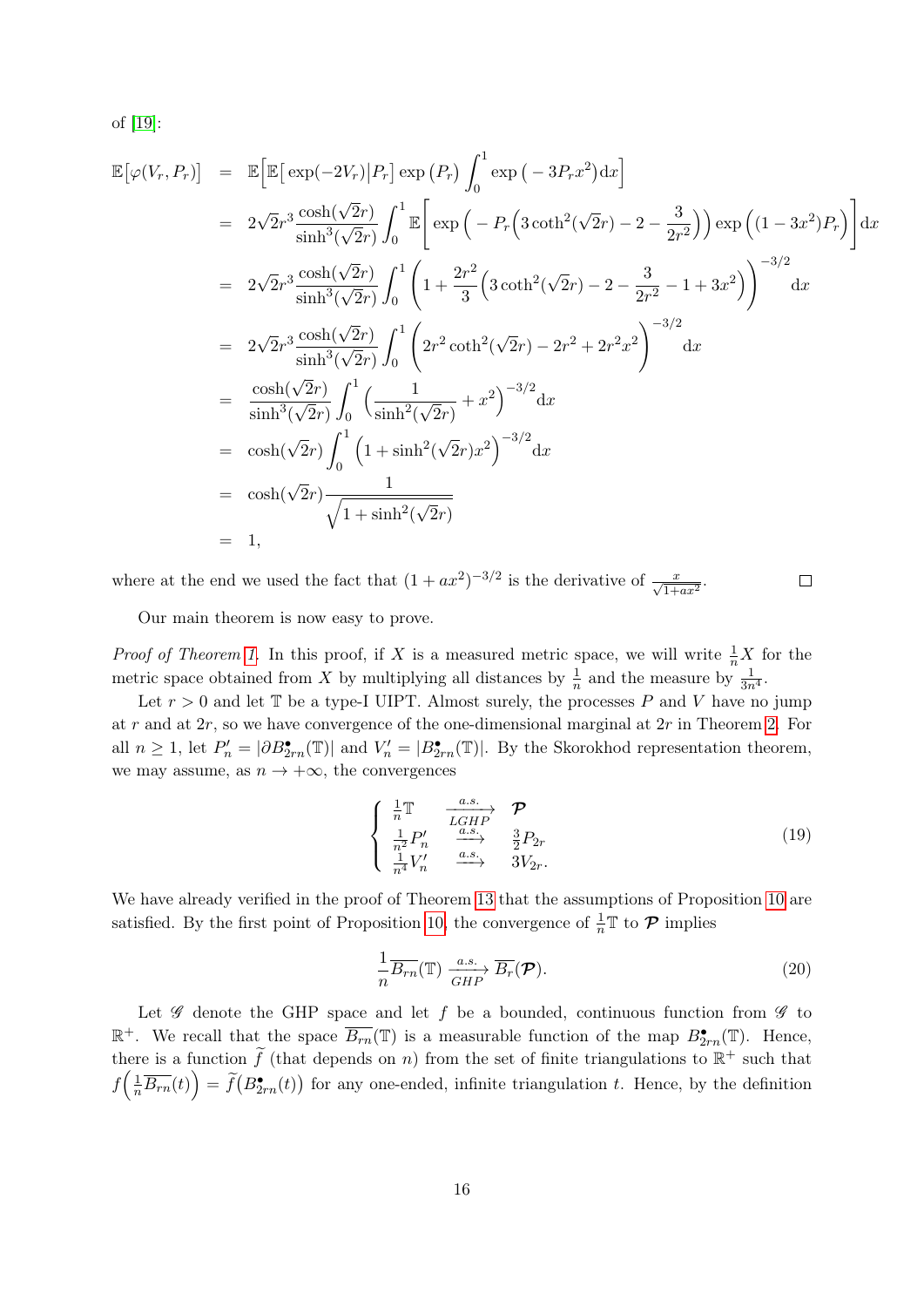[\(17\)](#page-13-2) of  $\varphi_{\lambda}$ , we can write

$$
\mathbb{E}\Big[f\Big(\frac{1}{n}\overline{B_{rn}}(\mathbb{T}_{\lambda_n})\Big)\Big] = \mathbb{E}\Big[\widetilde{f}\big(B_{2rn}^{\bullet}(\mathbb{T}_{\lambda_n})\big)\Big] \n= \mathbb{E}\Big[\varphi_{\lambda_n}(P'_n,V'_n)\,\widetilde{f}\big(B_{2rn}^{\bullet}(\mathbb{T})\big)\Big] \n= \mathbb{E}\Big[\varphi_{\lambda_n}(P'_n,V'_n)\,f\Big(\frac{1}{n}\overline{B_{rn}}(\mathbb{T})\Big)\Big].
$$

By the convergences [\(19\)](#page-15-0) and [\(20\)](#page-15-1), Proposition [16](#page-14-0) and the continuity of f, the expression inside the expectation converges a.s. to  $\varphi(P_{2r}, V_{2r}) f(\overline{B_r}(\mathcal{P}))$ . By Fatou, we have

<span id="page-16-2"></span>
$$
\liminf_{n} \mathbb{E}\Big[f\Big(\frac{1}{n}\overline{B_{rn}}(\mathbb{T}_{\lambda_n})\Big)\Big] \geq \mathbb{E}\Big[\varphi\big(P_{2r},V_{2r}\big)f\big(\overline{B_{r}}(\mathcal{P})\big)\Big].\tag{21}
$$

Let  $M \in \mathbb{R}^+$  be such that  $f \leq M$ . By Lemma [17](#page-14-1) we have

$$
\mathbb{E}\Big[M\varphi\big(P_{2r},V_{2r}\big)\Big]=M,
$$

so by applying [\(21\)](#page-16-2) to  $M-f$  we get the reverse inequality. This shows that  $\frac{1}{n}\overline{B_{rn}}(\mathbb{T}_{\lambda_n})$  converges in distribution to the random metric space having density  $\varphi(P_{2r}, V_{2r})$  with respect to  $\overline{B_r}(\mathcal{P})$ . We denote this space by  $\overline{B_r}^h$ .

Moreover, let  $0 < s \leq r$ . We can take points  $y_n$  on the boundary of  $\frac{1}{n}\overline{B_{rn}}(\mathbb{T}_{\lambda_n})$  and  $y \in \overline{B_r}^h$ such that  $\left(\frac{1}{n}\overline{B_{rn}}(\mathbb{T}_{\lambda_n}), y_n\right)$  converges in distribution to  $(\overline{B_r}^h, y)$ . By Proposition [10,](#page-9-0) we have

$$
\overline{B_s}\left(\frac{1}{n}\overline{B_{rn}}(\mathbb{T}_{\lambda_n})\right) \xrightarrow[n \to +\infty]{(d)} \overline{B_s}\left(\overline{B_r}^h\right),
$$

where the hulls are taken with respect to  $y_n$  and y respectively. More precisely, we use here Proposition [10](#page-9-0) in the compact, bipointed case. But  $\overline{B_s}(\frac{1}{n}\overline{B_{rn}}(\mathbb{T}_{\lambda_n})) = \frac{1}{n}\overline{B_{sn}}(\mathbb{T}_{\lambda_n}),$  which converges in distribution to  $\overline{B_s}^h$ . Hence, we have

$$
\overline{B_s}(\overline{B_r}^h) \stackrel{(d)}{=} \overline{B_s}^h,
$$

i.e. the  $\overline{B_r}^h$  are "consistent". By the Kolmogorov extension theorem, there is a random metric space, that we write  $\mathcal{P}^h$ , such that  $\overline{B_r}(\mathcal{P}^h) \stackrel{(d)}{=} \overline{B_r}^h$  for all  $r \geq 0$ , and we have

$$
\frac{1}{n}\mathbb{T}_{\lambda_n} \xrightarrow[n \to +\infty]{(d)} \mathcal{P}^h
$$

for the local GHP distance.

### <span id="page-16-0"></span>3 Properties of the hyperbolic Brownian plane

#### <span id="page-16-1"></span>3.1 Local properties of the hyperbolic Brownian plane

The absolute continuity relation between the Brownian plane  $P$  and the hyperbolic Brownian plane  $\mathcal{P}^h$  implies that they have the same almost sure "local" properties. This gives us the two following properties of  $\mathcal{P}^h$ .

**Proposition 18.** Almost surely,  $\mathcal{P}^h$  has Hausdorff dimension 4 and is homeomorphic to  $\mathbb{R}^2$ .

 $\Box$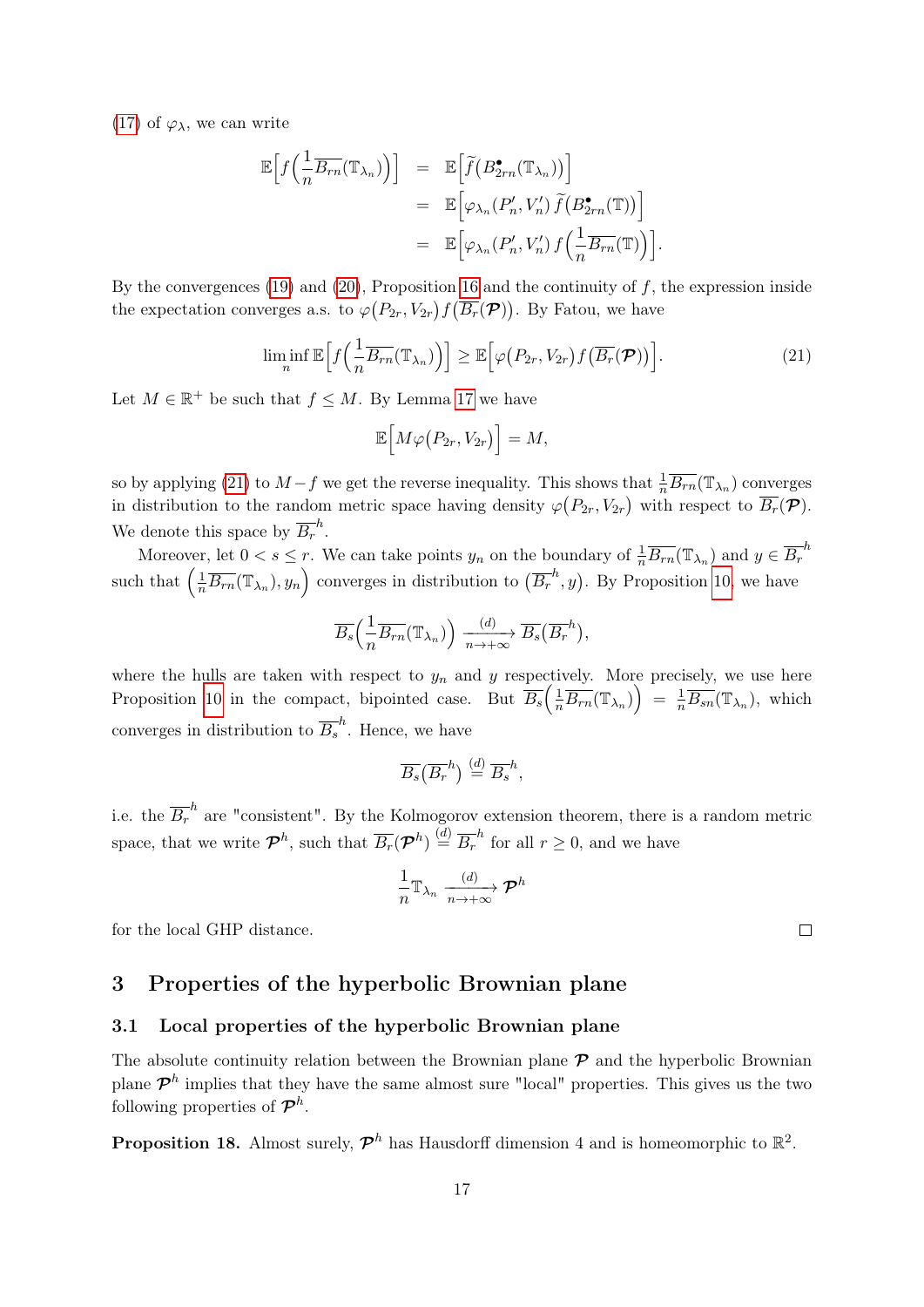*Proof.* First, by the absolute continuity relation with the Brownian plane, for all  $r \geq 0$ , the space  $\overline{B_r}(\mathcal{P}^h)$  has a.s. Hausdorff dimension 4 and so does  $\mathcal{P}^h$ .

If  $(X, d, \rho)$  is a pointed metric space and  $r > 0$ , we write  $U_r(X) = \bigcup_{\varepsilon > 0} \overline{B_{r-\varepsilon}}(X)$ . Let  $r > 0$ . The set  $U_r(\mathcal{P})$  is a connected, open subset of  $\mathcal{P}$ , and it is quite easy to prove that  $\mathcal{P}\setminus U_r(\mathcal{P})$  is connected. Indeed,  $\overline{B_{r+1}(\mathcal{P})}\setminus U_r(\mathcal{P})$  is connected because it is the decreasing intersection of the  $\overline{B_{r+1}}(\mathcal{P})\backslash\overline{B_{r-\varepsilon}}(\mathcal{P})$ , which are compact, connected subsets.

The set  $U_r(\mathcal{P})$  is a connected, open subset of the plane whose complement is connected, so it is homeomorphic to the open unit disk (this is a consequence of the Riemann mapping theorem). In particular, almost surely, the two following hold:

- 1. for all  $x \in U_r(\mathcal{P})$ , there is a neighbourhood of x that is homeomorphic to the unit disk,
- 2. any loop in  $U_r(\mathcal{P})$  is contractible in  $U_r(\mathcal{P})$ .

By absolute continuity and since  $U_r$  is always a subset of  $\overline{B_r}$ , the two above items a.s. hold for  $U_r(\mathcal{P}^h)$ . Almost surely, they hold for any  $r \in \mathbb{N}^*$ . Hence,  $\mathcal{P}^h$  is a noncompact, simply connected topological surface. Therefore, it is homeomorphic to the plane (for example, it is a consequence of the Riemann uniformization theorem and the fact that any topological surface may be equipped with a Riemann surface structure).  $\Box$ 

Note that in this proof, it was important to consider  $U_r(\mathcal{P})$  and not  $\overline{B_r}(\mathcal{P})$ . Indeed, a metric space may not be homeomorphic to the plane, even if all its hulls are homeomorphic to the closed unit disk (for exemple a closed half-plane, rooted at an interior point).

For the same reason as above, the results about the local confluence of geodesics in the Brownian map and the Brownian plane also hold for the hyperbolic Brownian plane.

**Proposition 19.** A.s., for any  $\varepsilon > 0$ , there is a  $\delta > 0$  such that the following holds. All the geodesics in  $\mathcal{P}^h$  from the root to a point at distance at least  $\varepsilon$  from the root share a common initial segment of length at least  $\delta$ .

Finally, the Brownian map, the Brownian plane and the hyperbolic Brownian plane are locally isometric in the following sense.

**Proposition 20.** For any  $\varepsilon > 0$ , there is a  $\delta > 0$  such that the following holds. It is possible to couple the Brownian map, the Brownian plane and the hyperbolic Brownian plane in such a way that their hulls of radius  $\delta$  coincide with probability at least  $1 - \varepsilon$ .

Proof. The result for the Brownian map and the Brownian plane is Theorem 1 of [\[17\]](#page-33-0), so we only need to prove it for  $\mathcal P$  and  $\mathcal P^h$ . Let  $\delta > 0$ , and let A be a mesurable subset of the Gromov–Hausdorff–Prokhorov space. Then

$$
\left| \mathbb{P}(\overline{B_{\delta}}(\mathcal{P}^h) \in A) - \mathbb{P}(\overline{B_{\delta}}(\mathcal{P}) \in A) \right| = \left| \mathbb{E}[\varphi(P_{\delta}, V_{\delta}) \mathbb{1}_{\overline{B_{\delta}}(\mathcal{P}) \in A}] - \mathbb{P}(\overline{B_{\delta}}(\mathcal{P}) \in A) \right|
$$
  

$$
\leq \mathbb{E}[\varphi(P_{\delta}, V_{\delta}) - 1],
$$

which goes to 0 as  $\delta \to 0$ . Hence, the total variation distance between the distributions of  $\overline{B_\delta}(\mathcal{P}^h)$  and  $\overline{B_\delta}(\mathcal{P})$  goes to 0 as  $\delta \to 0$ . This proves the result by the maximal coupling theorem (see e.g. Section 2 of [\[21\]](#page-33-17)).  $\Box$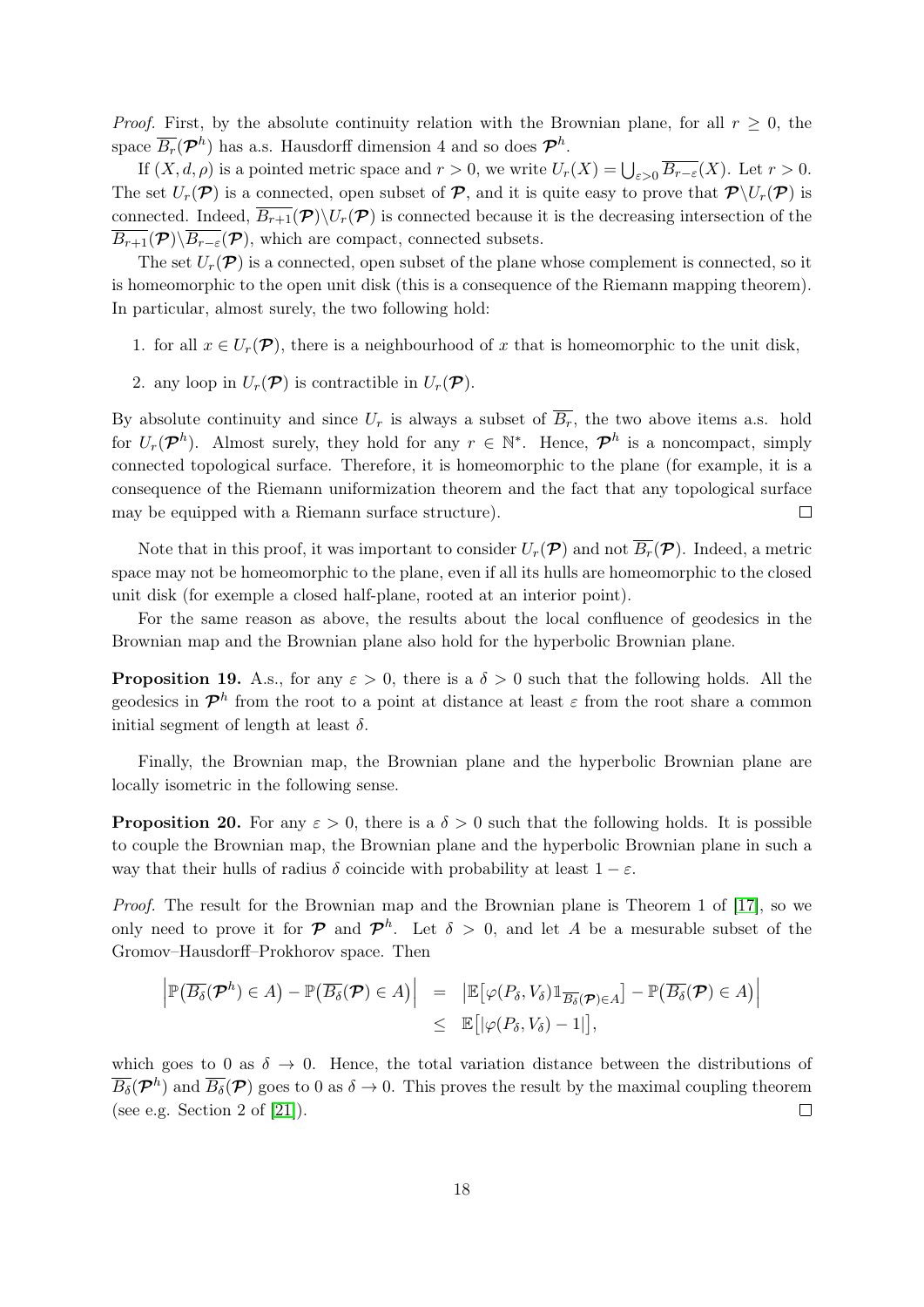#### <span id="page-18-0"></span>3.2 Unimodularity

The goal of this section is to prove that  $\mathcal{P}^h$  satisfies a property that is the continuum analog of unimodularity for random graphs.

<span id="page-18-1"></span>**Proposition 21.** Let  $\rho$  be the root of  $\mathcal{P}^h$  and  $\mu_{\mathcal{P}^h}$  its volume measure. Let f be a measurable function from the space of locally compact, bipointed measured metric spaces to  $\mathbb{R}^+$ . We have

$$
\mathbb{E}\Big[\int_{\mathcal{P}^h}f(\mathcal{P}^h,\rho,y)\,\mu_{\mathcal{P}^h}(\mathrm{d}y)\Big]=\mathbb{E}\Big[\int_{\mathcal{P}^h}f(\mathcal{P}^h,y,\rho)\,\mu_{\mathcal{P}^h}(\mathrm{d}y)\Big].
$$

To prove this result, we will need the following lemma. It roughly means that the degree of the root is independent of the large-scale geometry of the map.

<span id="page-18-2"></span>**Lemma 22.** As earlier, we write  $\frac{1}{n} \mathbb{T}_{\lambda_n}$  for the set of the vertices of  $\mathbb{T}_{\lambda_n}$ , equipped with  $\frac{1}{n}$  times its graph distance and the measure giving mass  $\frac{1}{3n^4}$  to each vertex. Let  $\rho_n$  be the origin of the root edge of  $\mathbb{T}_{\lambda_n}$ . We have the convergence

$$
\left(\,\deg(\rho_n),\frac{1}{n}\mathbb{T}_{\lambda_n}\right)\xrightarrow[n\to+\infty]{(d)} (D,\mathcal{P}^h),
$$

where  $D$  has the same distribution as the degree of the root in the UIPT and is independent of  $\bm{\mathcal{P}}^h$  .

Proof. The convergence of the first marginal is obvious. Hence, it is enough to prove that for all  $d \geq 1$ , the spaces  $\frac{1}{n} \mathbb{T}_{\lambda_n}$  conditioned on  $\deg(\rho_n) = d$  converge in distribution to  $\mathcal{P}^h$ . More generally, we prove that for each finite triangulation t that is a possible value of  $B_1^{\bullet}(\mathbb{T})$ , the spaces 1  $\frac{1}{n} \mathbb{T}_{\lambda_n}$  conditioned on  $B_1^{\bullet}(\mathbb{T}_{\lambda_n}) = t$  converge to  $\mathcal{P}^h$ . For all  $s \geq 0$ , the GHP distance between  $B_s(\mathbb{T}_{\lambda_n})$  and  $B_s(\mathbb{T}_{\lambda_n})\setminus B_1^{\bullet}(\mathbb{T}_{\lambda_n})$  is tight (it is bounded by  $|B_1^{\bullet}(\mathbb{T}_{\lambda_n})|$ ). Hence, for all  $r \geq 0$ , the GHP distance between  $B_r\left(\frac{1}{n}\right)$  $\frac{1}{n} \mathbb{T}_{\lambda_n}$  and  $B_r\left(\frac{1}{n}\right)$  $\frac{1}{n}(\mathbb{T}_{\lambda_n} \setminus B_1^{\bullet}(\mathbb{T}_{\lambda_n}))$  goes to 0 in probability as  $n \to +\infty$ . Hence, it is enough to prove the lemma for  $\frac{1}{n} (\mathbb{T}_{\lambda_n} \setminus B_1^{\bullet}(\mathbb{T}_{\lambda_n}))$  instead of  $\frac{1}{n} \mathbb{T}_{\lambda_n}$ . But by the spatial Markov property of  $\mathbb{T}_{\lambda_n}$ , the distribution of  $\mathbb{T}_{\lambda_n} \setminus B_1^{\bullet}(\mathbb{T}_{\lambda_n})$  conditionally on  $B_1^{\bullet}(\mathbb{T}_{\lambda_n})$ only depends on  $|\partial B_1^{\bullet}(\mathbb{T}_{\lambda_n})|$ .

We recall that a *peeling algorithm*  $\mathscr A$  is a way to assign, to every finite triangulation t with a hole, an edge  $\mathscr{A}(t)$  on the boundary of the hole. Informally,  $\mathscr{A}(t)$  is the next edge to be explored once the explored part of the map is equal to t. See  $[7]$  or  $[20]$  for more details. We now fix a deterministic peeling algorithm, and we explore  $\mathbb{T}_{\lambda_n}$  using this algorithm. For every  $p \geq 1$ , we write  $\tau_p$  for the first time at which the perimeter of the discovered map is equal to p. Note that, since  $\mathbb{T}_{\lambda_n}$  may be identified with an infinite triangulation of a 1-gon, the times  $\tau_p$  are a.s. finite even for  $p = 1$  or  $p = 2$ . We also write  $D_p(\mathbb{T}_{\lambda_n})$  for the triangulation discovered at time  $\tau_p$ . By the spatial Markov property, the map  $\mathbb{T}_{\lambda_n} \setminus B_1^{\bullet}(\mathbb{T}_{\lambda_n})$  conditionally on  $|\partial B_1^{\bullet}(\mathbb{T}_{\lambda_n})| = p$  has the same distribution as  $\mathbb{T}_{\lambda_n} \setminus D_p(\mathbb{T}_{\lambda_n})$ . Hence, it is enough to prove that for any  $p \geq 0$ , we have

$$
\frac{1}{n} \big( \mathbb{T}_{\lambda_n} \backslash D_p(\mathbb{T}_{\lambda_n}) \big) \xrightarrow[n \to +\infty]{(d)} \mathcal{P}^h.
$$

This easily follows from Theorem [1](#page-1-3) and the fact that, for all  $r \geq 0$ , the GHP distance between  $B_r(\mathbb{T}_{\lambda_n})$  and  $B_r(\mathbb{T}_{\lambda_n})\backslash D_p(\mathbb{T}_{\lambda_n})$  is at most  $|D_p(\mathbb{T}_{\lambda_n})|$ , which is tight.  $\Box$ 

We now move on to the proof of Proposition [21.](#page-18-1)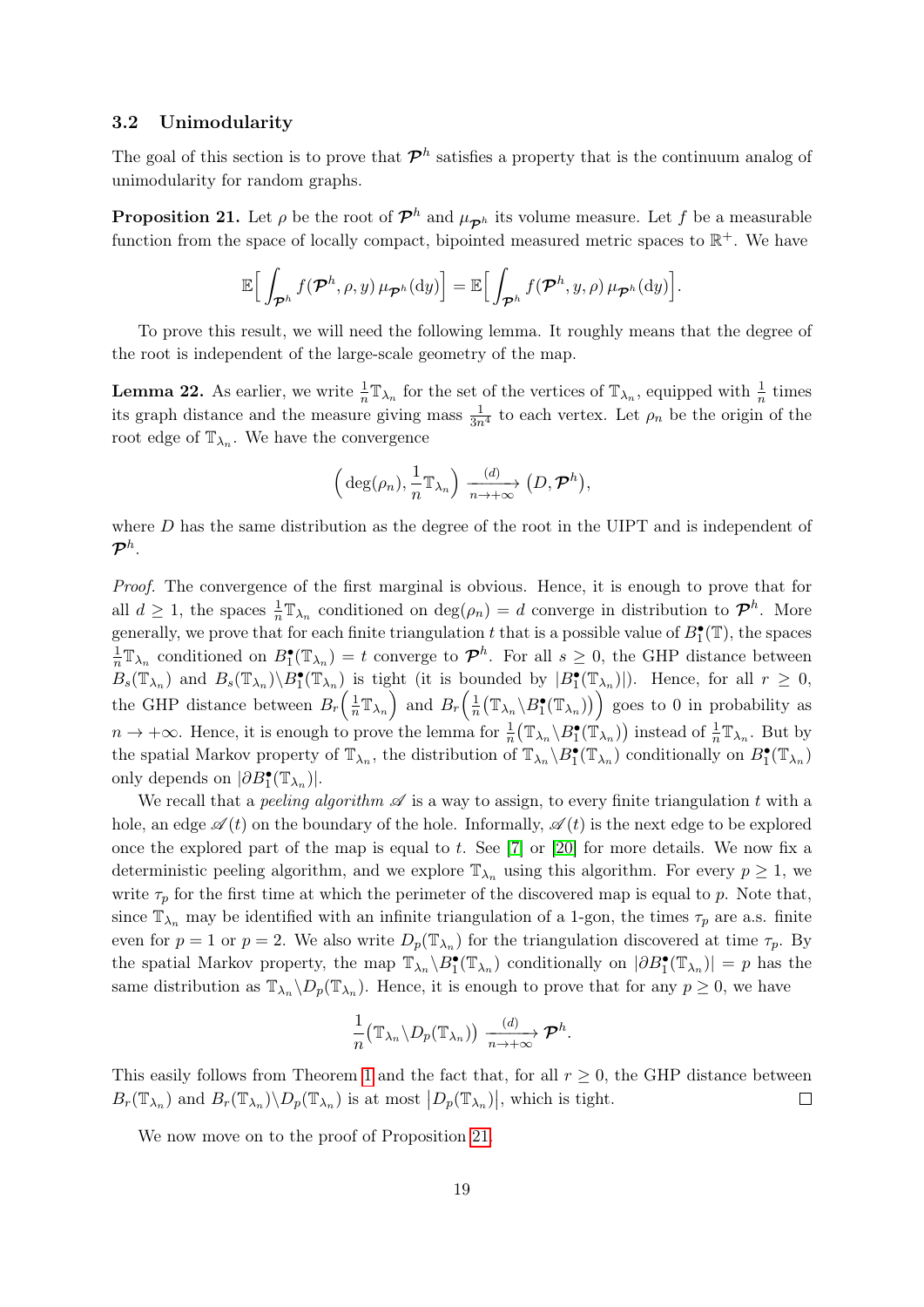*Proof.* We claim that it is enough to prove the result for functions  $f$  such that:

- (i) there is an  $r \geq 0$  such that, if the distance between x and y is greater than r, then  $f(X, x, y) = 0,$
- (ii) there is a  $v > 0$  such that, if one of the balls of radius r centered at x or y has a volume greater than v, then  $f(X, x, y) = 0$ ,
- (iii) there is an  $s > r$  such that  $f(X, x, y)$  only depends on the intersection of the balls of radius s around x and y in X, bipointed at x and y,
- (iv)  $f$  is bounded and uniformly continuous for the (bipointed) GHP distance.

Note that assumption (iv) makes sense even if we consider the GHP (and not local GHP) distance. Indeed, by assumption (iii), we may see  $f(X, x, y)$  as a function of  $B_s(X, x)$ , so we do not need the local GHP distance. To show our claim, assume the theorem is true for any f satisfying (i), (ii), (iii) and (iv). By the monotone convergence theorem, it is true for all indicator functions of open events satisfying (i), (ii) and (iii). By the monotone class theorem, it is true for the indicator functions of any event satisfying (i), (ii) and (iii). Now let  $A$  be an event whose indicator function satisfies (i) and (ii). By the monotone class theorem again, the event  $A$  can be approximated by events whose indicator function satisfies (i), (ii) and (iii). More precisely, for any  $\varepsilon > 0$ , there is an event B whose indicator function satisfies (i), (ii) and (iii), and such that

$$
\mathbb{E}\Big[\int_{\boldsymbol{\mathcal{P}}^h}\mathbb{1}_{A\Delta B}(\boldsymbol{\mathcal{P}}^h,\rho,y)\,\mu_{\boldsymbol{\mathcal{P}}^h}(\textup{d} y)\Big]\leq\varepsilon.
$$

Hence, we can get rid of assumption (iii). We can then get rid of assumptions (i) and (ii) by monotone convergence. Therefore, the result is true for any indicator function, and finally for any nonnegative measurable function.

We now prove the theorem for a function  $f$  satisfying (i), (ii), (iii) and (iv). The idea is to use the unimodularity of (a variant of)  $\mathbb{T}_{\lambda_n}$ , and take the scaling limit. Let  $(\lambda_n)$  be a sequence satisfying the assumptions of Theorem [1.](#page-1-3) We first remark that the triangulations  $\mathbb{T}_{\lambda_n}$ are invariant by rerooting along the simple random walk. This is the type-I analog of (a part of) Proposition 9 in [\[16\]](#page-32-0), and the proof is exactly the same. Moreover, invariance along the simple random walk and unimodularity are closely related by Proposition 2.5 of [\[11\]](#page-32-14). More precisely, we write  $\widehat{\mathbb{T}}_{\lambda_n}$  for the map  $\mathbb{T}_{\lambda_n}$  biased by the inverse of the degree of its root  $\rho_n$ . Then  $\widehat{\mathbb{T}}_{\lambda_n}$  is unimodular. Hence, we have

$$
\mathbb{E}\left[\frac{1}{3n^4} \sum_{y \in \mathbb{T}_{\lambda_n}} f\left(\frac{1}{n} \widehat{\mathbb{T}}_{\lambda_n}, \rho_n, y\right)\right] = \mathbb{E}\left[\frac{1}{3n^4} \sum_{y \in \mathbb{T}_{\lambda_n}} f\left(\frac{1}{n} \widehat{\mathbb{T}}_{\lambda_n}, y, \rho_n\right)\right],
$$

where  $\rho_n$  is the root vertex of  $\widehat{\mathbb{T}}_{\lambda_n}$ . We may restrict ourselves to  $y \in B_{rn}(\widehat{\mathbb{T}}_{\lambda_n})$  thanks to assumption (i). By the definition of  $\widehat{\mathbb{T}}_{\lambda_n}$ , the last equation can be rewritten

$$
\mathbb{E}\left[\frac{1}{\deg(\rho_n)}\frac{1}{3n^4} \sum_{y\in B_{rn}(\mathbb{T}_{\lambda_n})} f\left(\frac{1}{n}\mathbb{T}_{\lambda_n}, \rho_n, y\right)\right] = \mathbb{E}\left[\frac{1}{\deg(\rho_n)}\frac{1}{3n^4} \sum_{y\in B_{rn}(\mathbb{T}_{\lambda_n})} f\left(\frac{1}{n}\mathbb{T}_{\lambda_n}, y, \rho_n\right)\right].
$$

Hence, in order to prove the proposition, it is enough to prove that the left-hand side converges as  $n \to +\infty$  to the left-hand side in the statement of the proposition, multiplied by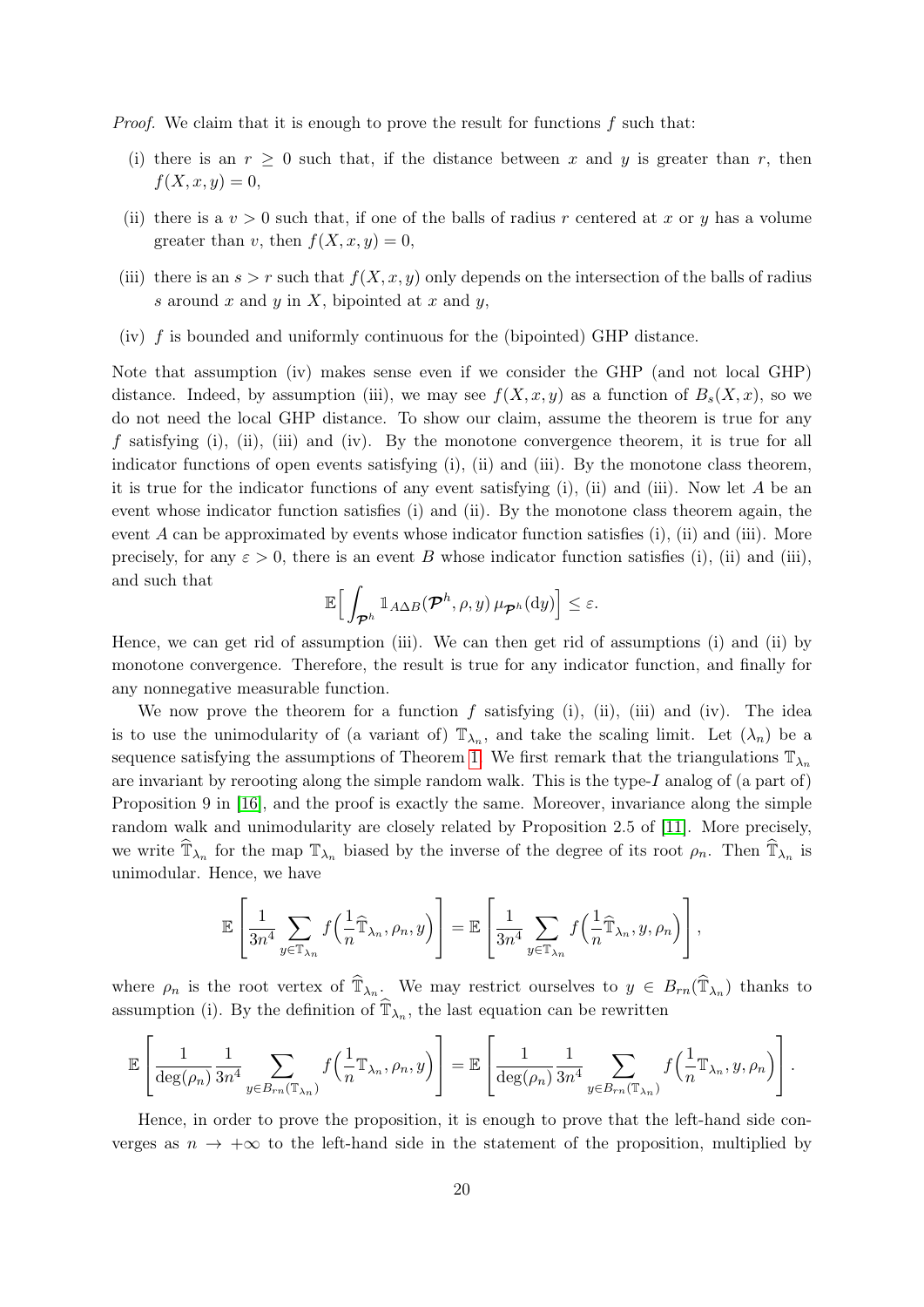$\mathbb{E}[\frac{1}{\tau}]$  $\frac{1}{D}$ . The proof of the same fact for the right-hand side will be similar. By the Skorokhod representation theorem, we may assume the convergence in Lemma [22](#page-18-2) is almost sure. By the dominated convergence theorem (the domination follows from assumption (ii) and the fact that  $f$  is bounded), it is enough to prove

$$
\frac{1}{3n^4} \sum_{y \in B_{rn}(\mathbb{T}_{\lambda_n})} f\left(\frac{1}{n} \mathbb{T}_{\lambda_n}, \rho_n, y\right) \xrightarrow[n \to +\infty]{a.s.} \int_{B_r(\mathcal{P}^h)} f(\mathcal{P}^h, \rho, y) \mu_{\mathcal{P}^h}(dy).
$$
 (22)

This follows from assumptions (iii) and (iv) and the GHP convergence of  $\frac{1}{n}B_{(r+s)n}(\mathbb{T}_{\lambda_n})$  to  $B_{r+s}(\boldsymbol{\mathcal{P}}^h).$  $\Box$ 

Remark 23. The same result is true for the Brownian plane. The proof is essentially the same, the only change is that we need to use Proposition [11](#page-9-2) instead of Theorem [1.](#page-1-3)

#### <span id="page-20-0"></span>3.3 Identification of the perimeter and volume processes

We first explain what we mean by biasing a process by a martingale, which will be used a lot in what follows. Let X be an adapted process, and let  $M$  be a martingale for the underlying filtration with  $\mathbb{E}[M_0] = 1$ . We say that a process Y is the process X biased by M if for all  $r_0 > 0$ , the process  $(Y_r)_{0 \leq r \leq r_0}$  has the same distribution as  $(X_r)_{0 \leq r \leq r_0}$  biased by  $M_{r_0}$ . The martingale property of M shows the consistency for different values of  $r_0$ .

The hyperbolic Brownian plane is a biased version of the Brownian plane. Hence, it is naturally equipped with a perimeter and a volume process inherited from those of the Brownian plane. We denote by  $(P_r^h)_{r\geq 0}$  and  $(V_r^h)_{r\geq 0}$  the perimeter and volume processes of  $\mathcal{P}^h$ . More precisely, the proof of Theorem [1](#page-1-3) gives the following joint convergences in distribution:

$$
\begin{cases} \frac{1}{n} \mathbb{T}_{\lambda_n} & \xrightarrow[n \to +\infty]{} \mathcal{P}^h, \\ \left( \frac{1}{n^2} \big| \partial B_{rn}^{\bullet}(\mathbb{T}_{\lambda_n}) \big| \right)_{r \geq 0} & \xrightarrow[n \to +\infty]{} \left( \frac{3}{2} P_r^h \right)_{r \geq 0}, \\ \left( \frac{1}{n^4} \big| B_{rn}^{\bullet}(\mathbb{T}_{\lambda_n}) \big| \right)_{r \geq 0} & \xrightarrow[n \to +\infty]{} \left( 3V_r^h \right)_{r \geq 0}. \end{cases}
$$

As previously, the first convergence is for the local GHP distance and the other two for the Skorokhod topology. Moreover, for all  $r_0 > 0$ , the triplet  $(\overline{B_{r_0}}(\mathcal{P}^h), (P_r^h)_{0 \leq r \leq r_0}, (V_r^h)_{0 \leq r \leq r_0}$  $\setminus$ has the same distribution as  $\left(\overline{B_{r_0}}(\mathcal{P}), (P_r)_{0 \leq r \leq r_0}, (V_r)_{0 \leq r \leq r_0}\right)$ ) biased by  $\varphi(P_{2r_0}, V_{2r_0})$ .

This description implies that these two triplets have the same a.s. properties as for the Brownian plane. In particular,  $P<sup>h</sup>$  and  $V<sup>h</sup>$  are both càdlàg processes and can be expressed as measurable functions of  $\mathcal{P}^h$ . Indeed, we have  $V_r^h = |\overline{B_r}(\mathcal{P}^h)|$  for all  $r \geq 0$ , and Proposition 1.1 of [\[19\]](#page-33-1) (already recalled in [\(1\)](#page-1-4)) gives the convergence

$$
\frac{1}{\varepsilon^2}|B_{r+\varepsilon}(\boldsymbol{\mathcal{P}}^h)\backslash\overline{B_r}(\boldsymbol{\mathcal{P}}^h)|\xrightarrow[\varepsilon\to 0]{}P^h_r
$$

in probability.

On the other hand, the perimeter and volume of the map  $B_{rn}^{\bullet}(\mathbb{T}_{\lambda_n})$  only depend on  $B_{rn}^{\bullet}(\mathbb{T}_{\lambda_n})$ . Hence, if we apply the proof of Theorem [1](#page-1-3) to the pair  $\left(\frac{1}{n^2} \left| \partial B_{rn}^{\bullet}(\mathbb{T}_{\lambda_n}) \right|, \frac{1}{n^4} \left| B_{rn}^{\bullet}(\mathbb{T}_{\lambda_n}) \right|$  $\setminus$ r≥0 instead of the triplet, we only need to bias by  $\varphi(P_{r_0}, V_{r_0})$  instead of  $\varphi(P_{2r_0}, V_{2r_0})$ . We obtain the following result.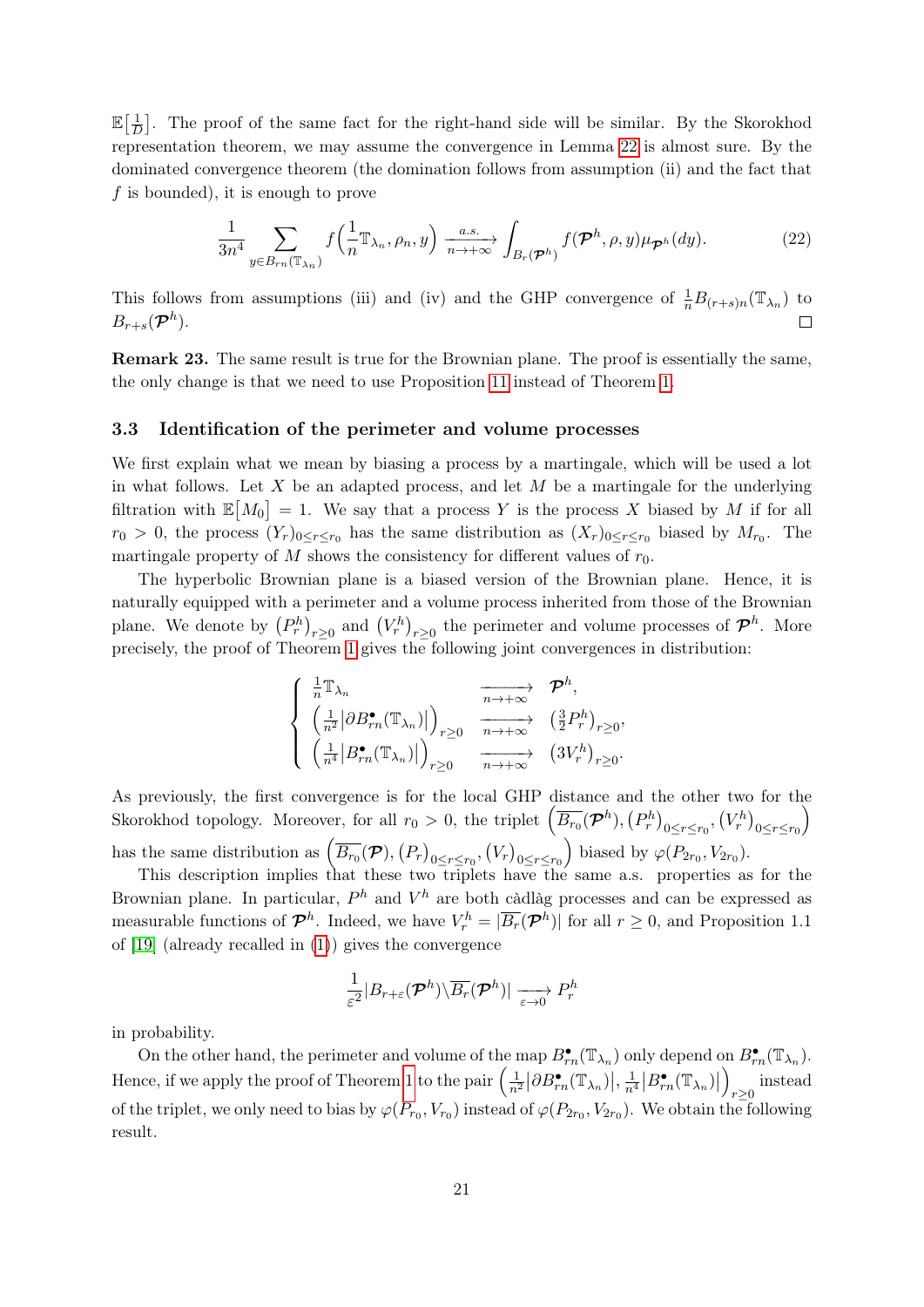<span id="page-21-0"></span>**Lemma 24.** The pair of processes  $(P^h, V^h)$  has the same distribution as  $(P, V)$  biased by  $\varphi(P, V)$ .

The goal of this section is to identify the two processes  $P<sup>h</sup>$  and  $V<sup>h</sup>$  in a more convenient way as expressed in Theorem [3.](#page-3-0) Before moving on to the proof of Theorem [3,](#page-3-0) we recall the description of  $(P, V)$  given by [\[19\]](#page-33-1). Let Z be the critical continuous-state branching process with branching mechanism  $\sqrt{\frac{8}{3}}$  $\frac{8}{3}\lambda^{3/2}$  for  $\lambda > 0$ . We also recall that the measure  $\nu$  is defined by  $\nu(\mathrm{d}x) = \frac{e^{-1/2x}}{\sqrt{2\pi x^5}} \mathbb{1}_{x>0} \, \mathrm{d}x$ . Then we can restate some results of [\[19\]](#page-33-1) as follows.

<span id="page-21-1"></span>**Theorem 5** ([\[19\]](#page-33-1), Proposition 1.2 (ii) and Theorem 1.3).

- 1) The perimeter process  $P$  of the Brownian plane has the same distribution as the timereversal of Z, started from  $+\infty$  at time  $-\infty$ , and conditioned to die at time 0.
- 2) Conditionally on  $P$ , the process  $V$  has the same distribution as the process

$$
\left(\sum_{t_i\leq r} (\Delta P_{t_i})^2 \,\xi_i\right)_{r\geq 0},
$$

where  $(t_i)$  is a measurable enumeration of the jumps of P, and the variables  $\xi_i$  are i.i.d. with distribution  $\nu$ .

We will first prove the second part of Theorem [3,](#page-3-0) that is, we determine the distribution of  $V^h$  conditionally on  $P^h$ . We recall that for all  $\delta > 0$ , the measure  $\nu_{\delta}$  on  $\mathbb R$  is defined by

$$
\nu_{\delta}(\mathrm{d}x) = \frac{\delta^3 e^{2\delta}}{1 + 2\delta} \frac{e^{-\frac{\delta^2}{2x} - 2x}}{\sqrt{2\pi x^5}} 1_{x > 0} \,\mathrm{d}x.
$$

If  $\xi^h(\delta)$  is a random variable with distribution  $\nu_{\delta}$ , we have, for all  $\beta \geq 0$ ,

<span id="page-21-2"></span>
$$
\mathbb{E}\left[e^{-\beta\xi^h(\delta)}\right] = \frac{(1+\delta\sqrt{4+2\beta})e^{-\delta\sqrt{4+2\beta}}}{(1+2\delta)e^{-2\delta}}.
$$
\n(23)

Notice for further use that  $\xi^h(\delta)$  has the same distribution as  $\delta^2 \xi$  biased by  $e^{-2\delta^2 \xi}$ , where  $\xi$  is a random variable with density  $\nu$ .

*Proof of Theorem [3.](#page-3-0)* We fix  $r_0 > 0$ . We write  $D([0, r_0])$  for the Skorokhod space on  $[0, r_0]$ . We write  $g(p) = e^p \int_0^1 e^{-3x^2 p} dx$ . Let  $t_1, t_2, \ldots$  (resp.  $t_1^h, t_2^h, \ldots$ ) be the (random) jump times of the process P (resp.  $P^h$ ) up to time  $r_0$ , ordered by decreasing size of jumps  $|\Delta P_{t_i}|$ . Let f be any measurable function  $f: D([0, r_0]) \longrightarrow \mathbb{R}^+$  and let  $u_1, u_2, \dots \ge 0$ . Since V is a pure jump process and only jumps at jump times of  $P$ , by Lemma [24](#page-21-0) we have

$$
\mathbb{E}\Big[f\big((P_r^h)_{0\leq r\leq r_0}\big)\exp\Big(-\sum_{i\geq 0}u_i|\Delta V_{t_i^h}^h|\Big)\Big] = \mathbb{E}\Big[f\big((P_r)_{0\leq r\leq r_0}\big)g(P_{r_0})\exp\Big(-\sum_{i\geq 0}(u_i+2)|\Delta V_{t_i}|\Big)\Big].\tag{24}
$$

By Theorem [5,](#page-21-1) conditionally on P, the jumps  $\Delta V_{t_i}$  are independent, distributed as  $(\Delta P_{t_i})^2 \xi$ , where  $\xi$  has law  $\nu$ . Hence, the last display can be rewritten as

<span id="page-21-3"></span>
$$
\mathbb{E}\bigg[f\big((P_r)_{0\leq r\leq r_0}\big)g(P_{r_0})\prod_{i\geq 0}\mathbb{E}\big[e^{-2(\Delta P_{t_i})^2\xi}|\Delta P_{t_i}]\frac{\mathbb{E}\big[e^{-(u_i+2)(\Delta P_{t_i})^2\xi}|\Delta P_{t_i}\big]}{\mathbb{E}\big[e^{-2(\Delta P_{t_i})^2\xi}|\Delta P_{t_i}\big]}\bigg].\tag{25}
$$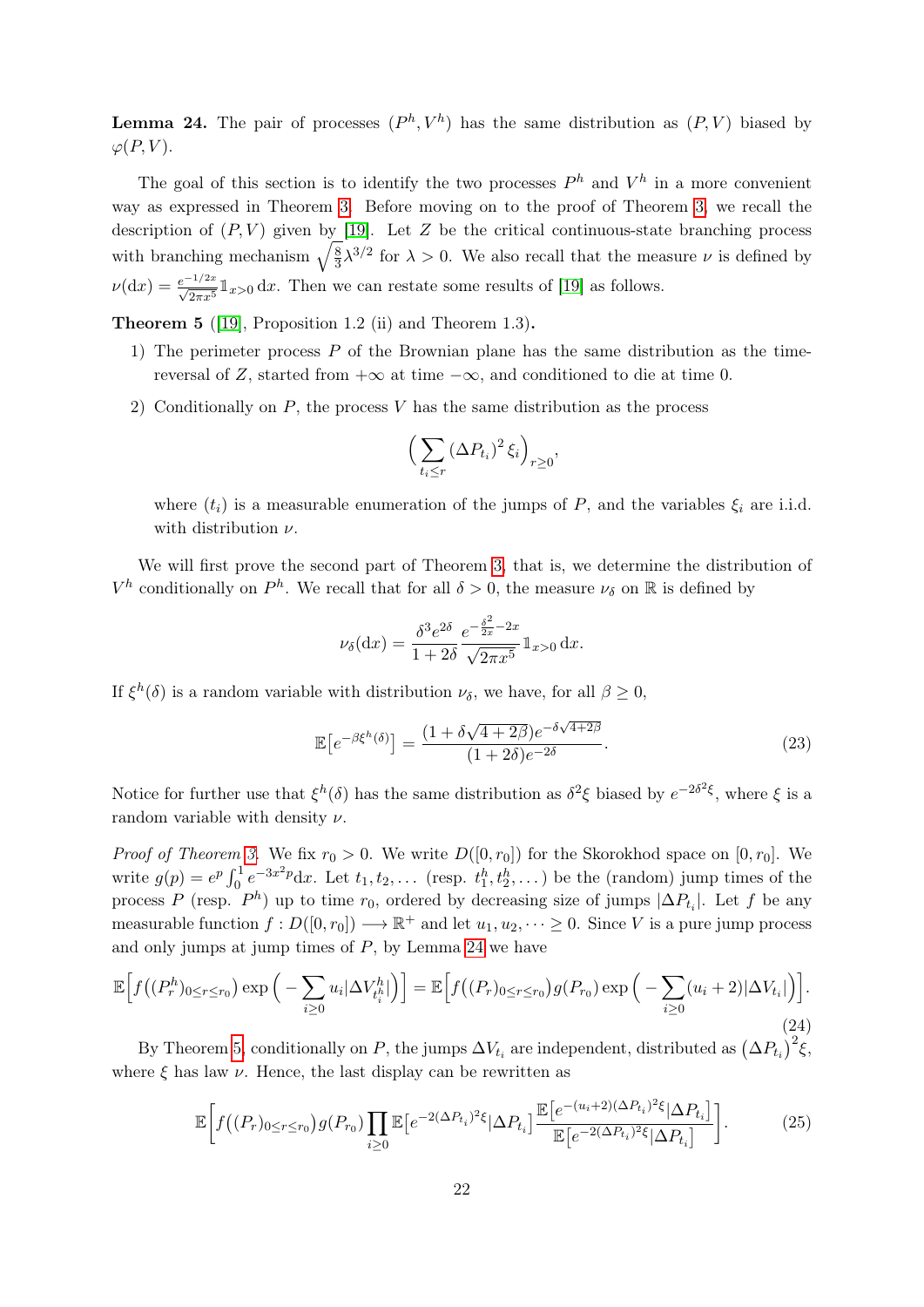From the distribution of  $\xi$  we compute easily, for  $\alpha \geq 0$ ,

$$
\mathbb{E}\left[e^{-2\alpha^2\xi}\right] = (1+2\alpha)e^{-2\alpha}.
$$

By combining this with Equation [\(23\)](#page-21-2), [\(25\)](#page-21-3) becomes

$$
\mathbb{E}\Big[f\big((P_r)_{0\leq r\leq r_0}\big)g(P_{r_0})\prod_{i\geq 0}(1+2|\Delta P_{t_i}|)e^{-2|\Delta P_{t_i}|}\prod_{i\geq 0}\mathbb{E}\big[e^{-u_i\xi^h(|\Delta P_{t_i}|)}|\Delta P_{t_i}\big]\Big],
$$

where  $\xi^h(\delta)$  has law  $\nu_{\delta}$ .

This expression shows two things. First, it proves point 2) of Theorem [3,](#page-3-0) that is, conditionally on  $(P_r^h)_{0 \leq r \leq r_0}$ , the jumps  $\Delta V_{t^h}^h$ <sup>*th*</sup> are independent and of law  $\nu_{|\Delta P_{t_i^h}^h|}$ . Second, by setting  $u_i = 0$ for every *i*, it proves that the density of the process  $(P_r^h)_{0 \leq r \leq r_0}$  with respect to  $(P_r)_{0 \leq r \leq r_0}$  is given by

<span id="page-22-0"></span>
$$
g(P_{r_0}) \prod_{i \ge 0} (1 + 2|\Delta P_{t_i}|) e^{-2|\Delta P_{t_i}|}.
$$
\n(26)

We now move on to characterizing the law of  $P<sup>h</sup>$  in a nicer way. Since we know by Theorem [5](#page-21-1) that P is a reversed branching process with mechanism  $\sqrt{\frac{8}{3}}$  $\frac{8}{3}u^{3/2}$ , it seems natural to first study the effect of the density  $(26)$  on its associated Lévy process. So let S be the spectrally *positive* 3  $\frac{3}{2}$ -stable Lévy process. We normalize it in such a way that, for all  $t, u \geq 0$ , we have

$$
\mathbb{E}\left[e^{-uS_t}\right] = \exp\left(\sqrt{\frac{8}{3}}tu^{3/2}\right) = \exp\left(t\int_0^{+\infty} (e^{-ux} - 1 + ux)\mu(\mathrm{d}x)\right),
$$

where  $\mu(\mathrm{d}x) = \sqrt{\frac{3}{2a}}$  $\frac{3}{2\pi}x^{-5/2}1_{x>0} dx.$ 

Let  $(t_i)$  be a measurable enumeration of the jumps of S and  $M_t = e^{-S_t} \prod_{t_i \leq t} (1+2|\Delta S_{t_i}|)e^{-2|\Delta S_{t_i}|}$ for all  $t \geq 0$ .

Lemma 25. The process M is a martingale with respect to the natural filtration associated to S.

*Proof.* In the whole proof we will write  $f(x) = (1 + 2x)e^{-2x}$ . To prove the lemma, we first note that  $f(x) \leq 1$  for all  $x \geq 0$ , so the product defining M is always well-defined, and  $\mathbb{E}[M_t] \leq$  $\mathbb{E}[e^{-S_t}] < +\infty$  for all t. Let  $(\mathscr{F}_t)_{t\geq 0}$  be the natural filtration associated to S. Since S is a Lévy process, it is easy to see that, if  $s \leq t$ , then  $\mathbb{E}[M_t|\mathscr{F}_s] = M_s \mathbb{E}[M_{t-s}]$ . Hence, it is enough to prove that  $\mathbb{E}[M_t] = 1$  for all  $t \geq 0$ .

We claim that, for all  $u \geq 0$  and  $t \geq 0$ , we have

<span id="page-22-1"></span>
$$
\mathbb{E}\Big[e^{-uS_t}\prod_{t_i\leq t}f(\Delta S_{t_i})\Big] = e^{t\psi(u)},\tag{27}
$$

where  $\psi(u) = \int_0^{+\infty} (e^{-ux} f(x) - 1 + ux) \mu(\mathrm{d}x) = \sqrt{\frac{8}{3}}$  $rac{8}{3} \frac{u^2+u-2}{\sqrt{u+2}}$ . Once this is proved, we have in particular  $\psi(1) = 0$  and the lemma follows. To prove [\(27\)](#page-22-1), for  $\varepsilon > 0$ , we write

$$
S_t^{\varepsilon} = \sum_{\substack{t_i \le t \\ \Delta S_{t_i} \ge \varepsilon}} \Delta S_{t_i} - t \int_{\varepsilon}^{+\infty} x \,\mu(\mathrm{d}x).
$$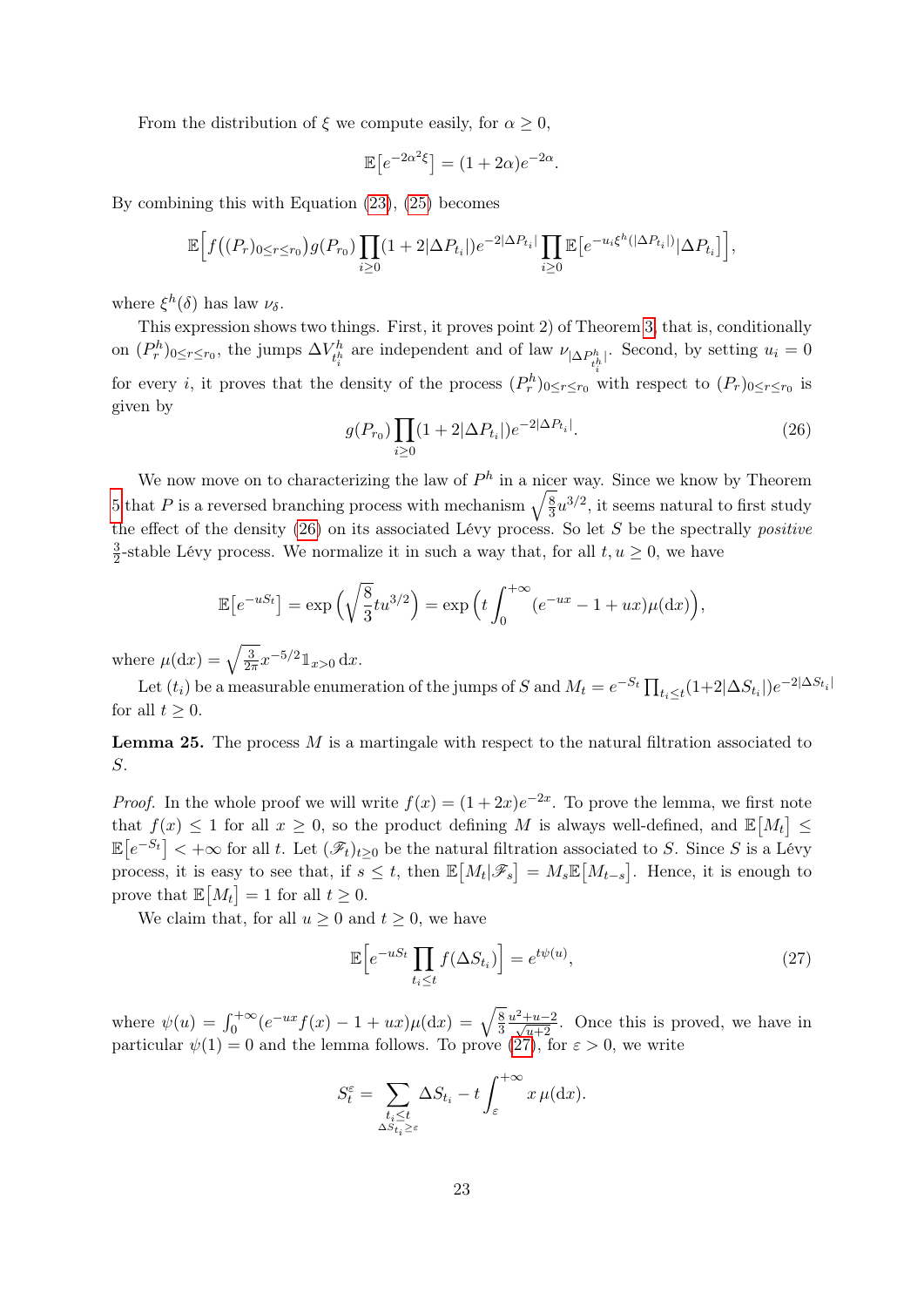We know that  $S_t$  is the a.s. limit of  $S_t^{\varepsilon}$  as  $\varepsilon \to 0$ . Moreover, for every  $\varepsilon$ , we have

$$
\mathbb{E}\left[e^{-2uS_t^{\varepsilon}}\right] = \exp\left(t \int_{\varepsilon}^{+\infty} (e^{-2ux} - 1 + 2ux)\mu(\mathrm{d}x)\right) \le \mathbb{E}\left[e^{-2uS_t}\right].
$$

Hence, since  $f \leq 1$ , the variables  $e^{-uS_t^{\varepsilon}} \prod_{t_i \leq t}$  $t_i \leq t \n\leq S_{t_i} \leq \text{for some } t_i \leq t}$  are bounded in  $L^2$  as  $\varepsilon \to 0$ . Therefore, they are uniformly integrable, so the left-hand side of [\(27\)](#page-22-1) is equal to

$$
\lim_{\varepsilon \to 0} \mathbb{E} \Big[ e^{-uS_t^{\varepsilon}} \prod_{\substack{t_i \le t \\ \Delta S_{t_i} \ge \varepsilon}} f(\Delta S_{t_i}) \Big] = \lim_{\varepsilon \to 0} e^{tu \int_{\varepsilon}^{+\infty} x \mu(\mathrm{d}x)} \mathbb{E} \Big[ \prod_{\substack{t_i \le t \\ \Delta S_{t_i} \ge \varepsilon}} e^{-u\Delta S_{t_i}} f(\Delta S_{t_i}) \Big].
$$

By the exponential formula for Poisson point processes, the expectation in the right-hand side is equal to

$$
\exp\left(t\int_{\varepsilon}^{+\infty} \left(e^{-ux}f(x)-1\right)\mu(\mathrm{d}x)\right),\right. \n\mapsto 0.
$$

which proves [\(27\)](#page-22-1) by letting  $\varepsilon \to 0$ .

Since M is a martingale with  $M_0 = e^{-S_0}$ , we may consider the process S biased by  $e^{S_0}M$ . We denote it by  $S^h$ . From the form of M it is easy to prove that  $S^h$  is a Lévy process. Moreover, by [\(27\)](#page-22-1), it holds for all  $u \geq 0$  that

<span id="page-23-0"></span>
$$
\mathbb{E}\left[e^{-uS_t^h}\right] = \mathbb{E}\left[M_t e^{-uS_t}\right] = e^{t\psi(u+1)} = \exp\left(\sqrt{\frac{8}{3}}u\sqrt{u+3}\right). \tag{28}
$$

We can also compute the jump measure of  $S<sup>h</sup>$ , which is given by

<span id="page-23-1"></span>
$$
\mu^h(\mathrm{d}x) = (1+2x)e^{-2x}\mu(dx) = \sqrt{\frac{3}{2\pi}} \frac{1+2x}{x^{5/2}} e^{-2x} \mathbb{1}_{x>0} \,\mathrm{d}x. \tag{29}
$$

In order to study the continuous-state branching process (CSBP) associated to  $S<sup>h</sup>$  via the Lamperti transform, we consider the process  $S^h$  started from  $x > 0$  and write  $\tau = \inf\{t | S_t^h = 0\}.$ Note that  $\tau$  is a.s. finite since  $S^h$  drifts to  $-\infty$  and has only positive jumps. We claim that  $(S_{t\wedge\tau}^h)_{t\geq0}$  under  $\mathbb{P}_x$  has density  $e^xM_\tau$  with respect to  $(S_{t\wedge\tau})_{t\geq0}$  under  $\mathbb{P}_x$ . To prove it, we write  $\tau_n = \frac{[2^n \tau]}{2^n}$ . For all  $t_1, \ldots, t_k \geq 0$  and  $f : \mathbb{R}^k \to \mathbb{R}$  bounded, we have

$$
\mathbb{E}\left[f(S_{t_1\wedge\tau}^h,\ldots,S_{t_k\wedge\tau}^h)\right] = \lim_{n\to+\infty} \mathbb{E}\left[f(S_{t_1\wedge\tau_n}^h,\ldots,S_{t_k\wedge\tau_n}^h)\right]
$$
  
\n
$$
= \lim_{n\to+\infty} \sum_{i=1}^{\infty} \mathbb{E}\left[f(S_{t_1\wedge\tau_n}^h,\ldots,S_{t_k\wedge\tau_n}^h)\mathbb{1}_{\tau_n=i/2^n}\right]
$$
  
\n
$$
= \lim_{n\to+\infty} \sum_{i=1}^{\infty} \mathbb{E}\left[e^x M_{i/2^n} f(S_{t_1\wedge\tau_n},\ldots,S_{t_k\wedge\tau_n})\mathbb{1}_{\tau_n=i/2^n}\right]
$$
  
\n
$$
= \lim_{n\to+\infty} \mathbb{E}\left[e^x M_{\tau_n} f(S_{t_1\wedge\tau_n},\ldots,S_{t_k\wedge\tau_n})\right]
$$
  
\n
$$
= \mathbb{E}\left[e^x M_{\tau} f(S_{t_1\wedge\tau},\ldots,S_{t_k\wedge\tau})\right],
$$

which proves the claim.

We now introduce  $Z^h$ , the CSBP with branching mechanism  $\psi^h(u) = \sqrt{\frac{8}{3}}$  $rac{8}{3}u$ √  $u + 3$  that is associated with  $S<sup>h</sup>$  via the Lamperti transform. We also recall that Z is the CSBP with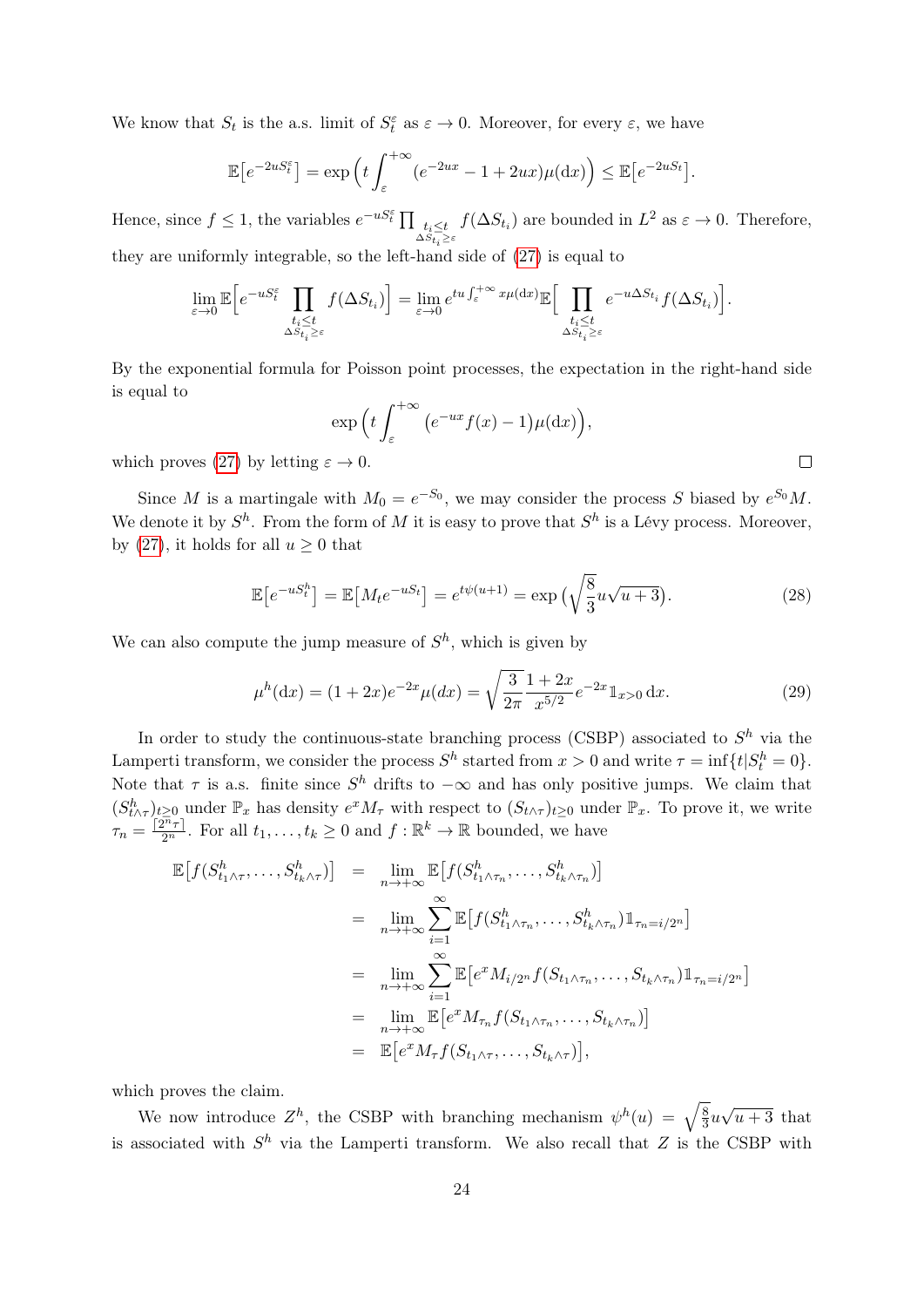branching mechanism  $\sqrt{\frac{8}{3}}$  $\frac{8}{3}u^{3/2}$ . Since the Lamperti transform is a measurable function of the Lévy process, the process  $Z<sup>h</sup>$  started from x has density

<span id="page-24-0"></span>
$$
e^x \prod_{t_i} (1+2|\Delta Z_{t_i}|) e^{-2|\Delta Z_{t_i}|} \tag{30}
$$

with respect to  $Z$  started from  $x$ .

We will now do the same construction as Curien and Le Gall in Section 2.1 of [\[19\]](#page-33-1) with this new branching mechanism. The semigroup of  $Z<sup>h</sup>$  is characterized as follows: for all  $\lambda > 0$  and  $x, t \geq 0$  we have

$$
\mathbb{E}_x\big[e^{-\lambda Z_t^h}\big] = e^{-xu_t^h(\lambda)},
$$

where

$$
\frac{\mathrm{d}u_t^h(\lambda)}{\mathrm{d}t} = -\sqrt{\frac{8}{3}}u_t^h(\lambda)\sqrt{u_t^h(\lambda) + 3} \quad \text{and} \quad u_0(\lambda) = \lambda. \tag{31}
$$

The solution of this equation is

$$
u_t^h(\lambda) = \frac{3}{\sinh^2\left(\operatorname{argsh}\sqrt{\frac{3}{\lambda}} + \sqrt{2}t\right)}.
$$

This gives

$$
\mathbb{E}_x \left[ e^{-\lambda Z_t^h} \right] = \exp \left( -\frac{3x}{\sinh^2 \left( \operatorname{argsh} \sqrt{\frac{3}{\lambda}} + \sqrt{2}t \right)} \right)
$$

and, by differentiating with respect to  $\lambda$ ,

<span id="page-24-2"></span>
$$
\mathbb{E}_x \left[ Z_t^h e^{-\lambda Z_t^h} \right] = \frac{3\sqrt{3}x}{\lambda\sqrt{\lambda+3}} \frac{\cosh\left(\operatorname{argsh}\sqrt{\frac{3}{\lambda}} + \sqrt{2}t\right)}{\sinh^3\left(\operatorname{argsh}\sqrt{\frac{3}{\lambda}} + \sqrt{2}t\right)} \exp\left(-\frac{3x}{\sinh^2\left(\operatorname{argsh}\sqrt{\frac{3}{\lambda}} + \sqrt{2}t\right)}\right). \tag{32}
$$

Let  $\tau' = \inf\{t \geq 0 | Z_t^h = 0\}$  be the extinction time of  $Z^h$ . By the above calculation, we have

$$
\mathbb{P}_x(\tau' \leq t) = \mathbb{P}\big(Z_t^h = 0\big) = \lim_{\lambda \to +\infty} \mathbb{E}\big[e^{-\lambda Z_t^h}\big] = \exp\Big(-\frac{3x}{\sinh^2(\sqrt{2}t)}\Big).
$$

Hence,  $\tau'$  has density

<span id="page-24-1"></span>
$$
\Phi_t^h(x) = 6\sqrt{2}x \frac{\cosh(\sqrt{2}t)}{\sinh^3(\sqrt{2}t)} \exp\left(-\frac{3x}{\sinh^2(\sqrt{2}t)}\right)
$$
(33)

with respect to the Lebesgue measure.

We now introduce the process  $Z<sup>h</sup>$  conditioned on extinction at a fixed time  $\rho$ . We denote by  $q_t(x, dy)$  the transition kernels of  $Z^h$ . The process  $Z^h$  conditioned on extinction at time  $\rho$  is the time-inhomogeneous Markov process indexed by  $[0, \rho]$  whose transition kernel between times s and t is

$$
\pi_{s,t}(x, \mathrm{d}y) = \frac{\Phi_{\rho-t}^h(y)}{\Phi_{\rho-s}^h(x)} q_{t-s}(x, \mathrm{d}y)
$$

for  $x > 0$  and  $0 \le s < t < \rho$ , and

$$
\pi_{s,\rho}(x,\mathrm{d}y)=\delta_0(\mathrm{d}y).
$$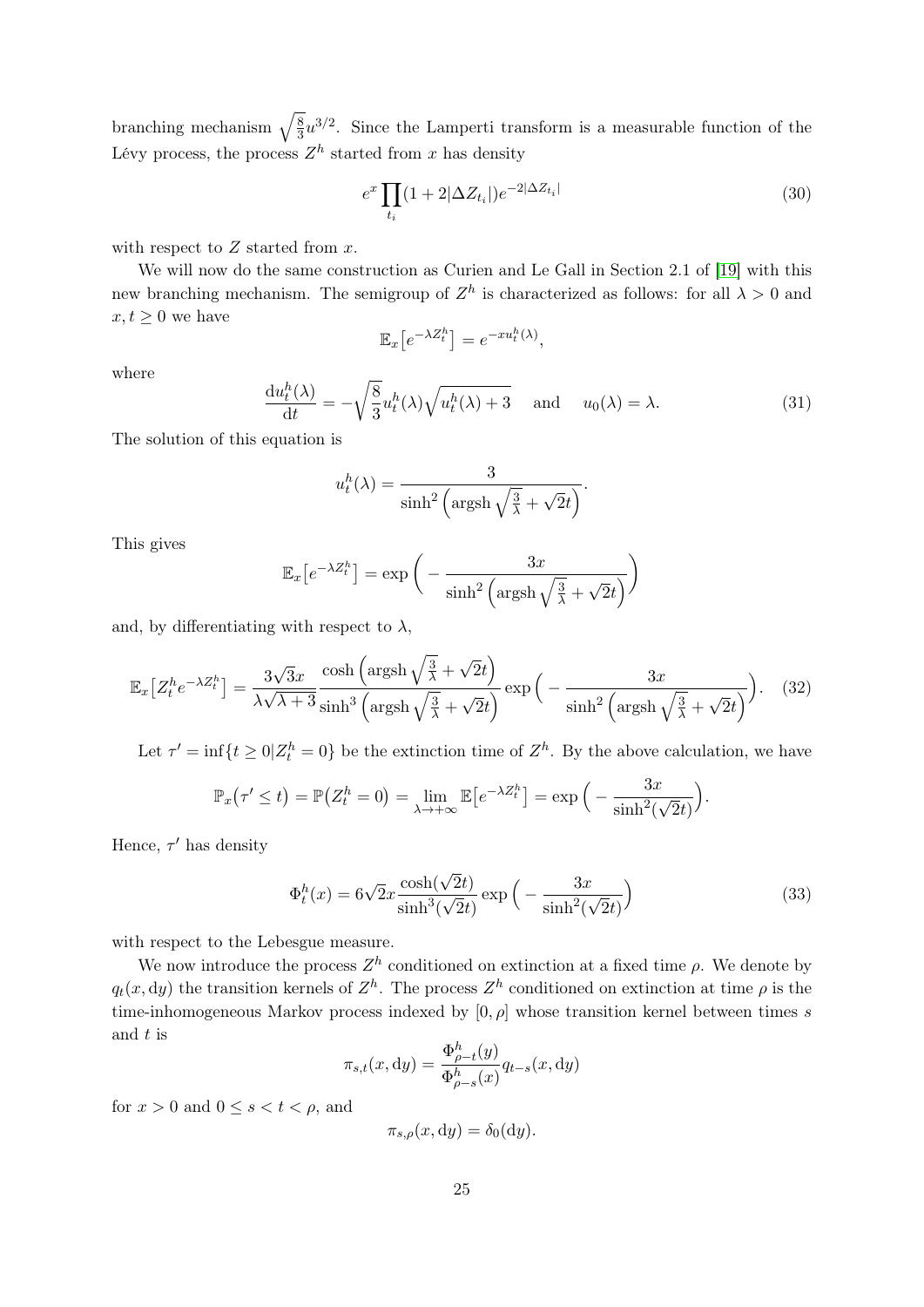As in [\[19\]](#page-33-1), this interpretation can be justified by the fact that, for all  $0 < s_1 < \cdots < s_k$ , the conditional distribution of  $(Z_{s_1}^h, \ldots, Z_{s_k}^h)$  on  $\mathbb{P}_x(\cdot | \rho \leq \tau' \leq \rho + \varepsilon)$  converges to

$$
\pi_{0,s_1}(x,\mathrm{d}y_1)\pi_{s_1,s_2}(y_1,\mathrm{d}y_2)\cdots\pi_{s_{k-1},s_k}(y_{k-1},\mathrm{d}y_k)
$$

as  $\varepsilon \to 0^+$ .

We also recall that the extinction time of Z has density  $\Phi_t(x) = \frac{3x}{t^3} \exp\left(-\frac{3x}{2t^2}\right)$  $\frac{3x}{2t^2}$  (see Section 2.1 of [\[19\]](#page-33-1)). By combining this with the density [\(30\)](#page-24-0) for the nonconditioned processes, we get an absolute continuity relation for conditioned versions of Z and  $Z<sup>h</sup>$ . The process  $Z<sup>h</sup>$  started from x and conditioned to die at time  $\rho$  has density

<span id="page-25-0"></span>
$$
e^x \frac{\Phi_\rho(x)}{\Phi_\rho^h(x)} \prod_{t_i \ge 0} (1 + 2|\Delta Z_{t_i}|) e^{-2|\Delta Z_{t_i}|} \tag{34}
$$

with respect to Z started from x and conditioned to die at time  $\rho$ . To prove this properly, we just need to condition on  $\rho \leq \tau' \leq \rho + \varepsilon$  and let  $\varepsilon$  go to 0.

We finally define  $X^h$ , which is a version of  $Z^h$ , starting from  $+\infty$  at time  $-\infty$ , and conditioned to die exactly at time 0. We can construct a process  $(X_t^h)_{t\leq 0}$  with càdlàg paths and no negative jumps such that:

- (i)  $X_t^h > 0$  for all  $t < 0$  and  $X_0^h = 0$  a.s.,
- (ii)  $X_t^h \longrightarrow +\infty$  almost surely as  $t \to -\infty$ ,
- (iii) for all x, if  $T_x = \inf\{t \leq 0 | X_t \leq x\}$ , the process  $(X_{(T_x+t)\wedge 0}^h)_{t\geq 0}$  has the same distribution as the process  $Z<sup>h</sup>$  started from x.

Note that [\[19\]](#page-33-1) describes a process X that is obtained from Z in the same way  $X^h$  is obtained from  $Z^h$ . Our Z corresponds to the X of [\[19\]](#page-33-1), whereas our X corresponds to  $\widetilde{X}$ . As in [19], we can get an explicit construction of  $X^h$  by concatenating independent copies of  $Z^h$  started from  $n + 1$  and killed when hitting n for every  $n \in \mathbb{N}$ .

Proposition 4.4 of [\[19\]](#page-33-1) states that for any  $\rho$ ,  $x > 0$ , the process  $(X_{t-\rho})_{0 \leq t \leq \rho}$  conditioned on  $X_{-\rho} = x$  has the same distribution as Z started from x and conditioned to die exactly at time  $\rho$ . By the same proof, this also holds for  $X^h$  and  $Z^h$ . Hence,  $(X_{-t}^h)_{0 \le t \le \rho}$  conditioned on  $X_{-\rho}^h = x$ has the density [\(34\)](#page-25-0) with respect to  $(X_{-t})_{0\leq t\leq\rho}$  conditioned on  $X_{-\rho}=x$ . Therefore, by the first point of Theorem [5,](#page-21-1) the process  $(X_{-t}^h)_{0 \le t \le \rho}$  conditioned on  $X_{-\rho}^h = x$  has the density [\(34\)](#page-25-0) with respect to  $(P_r)_{0 \leq r \leq \rho}$  conditioned on  $P_\rho = x$ . But by [\(26\)](#page-22-0), the process  $(P_r^h)_{0 \leq r \leq \rho}$  conditioned on  $P_{\rho}^{h} = x$  has a density of the form

$$
f(x,\rho)\prod_{t_i}(1+2|\Delta Z_{t_i}|)e^{-2|\Delta Z_{t_i}|}
$$

with respect to  $(P_r)_{0 \leq r \leq \rho}$  conditioned on  $P_\rho = x$ . Since the density must have expectation one, we must have  $f(x, \rho) = e^x \frac{\Phi_\rho(x)}{\Phi_h(x)}$  $\frac{\Psi_{\rho}(x)}{\Phi_{\rho}^h(x)}$ .

Hence, in order to prove that  $P^h$  has the same distribution as  $(X_{-t}^h)_{t\geq0}$ , we only need to prove that these two processes have the same one-dimensional marginals. To this end, we will now compute the Laplace transform of the one-dimensional marginals of  $X^h$ .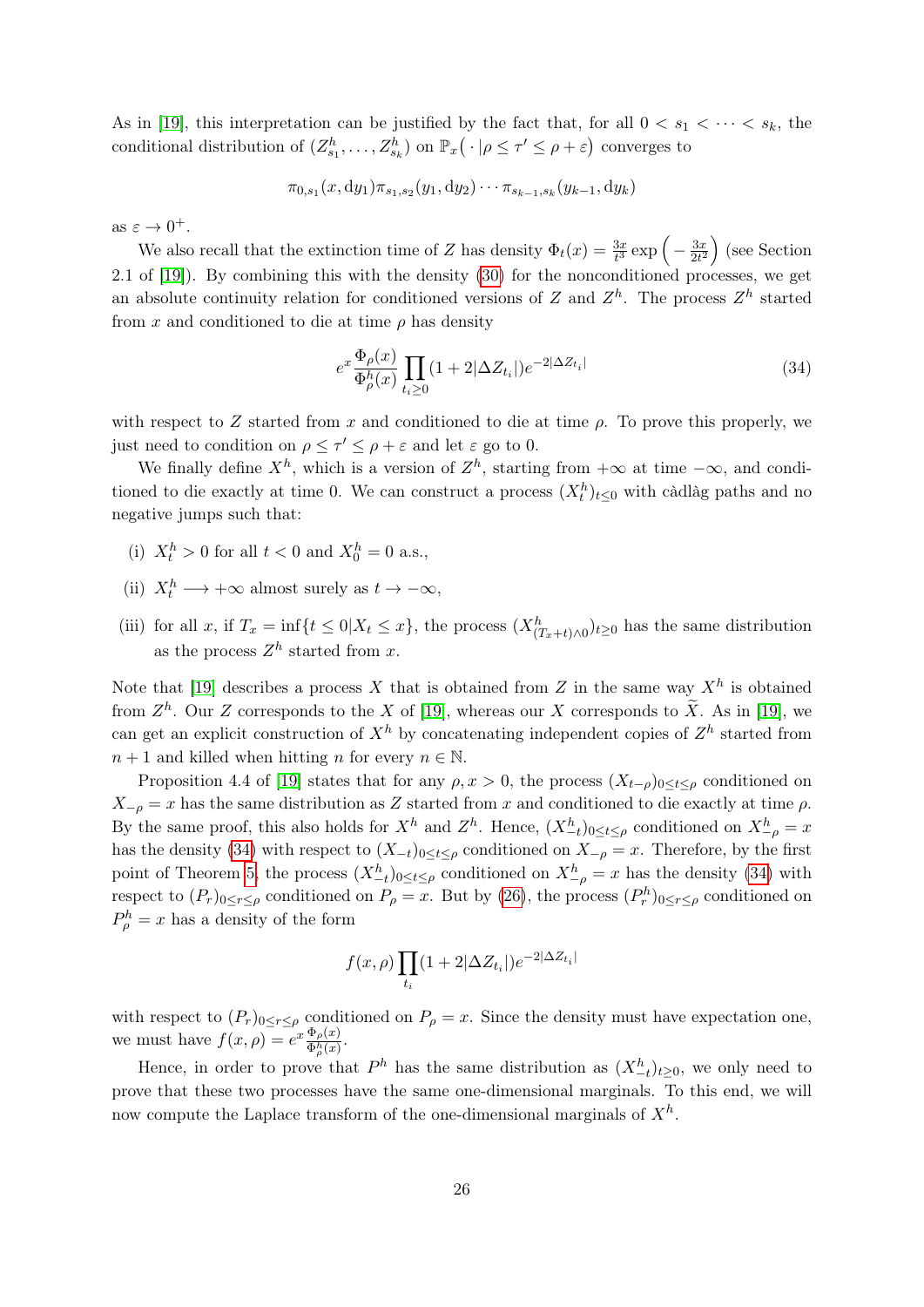**Lemma 26.** For all  $t \geq 0$  and  $\lambda \geq 0$ , we have

$$
\mathbb{E}\left[e^{-\lambda X_{-t}^h}\right] = \left(1 + \frac{\lambda}{3}\sinh^2(\sqrt{2}t)\right)^{-1} \left(1 + \frac{\lambda}{3}\tanh^2(\sqrt{2}t)\right)^{-1/2}.
$$

*Proof.* Once again, the same computation for X is performed in [\[19\]](#page-33-1). By the exact same proof as in the beginning of the proof of Proposition 1.2 (ii) (section 4.1) in [\[19\]](#page-33-1), we have

$$
\mathbb{E}\left[e^{-\lambda X_{-t}^h}\right] = \lim_{x \to +\infty} \mathbb{E}_x \Big[ \int_0^{+\infty} e^{-\lambda Z_s^h} \Phi_t^h(Z_s^h) \, ds \Big] = \lim_{x \to +\infty} \int_0^{+\infty} \mathbb{E}_x \Big[ e^{-\lambda Z_s^h} \Phi_t^h(Z_s^h) \Big] \, ds.
$$

By [\(33\)](#page-24-1) and [\(32\)](#page-24-2), one can compute  $\mathbb{E}_x\left[e^{-\lambda Z_s^h}\Phi_t^h(Z_s^h)\right]$  exactly:

$$
\mathbb{E}_{x}\left[e^{-\lambda Z_{s}^{h}}\Phi_{t}^{h}(Z_{s}^{h})\right] = 6\sqrt{2}\frac{\cosh(\sqrt{2}t)}{\sinh^{3}(\sqrt{2}t)}\mathbb{E}_{x}\left[Z_{s}^{h}\exp\left(-\left(\lambda + \frac{3}{\sinh^{2}(\sqrt{2}t)}\right)Z_{s}^{h}\right)\right]
$$
\n
$$
= \frac{18\sqrt{6}x}{\left(\lambda + \frac{3}{\sinh^{2}(\sqrt{2}t)}\right)\sqrt{\lambda + 3\coth^{2}(\sqrt{2}t)}\sinh^{3}(\sqrt{2}t)}
$$
\n
$$
\frac{\cosh\left(\operatorname{argsh}\sqrt{\frac{3\sinh^{2}(\sqrt{2}t)}{\lambda\sinh^{2}(\sqrt{2}t)+3}} + \sqrt{2}s\right)}{\sinh^{3}\left(\operatorname{argsh}\sqrt{\frac{3\sinh^{2}(\sqrt{2}t)}{\lambda\sinh^{2}(\sqrt{2}t)+3}} + \sqrt{2}s\right)}
$$
\n
$$
\times \exp\left(-\frac{3x}{\sinh^{2}\left(\operatorname{argsh}\sqrt{\frac{3\sinh^{2}(\sqrt{2}t)}{\lambda\sinh^{2}(\sqrt{2}t)+3}} + \sqrt{2}s\right)}\right).
$$

We can now integrate over  $s \geq 0$  to get

$$
\int_0^{+\infty} \mathbb{E}_x \left[ e^{-\lambda Z_s^h} \Phi_t^h(Z_s^h) \right] ds = \frac{3\sqrt{3}}{\left(\lambda + \frac{3}{\sinh^2(\sqrt{2}t)}\right) \sqrt{\lambda + 3 \coth^2(\sqrt{2}t)} } \frac{\cosh(\sqrt{2}t)}{\sinh^3(\sqrt{2}t)} \times \left(1 - \exp\left(-x\left(\lambda + \frac{3}{\sinh^2(\sqrt{2}t)}\right)\right)\right).
$$

As  $x \to +\infty$ , the last factor goes to 1 and we get the claimed result.

In remains to check that  $P_t^h$  has indeed the same Laplace transform. This is obtained by combining Lemma [24](#page-21-0) and the Laplace transforms of the variables  $P_r$  and  $V_r$  that are computed in Proposition 1.2 and 1.4 of [\[19\]](#page-33-1). The computation is essentially the same as the proof of Lemma [17](#page-14-1) and we omit it here. This completes the proof of Theorem [3.](#page-3-0)  $\Box$ 

#### <span id="page-26-0"></span>3.4 Asymptotics for the perimeter and volume processes

*Proof of Corollary [1.](#page-3-1)* Section 4.4 of [\[20\]](#page-33-7) gives another construction of the process  $(P, V)$  via the Lamperti transform. We mimic this construction for  $(P^h, V^h)$ . We consider the Lévy process  $S<sup>h</sup>$  described by [\(28\)](#page-23-0), started from  $x > 0$ . We write  $\gamma$  for the first time at which  $S<sup>h</sup>$  hits 0. For every  $t \geq 0$ , we also set

$$
\tau_t = \inf \left\{ s \ge 0 \bigg| \int_0^s \frac{\mathrm{d}u}{S_u^h} \ge t \right\}.
$$

 $\Box$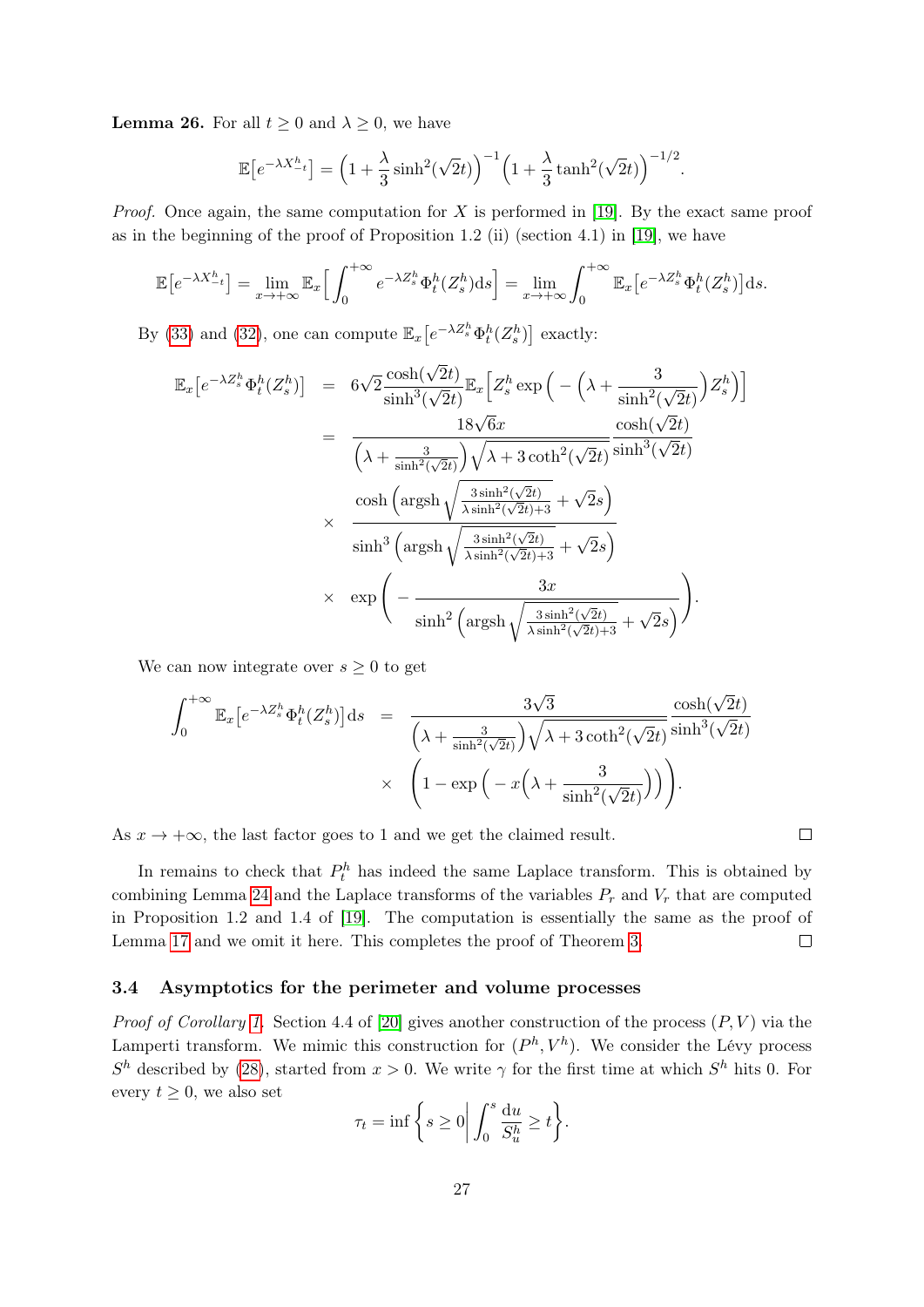Finally, let  $T = \int_0^{\gamma}$  $\frac{du}{S_n^h}$ . The process  $(S_{\tau_t}^h)_{0 \le t \le T}$  is the *Lamperti transform* of  $S^h$ , and has the same distribution as the branching process  $Z^h$  started from x. We now introduce the timereversal  $\mathcal{E}$  of  $S^h$  (the notation  $\mathcal{E}$  is the mirror of S). It is the Lévy process with no positive jumps whose distribution is characterized by

$$
\mathbb{E}\left[e^{u\mathcal{Z}_t}\right] = \exp\left(t\sqrt{\frac{8}{3}}u\sqrt{u+3}\right) \text{ for } u \ge 0.
$$

Let also  $2^+$  be the process  $2$  conditionned to stay positive. We recall a classical time-reversal theorem (e.g. Theorem VII.18 of [\[12\]](#page-32-15)). The process  $S<sup>h</sup>$  started from  $x > 0$  and killed when hitting 0 is the time-reversal of the process  $2^+$  stopped when hitting x for the last time. By applying the Lamperti tranform, the time reversal of  $X<sup>h</sup>$ , between its first passage at x and 0, is the Lamperti transform of  $\mathcal{Z}^+$ , stopped when hitting x for the last time. But by item 1) of Theorem [3,](#page-3-0) the time-reversal of  $X^h$  is  $P^h$ . Hence, the process  $P^h$  is the Lamperti transform of  $8^+$ . More precisely, for every  $t \geq 0$ , let

$$
\eta_t = \inf \bigg\{ s \ge 0 \bigg| \int_0^s \frac{\mathrm{d}u}{\mathrm{e}_u^+} \ge t \bigg\}.
$$

Then  $P^h$  has the same distribution as  $(\lambda_{\eta_t}^+)_{t\geq 0}$ . Moreover, let  $(s_i)$  be a measurable enumeration of the jumps of  $\mathcal{E}$ . Conditionally on  $\mathcal{E}$ , let  $(\xi_i^h)$  be independent variables such that, for all i, the variable  $\xi_i^h$  has distribution  $\nu_{|\Delta \mathbf{Q}_{s_i}|}$ . We write

$$
L_t = \sum_{s_i \leq t} \xi_i^h.
$$

Let also  $L^+$  be the process obtained by performing the exact same operation on  $S^+$  instead of 2. Since the construction of  $L^+$  from  $\mathcal{C}^+$  is the same as the construction of  $V^h$  from  $P^h$ , we get

$$
(P_r^h, V_r^h)_{r \geq 0} \stackrel{(d)}{=} (\mathcal{C}_{\eta_t}^+, L_{\eta_t}^+)_{t \geq 0}.
$$

It is now easy to obtain an asymptotic estimation of  $(P_r^h)$  through the study of  $\mathcal{R}$  and its conditioned version  $\mathcal{C}^+$ . For all  $t \geq 0$ , we have

$$
\mathbb{E}\left[\mathcal{E}_t\right] = \frac{d}{du}\Big|_{u=0} \mathbb{E}\left[e^{u\mathcal{E}_t^+}\right]
$$

$$
= \frac{d}{du}\Big|_{u=0} \exp\left(t\sqrt{\frac{8}{3}}u\sqrt{u+3}\right)
$$

$$
= 2\sqrt{2}t.
$$

Moreover, it holds that  $\mathbb{E}[e^{u\mathcal{Z}_t}] < +\infty$  for all  $t \geq 0$  and  $u \geq -3$  (this follows easily from the definition of  $S^h$  as S biased by an explicit martingale and the fact that  $\mathcal{C}$  is its time-reversal). Hence, by a classic moderate deviation argument, we have almost surely  $\frac{\mathcal{Q}_n}{n} = 2\sqrt{2} + O(n^{-1/4})$ as  $n \to +\infty$  for  $n \in \mathbb{N}$ . Moreover, let  $c > 0$  be such that  $\mathbb{P}(|\mathcal{C}_t| \leq c) \geq \frac{1}{2}$  $\frac{1}{2}$  for all  $0 \le t \le 1$ . By the strong Markov property, we have  $\mathbb{P}(|2_1| \geq x - c) \geq \frac{1}{2}$  $\frac{1}{2}\mathbb{P}(\text{sup}_{t\in[0,1]}|\mathcal{Z}_t|\geq x)$  for all  $x>0$ . Hence, the random variable  $\sup_{t\in[0,1]} |C_t|$  has exponential tails on both sides, so for  $n \in \mathbb{N}$  large enough and  $0 \le t \le 1$ , we have  $|\mathcal{E}_{n+t} - \mathcal{E}_n| \le n^{1/4}$ . Hence, we have  $\frac{\mathcal{E}_t}{t} \underset{t \to +\infty}{\overset{a.s.}{\longrightarrow}} 2$ √  $\sqrt{2} + O(t^{-1/4}).$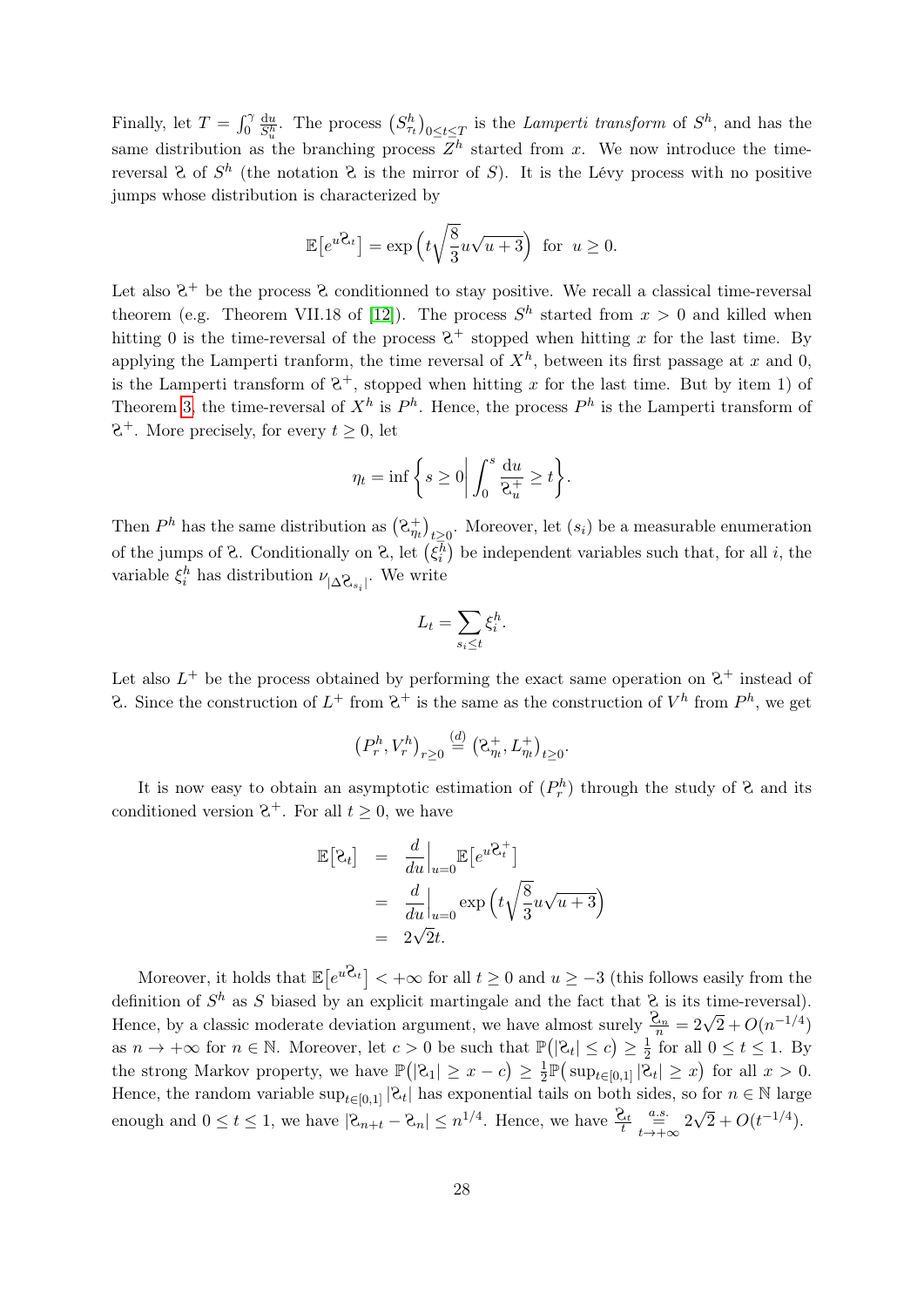But the distribution of  $(8^+_{t+1} - 8^+_{t})_{t \geq 0}$  is just that of 8, conditioned on an event of positive probability ( $\&$  drifts to  $+\infty$  so it has a positive probability never to hit 0 after time 1). Hence, we deduce from above that

$$
\frac{2t}{t} \stackrel{a.s.}{=} 2\sqrt{2} + O(t^{-1/4})
$$
, and so  $\frac{1}{2t} \stackrel{a.s.}{=} \frac{1}{2\sqrt{2}t} + O(t^{-5/4}).$ 

The integral of the error term converges, so there is a random variable  $X_{\infty}$  such that  $\int_0^s$ du  $\frac{d u}{d \Theta^+_{u}} =$  $ln s$  $\frac{\ln s}{2\sqrt{2}}+X_{\infty}+o(1)$  a.s. It follows that  $\frac{\ln \eta_t}{2\sqrt{2}}=t-X_{\infty}+o(1)$ , so  $\eta_t \sim e^{-2\sqrt{2}X_{\infty}}e^{2\sqrt{2}t}$  a.s. We finally get √ √ √ √

$$
8^+_{\eta_t} \sim 2\sqrt{2}\eta_t \sim 2\sqrt{2}e^{-2\sqrt{2}X_{\infty}}e^{2\sqrt{2}t}
$$

a.s. when  $t \to +\infty$ , so there is a random variable  $0 < \mathcal{E} < +\infty$  such that  $e^{-2\sqrt{2}r}P_r^h \xrightarrow[r \to +\infty]{a.s.} \mathcal{E}$ .

To prove that  $\frac{V_r^h}{P_r^h}$  converges a.s. to a deterministic constant, we first notice that L is a nondecreasing Lévy process. By construction, we have

$$
\mathbb{E}[L_1] = \int_0^{+\infty} \mathbb{E}[\xi^h(x)] \mu^h(\mathrm{d}x),
$$

where  $\mu^h$  is the Lévy measure of  $S^h$  that is computed in [\(29\)](#page-23-1), and  $\xi^h(x)$  has distribution  $\nu_x$ . By derivating [\(23\)](#page-21-2) at  $\beta = 0$ , one can compute  $\mathbb{E}[\xi^h(x)] = \frac{x^2}{2x+1}$ . Since  $\mu^h$  integrates  $x^2$  near 0 and has exponential tail, the last display is finite. By the law of large numbers, we get

$$
\frac{L_t}{t} \xrightarrow[t \to +\infty]{a.s.} c,
$$

where  $c = \mathbb{E}[L_1]$ . By absolute continuity on  $[1, +\infty]$ , the same holds for  $L^+$  instead of L.

In order to complete the proof of Corollary [1,](#page-3-1) we only need to find the distribution of  $\mathcal E$  and the constant c. We will do this with Laplace transforms. We know that, for all  $\lambda, \mu \geq 0$ , we have

$$
\mathbb{E}\left[e^{-\lambda \mathcal{E} - c\mu \mathcal{E}}\right] = \lim_{r \to +\infty} \mathbb{E}\left[\exp\left(-\lambda e^{-2\sqrt{2}r} P_r^h - e^{-2\sqrt{2}r} V_r^h\right)\right].
$$

But we can compute these Laplace transforms thanks to Lemma [24](#page-21-0) and Proposition 1.2 and 1.4 of [\[19\]](#page-33-1):

$$
\mathbb{E}\left[e^{-\lambda P_r^h - \mu V_r^h}\right] = \mathbb{E}\left[e^{-\lambda P_r} e^{-\mu V_r} e^{P_r} e^{-2V_r} \int_0^1 e^{-3x^2 P_r} dx\right]
$$
  
\n
$$
= \int_0^1 \mathbb{E}\left[e^{(1-\lambda-3x^2)P_r} \mathbb{E}\left[e^{-(\mu+2)V_r} |P_r\right]\right] dx
$$
  
\n
$$
= \left(1 + \frac{2\lambda - 2 + \sqrt{2\mu + 4}}{3\sqrt{2\mu + 4}} \sinh^2\left((2\mu + 4)^{1/4}r\right)\right)^{-1}
$$
  
\n
$$
\times \left(1 + \frac{2\lambda + 4 - 2\sqrt{2\mu + 4}}{3\sqrt{2\mu + 4}} \tanh^2\left((2\mu + 4)^{1/4}r\right)\right)^{-1/2}.
$$

This gives the value of  $\mathbb{E} \left[ \exp \left( -e^{-2\sqrt{2}r} \lambda P_r^h - e^{-2\sqrt{2}r} \mu V_r^h \right) \right]$ . When we let r go to  $+\infty$ , the second factor goes to 1. We also have

$$
\frac{2\lambda e^{-2\sqrt{2}r} - 2 + \sqrt{2\mu e^{-2\sqrt{2}r} + 4}}{3\sqrt{2\mu e^{-2\sqrt{2}r} + 4}} \sim \frac{(2\lambda + \mu/2)e^{-2\sqrt{2}r}}{6}
$$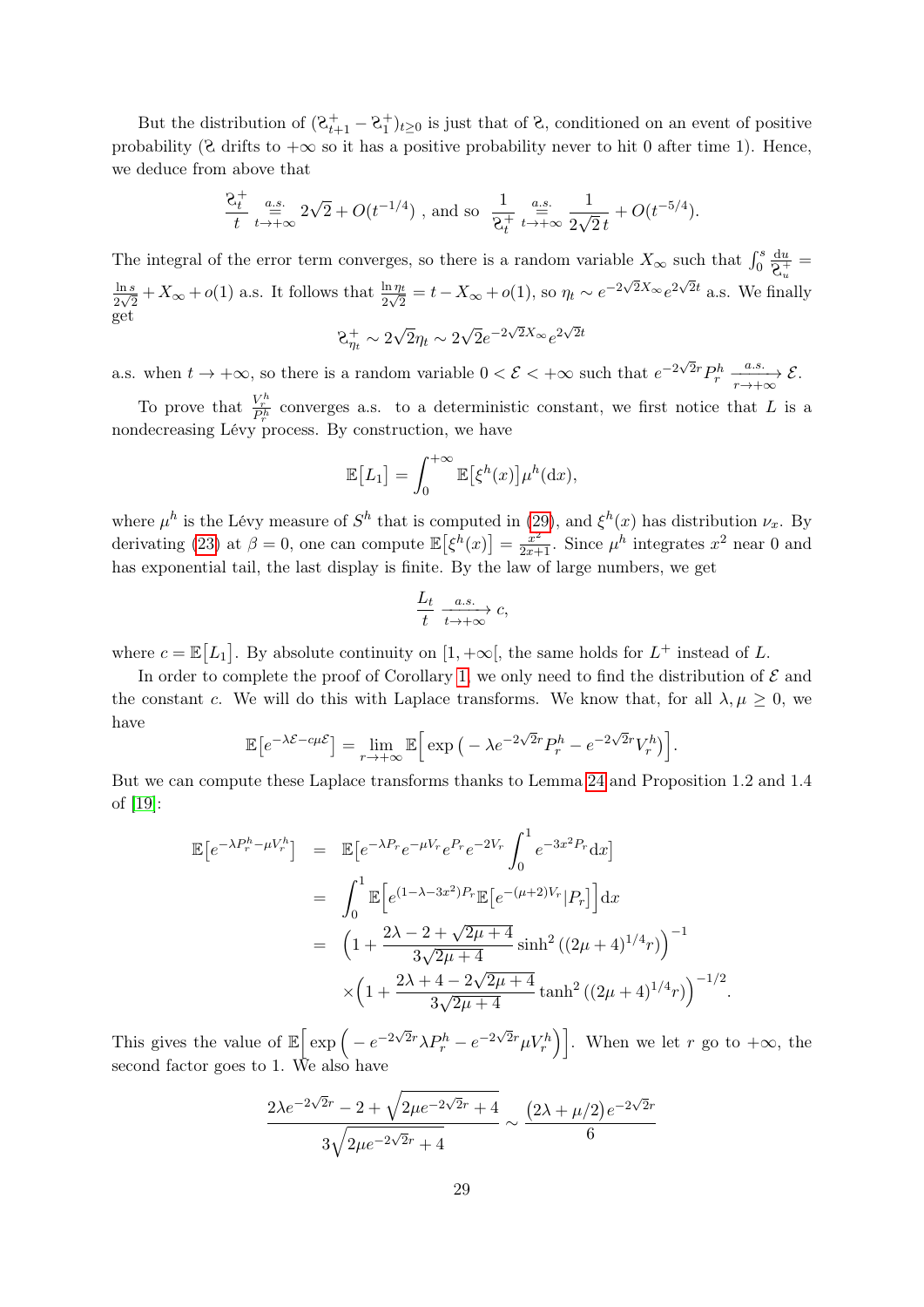and  $\sinh^2((2\mu e^{-2\sqrt{2}r}+4)^{1/4}r) \sim \left(\frac{e^{\sqrt{2}r}}{2}\right)^{1/4}$  $\left(\frac{\sqrt{2}r}{2}\right)^2$ , so the first factor goes to  $\left(1+\frac{\lambda}{12}+\frac{\mu}{48}\right)^{-1}$ . This is the Laplace transform of the couple  $(X, \frac{1}{4}X)$ , where X is an exponential variable of parameter 12. This ends the proof.  $\Box$ 

# <span id="page-29-0"></span>A Proof of Proposition [10](#page-9-0)

The goal of this appendix is to prove Proposition [10.](#page-9-0) We note that similar ideas to those below appear in Section 2 of [\[31\]](#page-33-13), and more precisely in the proofs of Proposition 2.17 and 2.18. In particular, Lemma [30](#page-29-1) is essentially proved in the proof of Proposition 2.18 there. If A is a subset of a metric space X and  $\varepsilon > 0$ , we will write  $A^{\varepsilon}$  for the union of all the open balls of radius  $\varepsilon$ centered at an element of A. Note that this is an open subset of X. We also recall that  $B_r(X)$ and  $\overline{B_r}(X)$  are respectively the closed ball and the hull centered at the root of X. In particular, they are both closed subsets of  $X$ . To prove Proposition [10,](#page-9-0) we will also need several times the following definition.

**Definition 27.** Let  $(X, d)$  be a metric space,  $x, y \in X$  and  $\varepsilon > 0$ . An  $\varepsilon$ -chain from x to y is a finite sequence of points  $(z_i)_{0 \leq i \leq k}$  of X such that  $z_0 = x$ ,  $z_k = y$  and  $d(z_i, z_{i+1}) \leq \varepsilon$  for all  $0 \leq i \leq k-1$ .

<span id="page-29-2"></span>**Lemma 28.** Under the assumptions of Proposition [10,](#page-9-0) the application  $s \to \overline{B_s}(X)$  is continuous at r for the Hausdorff distance on the set of the compact subsets of  $\overline{B_{r+1}}(X)$ .

*Proof.* Let  $\delta > 0$ . It is enough to show that, for some  $\varepsilon > 0$ , we have:

a)  $\overline{B_{r+\varepsilon}}(X) \subset \overline{B_r}(X)^{\delta},$ 

b) 
$$
\overline{B_r}(X) \subset \overline{B_{r-\varepsilon}}(X)^{\delta}
$$
.

We start with the first point. Let  $A = \left( \bigcap_{\varepsilon > 0} \overline{B_{r+\varepsilon}}(X) \right) \backslash \overline{B_r}(X)$ . If  $x \in A$ , then there is a geodesic from x to a point  $y \in X\setminus \overline{B_{r+1}}(X)$  that stays outside  $B_r(X)$ . However,  $\gamma$  has to intersect  $B_{r+\varepsilon}(X)$  for all  $\varepsilon > 0$ . This is clearly impossible, so  $A = \emptyset$ . In particular, the decreasing intersection of the compact sets  $\overline{B_{r+1/n}}(X)\backslash\overline{B_r}(X)^{\delta}$  is empty, so one of these compact sets is empty, which proves item a).

For item b), let  $A' = (\overline{B_r}(X) \setminus B_r(X)) \setminus (\bigcup_{\varepsilon > 0} \overline{B_{r-\varepsilon}}(X))$ . By assumption *(iii)* we have  $\mu(A') = \emptyset$  and A' is open, so by assumption (ii) we get  $A' = \emptyset$ . This implies  $\overline{B_r}(X) \setminus B_r(X) \subset$  $\bigcup_{n\geq 0} \overline{B_{r-1/n}}(X)^{\delta}$ . Moreover, we have  $B_r(X) \subset \overline{B_{r-1/n}}(X)^{\delta}$  for  $\frac{1}{n} < \delta$ . Hence, the increasing family of open sets  $\overline{B_{r-1/n}}(X)^{\delta}$  covers the compact space  $\overline{B_r}(X)$ , so there is an  $\varepsilon > 0$  such that  $\overline{B_r}(X) \subset \overline{B_{r-\varepsilon}}(X)^{\delta}.$  $\Box$ 

**Remark 29.** Note that the first point is true even without assumptions  $(ii)$  and  $(iii)$ .

<span id="page-29-1"></span>**Lemma 30.** Let  $\varepsilon > 0$ . Let  $(X, \rho, a)$  and  $(Y, \rho, b)$  be two bipointed connected, compact subsets of a locally compact metric space  $(Z, d)$ . Assume that the Hausdorff distance between X and Y is less than  $\varepsilon$  and that  $d(a, b) \leq \varepsilon$ . Then, for all r such that  $r + 4\varepsilon < d(\rho, b)$ , we have

- 1)  $\overline{B_r}(X)^{\varepsilon} \cap Y \subset \overline{B_{r+4\varepsilon}}(Y),$
- 2)  $\overline{B_r}(X) \subset \overline{B_{r+4\varepsilon}}(Y)^{\varepsilon}.$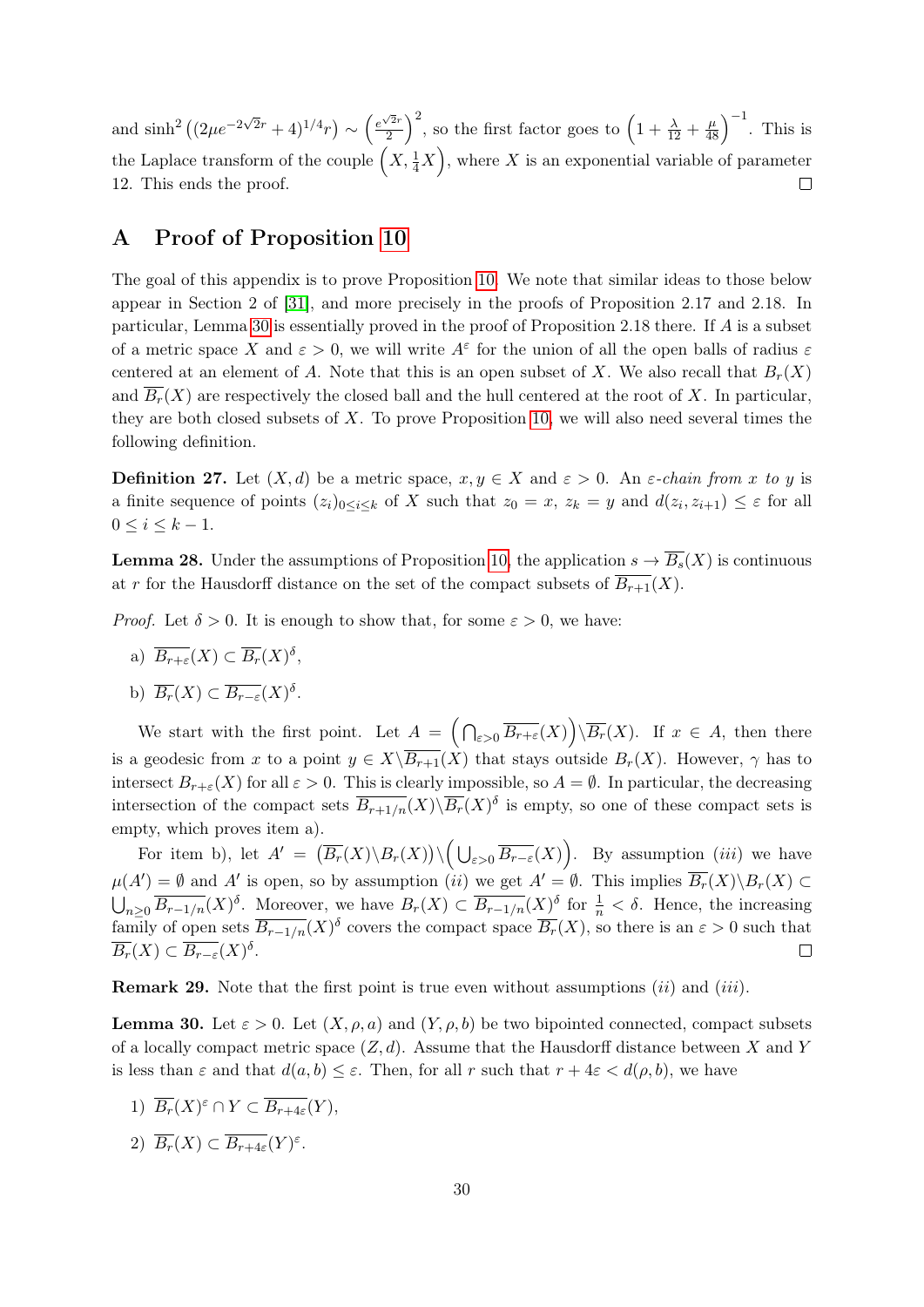

<span id="page-30-0"></span>Figure 1: Illustration of the proof of Lemma [30](#page-29-1)

*Proof.* We first notice that the connectedness of X implies that, for any two points x and  $x'$  in X, there is an  $\varepsilon$ -chain in X from x to x'. The same is true for Y.

Let y be a point in  $\overline{B_r}(X)^{\varepsilon}\cap Y$ . We want to show that  $y\in \overline{B_{r+4\varepsilon}}(Y)$ . We can assume  $d(\rho, y) >$  $r+4\varepsilon$  (if it is not the case, then  $y \in \overline{B_{r+4\varepsilon}}(Y)$  is obvious). Let  $(z_i)_{0 \leq i \leq k}$  be an  $\varepsilon$ -chain from y to b in Y. We know that  $d(a, b) \leq \varepsilon$  and that there is a point  $x \in X$  such that  $d(x, y) \leq \varepsilon$ . We write  $w_0 = x, w_k = a$  and, for all  $1 \leq i \leq k-1$ , we take  $w_i \in X$  such that  $d(w_i, z_i) \leq \varepsilon$  (see Figure [1](#page-30-0)) for an illustration). For all i, we have  $d(w_i, w_{i+1}) \le d(w_i, z_i) + d(z_i, z_{i+1}) + d(z_{i+1}, w_{i+1}) \le 3\varepsilon$ , so  $(w_i)$  is a 3 $\varepsilon$ -chain from x to a in X. Since  $x \in \overline{B_r}(X)$ , there must be at least one i such that  $d(\rho, w_i) \leq r + 3\varepsilon$ , which implies  $d(\rho, z_i) \leq r + 4\varepsilon$ . Hence, every  $\varepsilon$ -chain from y to b has at least one point at distance from the root less than  $r + 4\varepsilon$ , so there is no  $\varepsilon$ -chain from y to b in  $Y \setminus B_{r+4\varepsilon}(Y)$ . This implies that y and b do not lie in the same connected component of  $Y \setminus B_{r+4\varepsilon}(Y)$ , so  $y \in \overline{B_{r+4\varepsilon}}(Y)$ , which proves the first point of the lemma.

The second point is easily obtained from the first one: if  $x \in \overline{B_r}(X)$ , then there is a  $y \in Y$ such that  $d(x, y) \leq \varepsilon$ . By the first point, we have  $y \in \overline{B_{r+4\varepsilon}}(Y)$ , so  $x \in \overline{B_{r+4\varepsilon}}(Y)^{\varepsilon}$ .  $\Box$ 

*Proof of Proposition [10.](#page-9-0)* First, we need to prove that the radii of the  $\overline{B_r}(X_n)$  are bounded. Let  $R = \max\{d(\rho, x)|x \in \overline{B_{r+4}}(X)\}\$ be the radius of  $\overline{B_{r+4}}(X)$ . For n large enough, we have

$$
d_{GH}(B_{R+3}(X_n), B_{R+3}(X)) < 1.
$$

We write  $X' = B_{R+3}(X)$  and  $X'_n = B_{R+3}(X_n)$ . The above inequality means that we can embed X' and  $X'_n$  isometrically in the same space  $(Z, d)$  in such a way that  $X'_n \subset (X')^1$  and  $\rho_n = \rho$ .

Let  $b \in X'_n \backslash B_{R+2}(X_n)$  and  $a \in X'$  such that  $d(a, b) \leq 1$ . We have  $d(a, \rho) \geq R + 1$ , so  $a \notin \overline{B_r}(X)$  and  $\overline{B_r}(X) = \overline{B_r}(X')$  is the hull of radius r with center  $\rho$  with respect to a in X'. By item 2) of Lemma [30](#page-29-1) for  $\varepsilon = 1$ , we have  $\overline{B_r}(X'_n) \subset \overline{B_{r+4}}(X')^1$ . In particular, the radius of  $\overline{B_r}(X'_n)$  is less than  $R+1$ . This means that only one connected component of  $X'\setminus B_r(X'_n)$ contains points at distance greater than  $R + 1$  from the root. In other words, the radius of  $\overline{B_r}(X_n)$  is at most  $R+1$ .

We now move on to the proof of our proposition. Let  $\delta > 0$ . By Lemma [28,](#page-29-2) there is  $\varepsilon > 0$  such that  $\overline{B_{r+4\varepsilon}}(X) \subset \overline{B_r}(X)$ <sup>δ</sup> and  $\overline{B_r}(X) \subset \overline{B_{r-4\varepsilon}}(X)$ <sup>δ</sup>. For *n* large enough, we have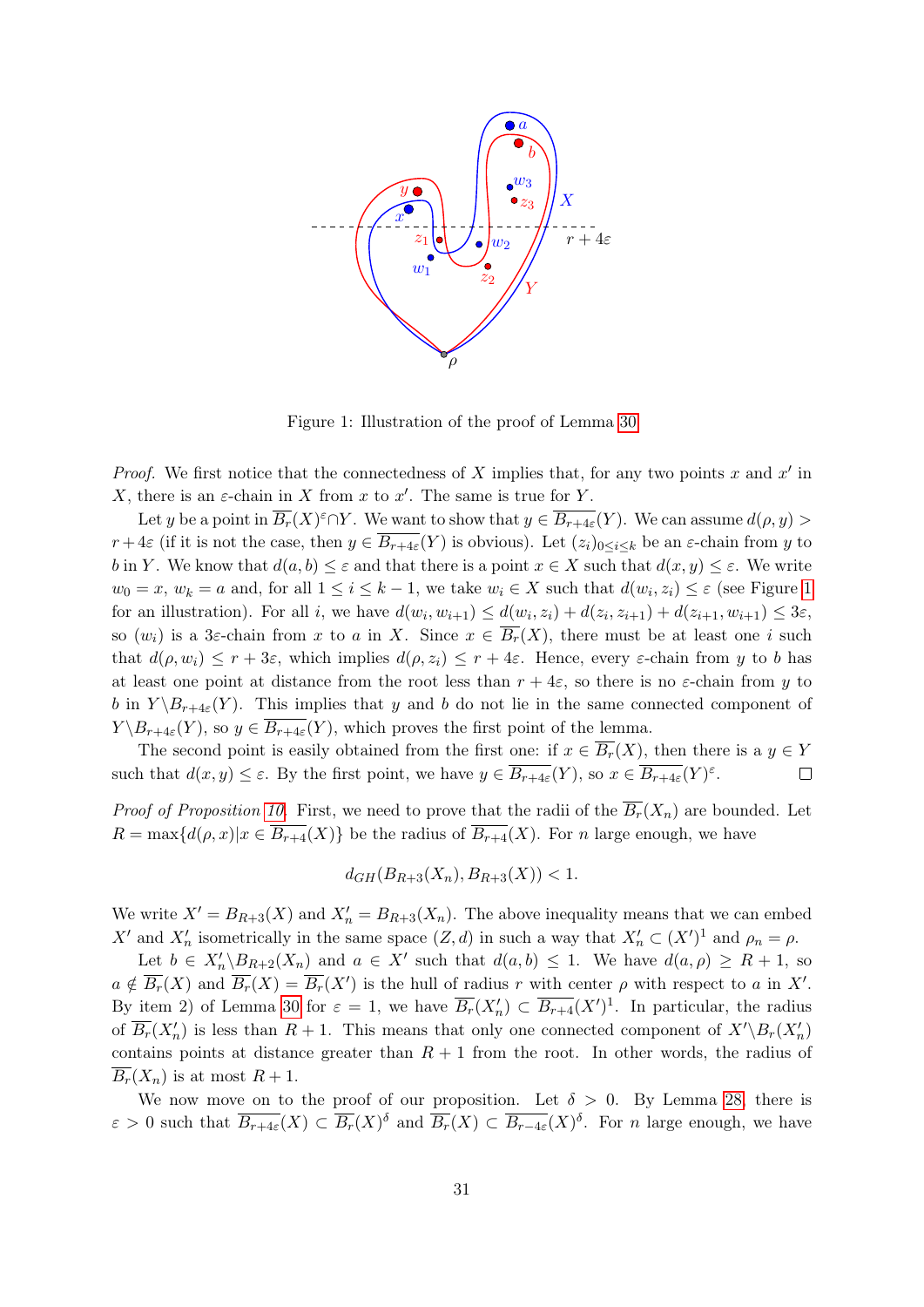$d_{GHP}(X', X'_n) \leq \varepsilon$ . This means that we can embed X' and  $X'_n$  in the same space Z in such a way that

- a)  $\rho = \rho_n$ ,
- b)  $X'_n \subset (X')^{\varepsilon}$ ,
- c)  $X' \subset (X'_n)^{\varepsilon},$
- d) for every  $A \subset X'_n$  that is measurable we have  $\mu_n(A) \leq \mu(A^{\varepsilon}) + \varepsilon$ ,
- e) for every  $B \subset X'$  that is measurable we have  $\mu(B) \leq \mu_n(B^{\varepsilon}) + \varepsilon$ .

This embedding provides a natural way to embed the measured metric spaces  $\overline{B_r}(X_n)$  and  $\overline{B_r}(X)$ in Z. We will deduce an upper bound for the GHP distance between these two hulls.

For all  $y \in \overline{B_r}(X_n)$  there is an  $x \in X'$  such that  $d(x, y) \leq \varepsilon$ . By Lemma [30](#page-29-1) we have  $x \in \overline{B_{r+4\varepsilon}}(X)$ , so by Lemma [28](#page-29-2) and our choice of  $\varepsilon$ , we have  $x \in \overline{B_r}(X)$ <sup> $\delta$ </sup>. This proves  $\overline{B_r}(X_n) \subset$  $\overline{B_r}(X)^{\delta+\varepsilon}.$ 

Similarly, let  $x \in \overline{B_r}(X)$ . We have  $x \in \overline{B_{r-4\varepsilon}}(X)$  by Lemma [28](#page-29-2) and our choice of  $\varepsilon$ . Let  $z \in \overline{B_{r-4\varepsilon}}(X)$  be such that  $d(x, z) \leq \delta$ . There is a  $y \in X_n'$  such that  $d(y, z) \leq \varepsilon$ . By Lemma [30](#page-29-1) we have  $y \in \overline{B_{r-4\varepsilon+4\varepsilon}}(X_n)$  and  $d(x,y) \leq \delta + \varepsilon$ , which proves  $\overline{B_r}(X) \subset \overline{B_r}(X_n)^{\delta+\varepsilon}$ . Hence, in our embedding, the Hausdorff distance between  $\overline{B_r}(X)$  and  $\overline{B_r}(X_n)$  is less than  $\varepsilon + \delta$ .

For all  $A \subset \overline{B_r}(X_n)$  measurable, we have  $\mu_n(A) \leq \mu(A^{\varepsilon}) + \varepsilon = \mu(A^{\varepsilon} \cap X') + \varepsilon$ . By Lemma [30](#page-29-1) we have the inclusion  $A^{\varepsilon} \cap X' \subset A^{\varepsilon} \cap \overline{B_{r+4\varepsilon}}(X)$ , so we get

$$
\mu_n(A) \leq \varepsilon + \mu(A^{\varepsilon} \cap \overline{B_{r+4\varepsilon}}(X))
$$
  
 
$$
\leq \varepsilon + \mu(A^{\varepsilon} \cap \overline{B_r}(X)) + V(r+4\varepsilon) - V(r),
$$

where we recall that  $V(s) = \mu(\overline{B_s}(X))$  for all s.

Similarly, for all  $B \subset \overline{B_r}(X)$  measurable, we have

$$
\mu(B) \leq \mu(B \cap \overline{B_{r-4\varepsilon}}(X)) + V(r) - V(r - 4\varepsilon)
$$
  
\n
$$
\leq \varepsilon + \mu_n((B \cap \overline{B_{r-4\varepsilon}}(X))^{\varepsilon} \cap X'_n) + V(r) - V(r - 4\varepsilon)
$$
  
\n
$$
\leq \varepsilon + \mu_n(B^{\varepsilon} \cap \overline{B_{r-4\varepsilon}}(X)^{\varepsilon} \cap X'_n) + V(r) - V(r - 4\varepsilon)
$$
  
\n
$$
\leq \varepsilon + \mu_n(B^{\varepsilon} \cap \overline{B_r}(X_n)) + V(r) - V(r - 4\varepsilon),
$$

where the last inequality uses Lemma [30.](#page-29-1)

Hence, our embedding of  $\overline{B_r}(X)$  and  $\overline{B_r}(X_n)$  gives the following bound for n large enough:

$$
d_{GHP}(\overline{B_r}(X), \overline{B_r}(X_n)) \le \max\Big(\varepsilon + \delta, \varepsilon + V(r+4\varepsilon) - V(r), \varepsilon + V(r) - V(r-4\varepsilon)\Big).
$$

By assumption  $(iii)$  in the statement of the proposition, the right-hand side can be made arbitrarily small, which proves the first point of Proposition [10.](#page-9-0) The second point is an obvious consequence of the first one.

Finally, in the case of compact, bipointed metric spaces  $((X_n, d_n), x_n, y_n, \mu_n)$  and  $((X, d), x, y, \mu)$ with  $r < d(x, y)$ , the above proof still works. The first part of the proof (i.e. proving that the radii of the  $(\overline{B_r}(X_n))_{n\geq 0}$  are bounded) is not necessary anymore. We may apply the second part of the proof directly to X and  $X_n$  instead of the compact subsets  $X'$  and  $X'_n$ . Note that if  $r > d(x, y)$ , then  $\overline{B_r}(X) = X$  and  $\overline{B_r}(X_n) = X_n$  for n large enough, so the conclusion is immediate.  $\Box$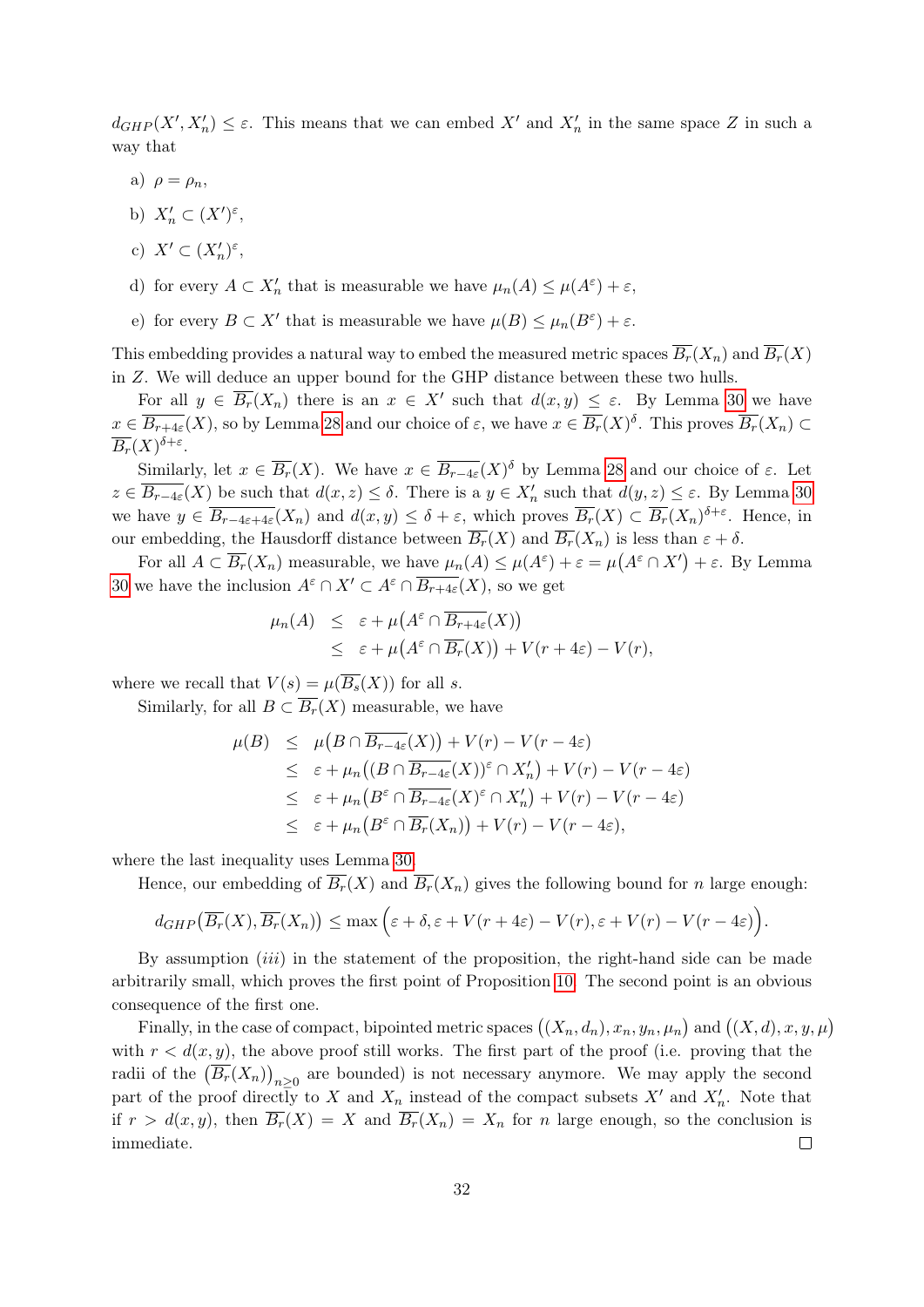### References

- <span id="page-32-1"></span>[1] C. Abraham. Rescaled bipartite planar maps converge to the Brownian map. Ann. Inst. H. Poincaré Probab. Statist., 52(2):575–595, 2016.
- <span id="page-32-12"></span>[2] R. Abraham, J.-F. Delmas, and P. Hoscheit. A note on the Gromov-Hausdorff-Prokhorov distance between (locally) compact metric measure spaces. Electron. J. Probab., 18:no. 14, 1–21, 2013.
- <span id="page-32-2"></span>[3] L. Addario-Berry and M. Albenque. The scaling limit of random simple triangulations and random simple quadrangulations. arXiv:1306.5227.
- <span id="page-32-9"></span>[4] L. Addario-Berry, N. Broutin, and C. Goldschmidt. The continuum limit of critical random graphs. Probab. Theory Related Fields, 152(3-4):367–406, 2012.
- <span id="page-32-10"></span>[5] L. Addario-Berry, N. Broutin, C. Goldschmidt, and G. Miermont. The scaling limit of the minimum spanning tree of the complete graph. arxiv:1301.1664, 2013.
- <span id="page-32-11"></span>[6] D. Aldous and R. Lyons. Processes on unimodular random networks. Electron. J. Probab., 12:no. 54, 1454–1508 (electronic), 2007.
- <span id="page-32-6"></span>[7] O. Angel. Growth and percolation on the uniform infinite planar triangulation. Geom. Funct. Anal., 13(5):935–974, 2003.
- <span id="page-32-8"></span>[8] O. Angel and G. Ray. Classification of half-planar maps. Ann. Probab., 43(3):1315–1349, 2015.
- <span id="page-32-5"></span>[9] O. Angel and O. Schramm. Uniform infinite planar triangulations. Comm. Math. Phys., 241(2-3):191–213, 2003.
- <span id="page-32-3"></span>[10] J. Beltran and J.-F. Le Gall. Quadrangulations with no pending vertices. Bernoulli, 19:1150–1175, 2013.
- <span id="page-32-14"></span>[11] I. Benjamini and N. Curien. Ergodic theory on stationary random graphs. Electron. J. Probab., 17(93):1–20, 2012.
- <span id="page-32-15"></span>[12] J. Bertoin. Lévy processes, volume 121 of Cambridge Tracts in Mathematics. Cambridge University Press, Cambridge, 1996.
- <span id="page-32-4"></span>[13] J. Bettinelli, E. Jacob, and G. Miermont. The scaling limit of uniform random plane maps, via the Ambjørn-Budd bijection. Electronic J. Probab., 19, 2014.
- <span id="page-32-7"></span>[14] T. Budd and N. Curien. Growth in infinite planar maps with high degrees. arxiv:1602.01328, 2016.
- <span id="page-32-13"></span>[15] D. Burago, Y. Burago, and S. Ivanov. A course in metric geometry, volume 33 of Graduate Studies in Mathematics. American Mathematical Society, Providence, RI, 2001.
- <span id="page-32-0"></span>[16] N. Curien. Planar stochastic hyperbolic triangulations. Probability Theory and Related Fields, 165(3):509–540, 2016.